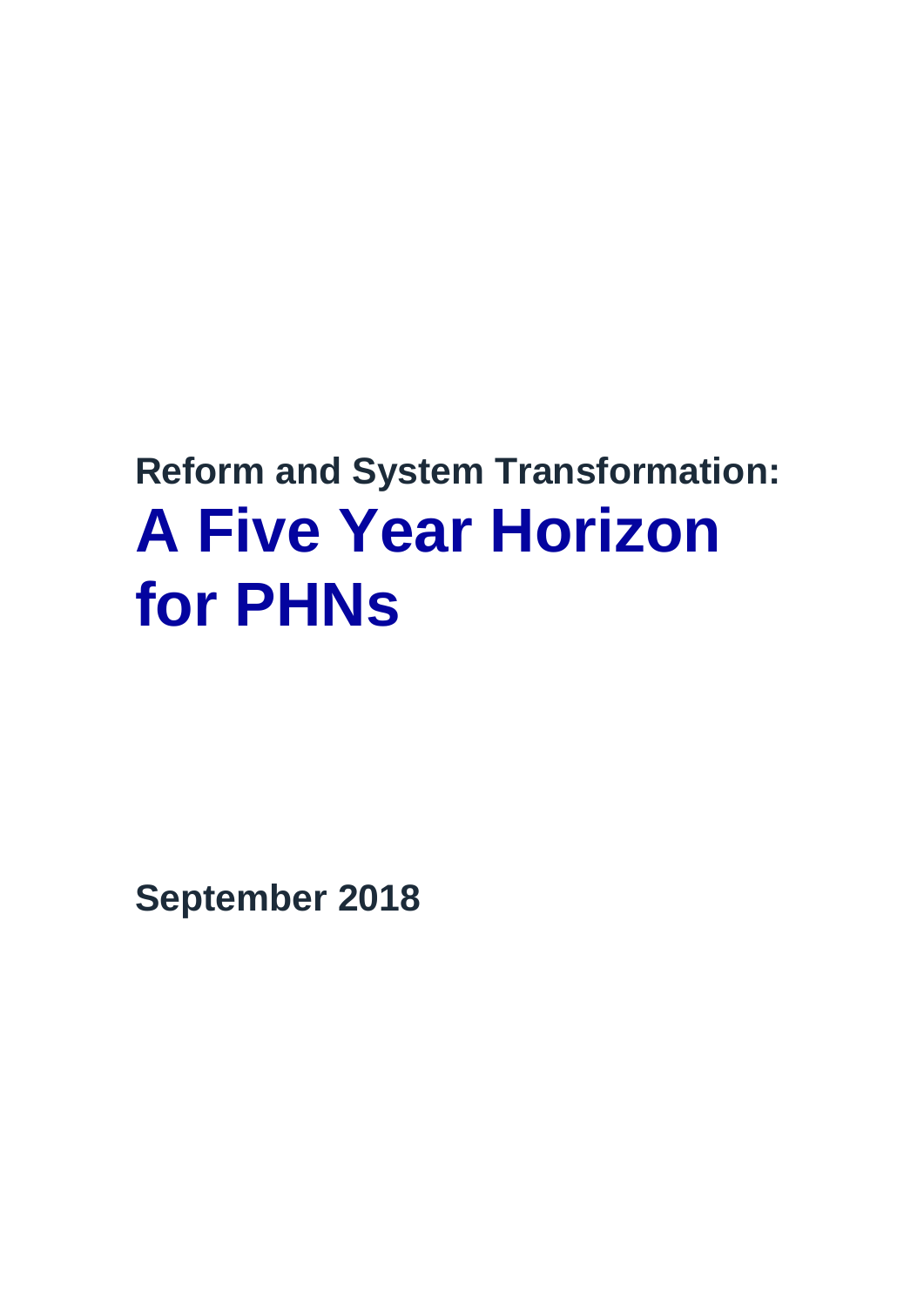The PHN Advisory Panel on Mental Health wishes to acknowledge the following individuals and organisations for their contributions that supported the development of this document:

- EY, Sydney
- National Aboriginal and Torres Strait Islander Leadership in Mental Health
- Commonwealth Department of Health, Health Services **Division**
- JulieAnne Anderson, JAA Projects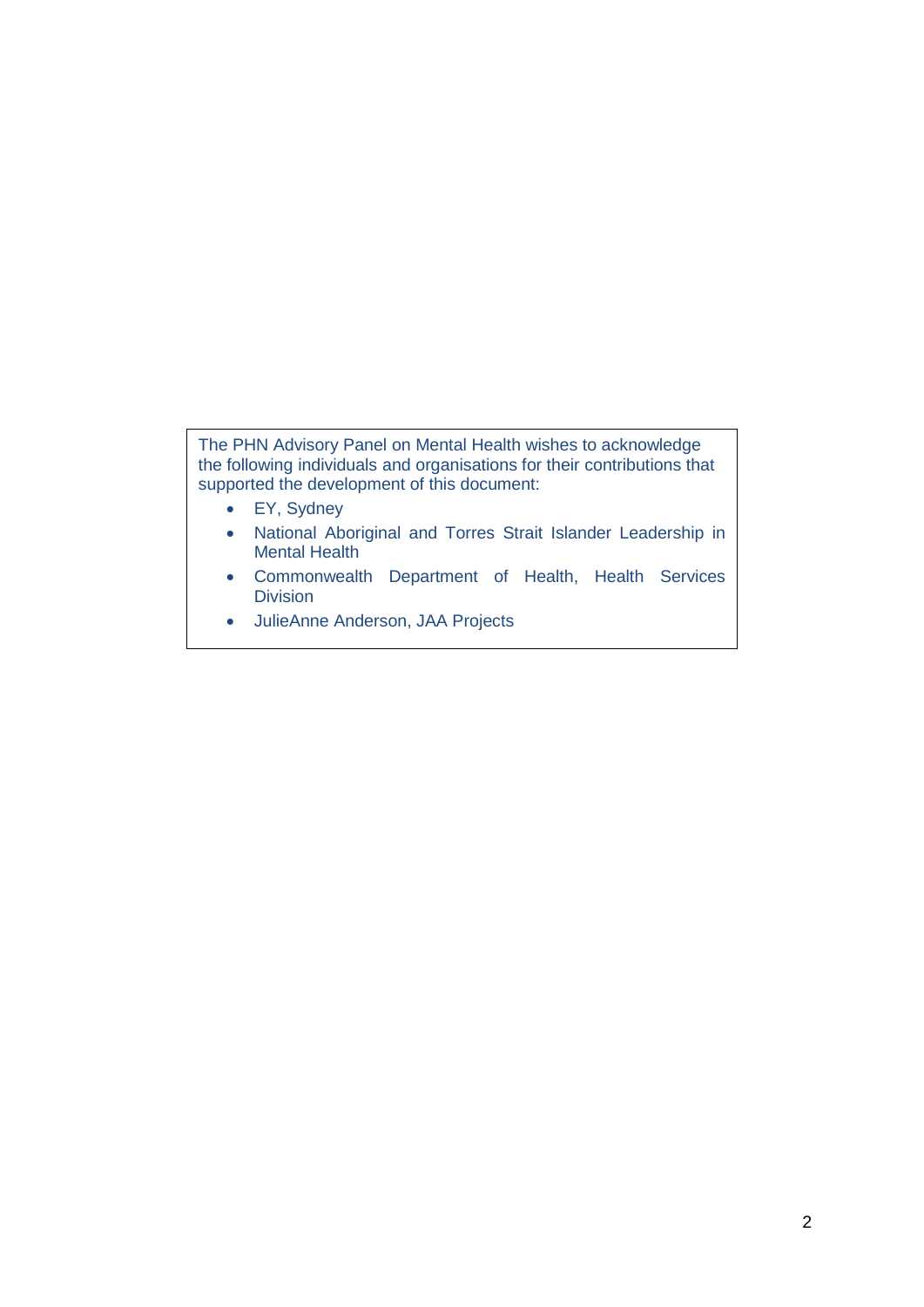# **Table of Contents**

| 6. Working with Aboriginal and Torres Strait Islander Services and Communities39 |  |
|----------------------------------------------------------------------------------|--|
|                                                                                  |  |
|                                                                                  |  |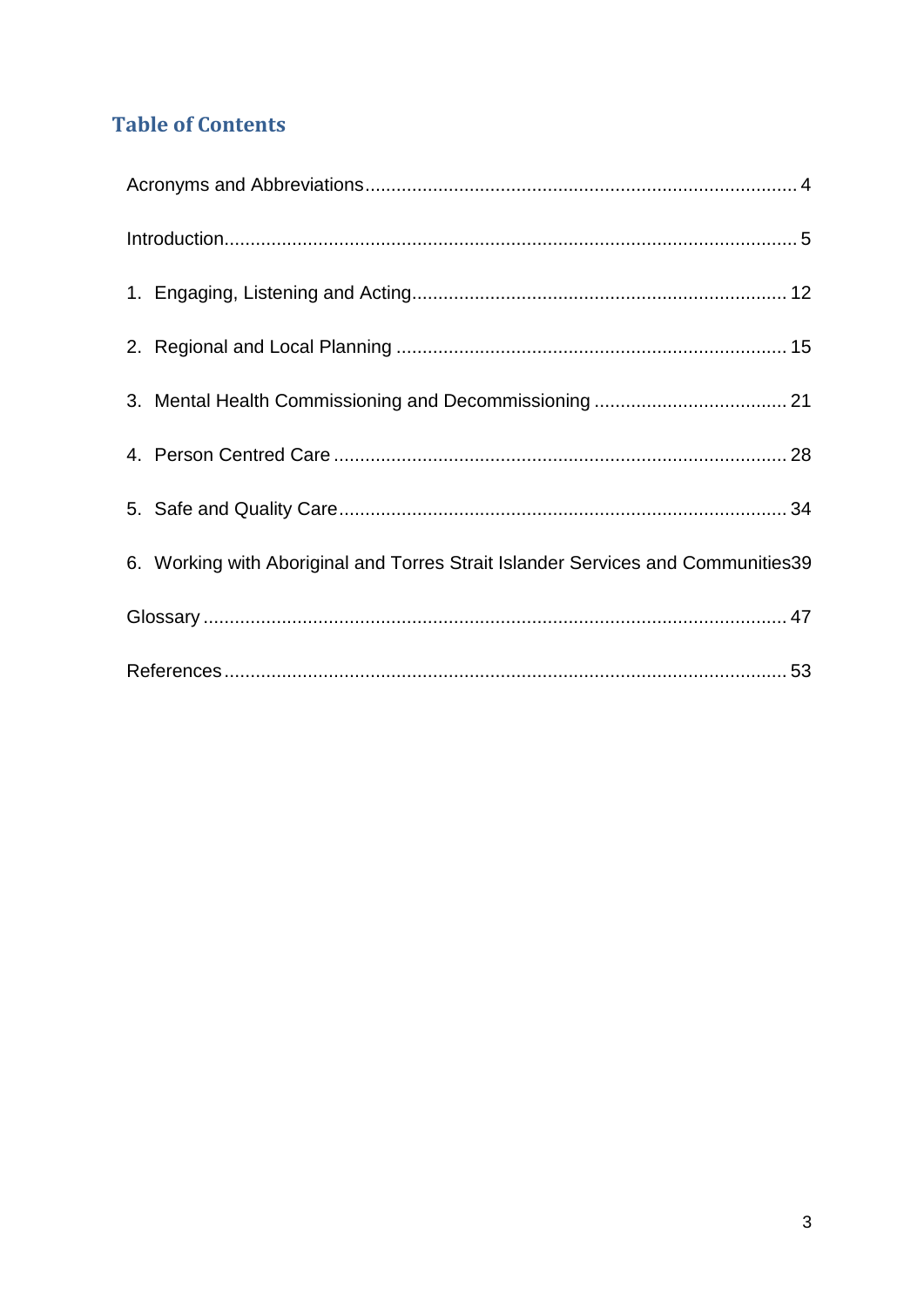# <span id="page-3-0"></span>**Acronyms and Abbreviations**

| <b>Term</b>       | <b>Definition</b>                                           |
|-------------------|-------------------------------------------------------------|
| <b>ACCHS</b>      | Aboriginal Community Controlled Health Service              |
| <b>ACSQHC</b>     | Australian Commission for Safety and Quality in Health Care |
| AoD               | Alcohol and other Drugs                                     |
| <b>ATAPS</b>      | <b>Access to Allied Psychological Services</b>              |
| <b>CALD</b>       | <b>Culturally and Linguistically Diverse</b>                |
| <b>COAG</b>       | <b>Council of Australian Governments</b>                    |
| Commission        | <b>National Mental Health Commission</b>                    |
| <b>DoH</b>        | Department of Health                                        |
| <b>DVA</b>        | Department of Veterans Affairs                              |
| <b>Fifth Plan</b> | Fifth National Mental Health and Suicide Prevention Plan    |
| GP                | <b>General Practitioner</b>                                 |
| <b>KPI</b>        | Key Performance Indicator                                   |
| <b>LGBTIQ</b>     | Lesbian, Gay, Bisexual, Transgender, Intersex and Queer     |
| LHN               | Local Hospital Network (District)                           |
| <b>MBS</b>        | <b>Medicare Benefit Scheme</b>                              |
| <b>NDIA</b>       | National Disability Insurance Agency                        |
| <b>NDIS</b>       | National Disability Insurance Scheme                        |
| <b>NGOs</b>       | Non Government Organisations                                |
| <b>NSQHSS</b>     | National Safety and Quality Health Service Standards        |
| Panel             | Primary Health Network Advisory Panel on Mental Health      |
| <b>PHN</b>        | <b>Primary Health Network</b>                               |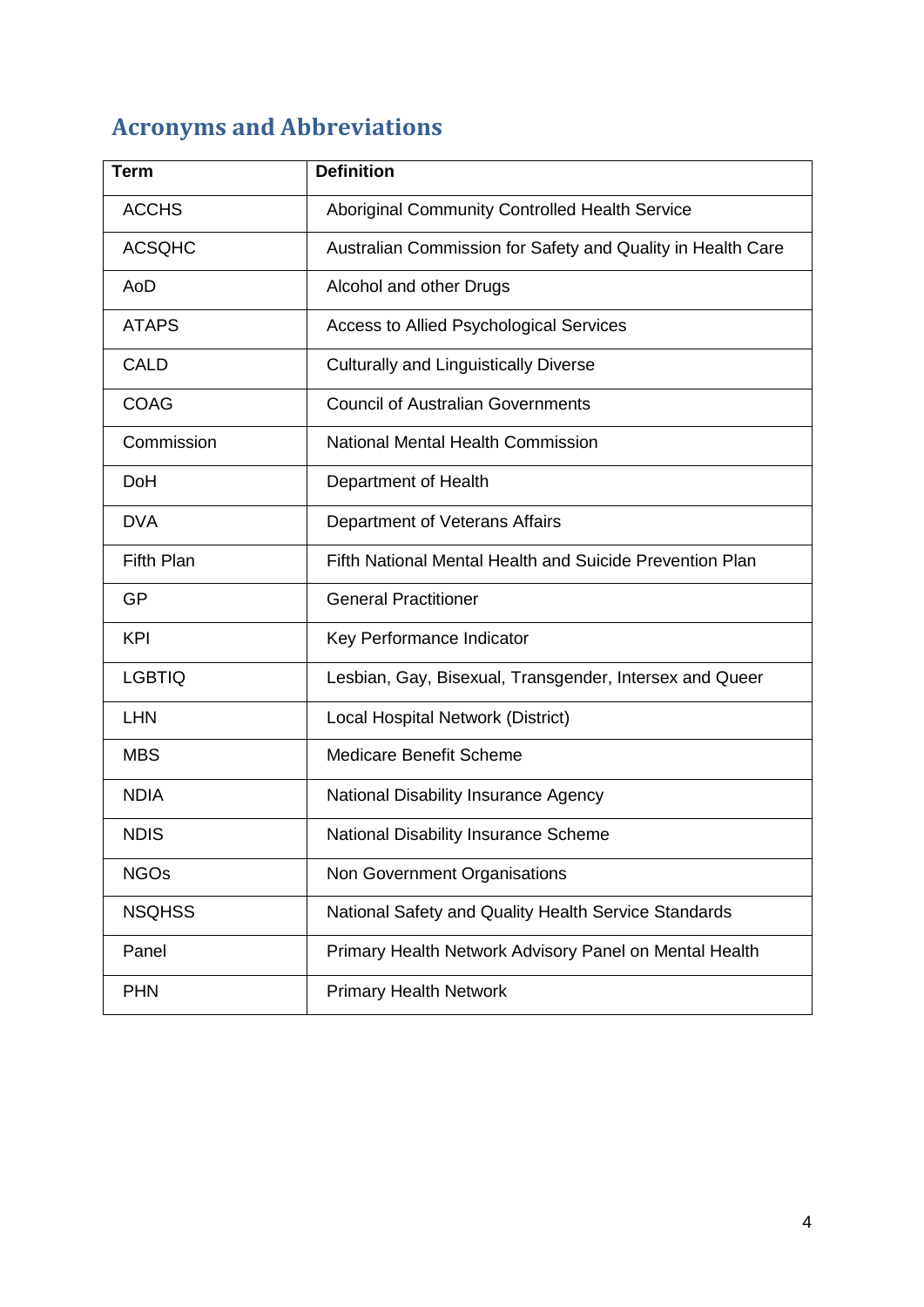## <span id="page-4-0"></span>**Introduction**

Achieving better mental health outcomes for consumers through access to the right care, at the right time in the right place is fundamental to mental health reform and system transformation. Primary Health Networks (PHNs) have been tasked with a key role in driving mental health reforms in Australia, as commissioners of primary care mental health services. In this role, PHNs have also been positioned to enhance the regional integration of mental health services.

The PHN Advisory Panel on Mental Health (the 'Panel') was established by the Minister for Health, the Honourable Greg Hunt MP, to provide advice on the progress of the role of PHNs against the current mental health reform journey. The Panel has been requested to provide recommendations to further guide and support PHNs in the transformation of the mental health system.

The Panel has overseen an extensive national consultation process, conducted by EY, that encompassed a range of PHN stakeholders including executives, and commissioning and mental health portfolio leads. The consultation process also involved listening to consumers and carers with lived experience, as well as community leaders. The Panel has also considered national and global leading practice in mental health commissioning, to strengthen the utility and sustainability of the reform journey.

This comprehensive program of work has enabled the Panel to develop a five year transformation approach that will resonate with the needs and expectations of mental health consumers. This has centred primarily, but not exclusively, on the role and expectations of PHNs, as other stakeholders in the mental health sector must also take action if the required reforms are to be successful. True system transformation requires all stakeholders of the mental health sector to consider their role within the policy and operating context to determine how they may need to evolve and transform to achieve the best collective outcomes for mental health consumers.

To support the scale of transformation that is required over the next five years, the Panel has led the development of this strategic document: *Reform and System Transformation – A Five Year Horizon for PHNs.* It articulates a vision for the mental health reform to be implemented by PHNs over the next five years and will serve as a guide for PHNs in their roles as commissioners of primary care mental health services and as a system integrator. It recognises that PHNs cannot achieve mental health reform and system transformation on their own, and that all stakeholders within the complex mental health and social care system have a role to play.

Key to achieving system transformation is the development of strong regional partnerships that underpin and facilitate regional needs assessment and planning. Co-design with consumers and carers is essential, as is engaging with clinicians and service providers and the broader community. Building a regional health intelligence capability, with access to relevant local and regional data, will facilitate more accurate needs assessment and planning, and greater capacity to assess the impact and outcomes of commissioned services.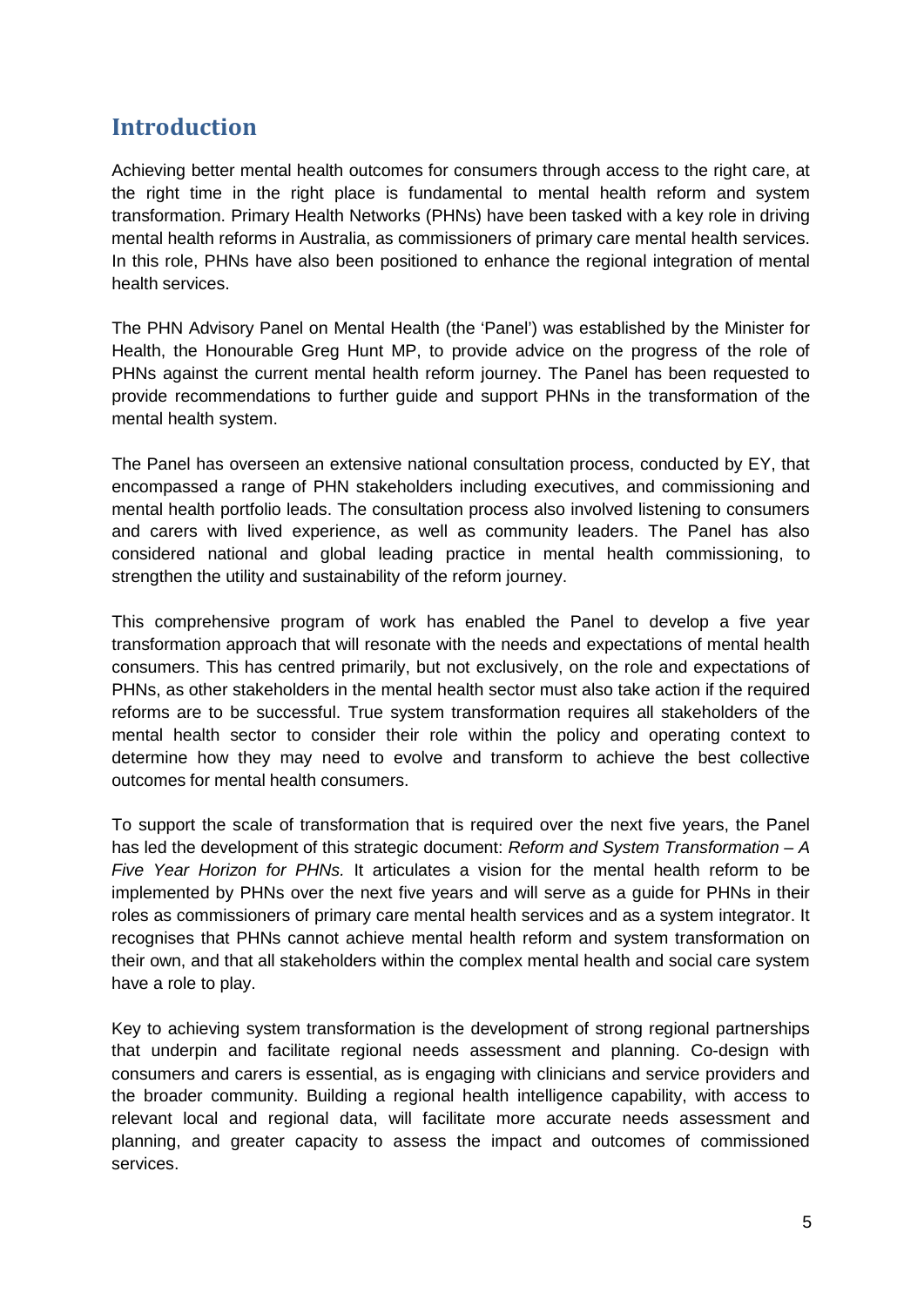A new approach to commissioning is required, one that moves beyond traditional procurement methods to take into account regional markets and workforce considerations, along with a clear commitment to engaging with regional stakeholders through all phases of commissioning.

Delivering services across the spectrum of illness severity to meet the needs of individuals when and where they need care is a key aim of the stepped care approach that has been embraced by PHNs. In addition, achieving truly person centred care that takes account of the consumer's holistic needs is an additional goal.

The safety and quality of care must also be assured by appropriate clinical governance systems and compliance with recognised standards. A skilled and culturally competent workforce is necessary to achieve all of the above but there are currently many challenges in achieving the workforce that is needed, particularly in rural and remote areas.

The mental health system transformation outlined above is discussed across six domains in this document. The six domains are:

- 1. Engaging, Listening and Acting
- 2. Regional and Local Planning
- 3. Mental Health Commissioning
- 4. Person Centred Care
- 5. Safe and Quality Care
- 6. Working with Aboriginal and Torres Strait Islander Services and Communities

Progress indicators and actions for PHNs and other identified stakeholders are also set out to support the achievement of better outcomes for mental health consumers.

#### *Policy and Operating Context*

The National Mental Health Commission (the Commission) released their review, *Contributing Lives, Thriving Communities: Review of Mental Health Programmes and* Services, in November 20[1](#page-52-1)4.<sup>1</sup> The review detailed the urgent need for significant change across mental health services in Australia. Despite previous national consultations, planning processes and considerable changes in Commonwealth, State and Territory mental health policy over the last three decades, the review identified a system that is not appropriately integrated, with evidence of fragmentation and siloing of services and programmes. Consumers experiencing mental illness were found to be unable to consistently access the appropriate level of support, resulting in a negative impact on their wellbeing and level of participation in the community. The review commented that the mental health system does not see the whole person and responds too late. Overall, it noted that people with lived experience, families and support people have a poor experience of care.

The Commission concluded that:

*"instead of a mental health system, which implies a planned, unitary whole, we have a collection of often uncoordinated services that have accumulated spasmodically over time,*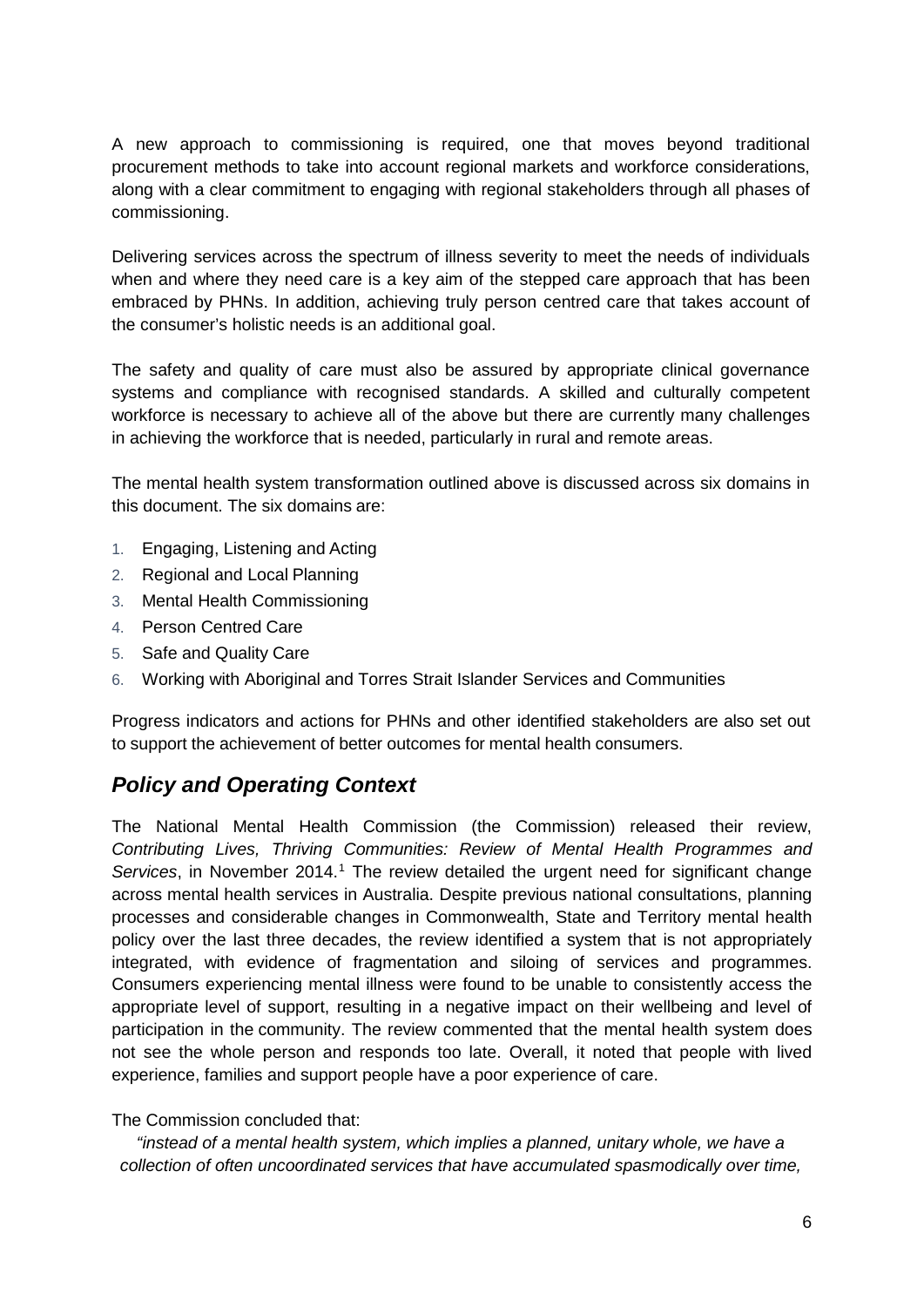*with no clarity of roles and responsibilities or strategic approach that is reflected in practice<sup>"</sup>* 

The Commission advocated for extending the scope of PHNs to provide the regional architecture for equitable planning and commissioning of mental health and suicide prevention programmes, services and integrated care. It also recommended the implementation of a person-centred stepped care approach to mental health service delivery that empowers consumers and better supports self-care. In their response to the Commission's Review,<sup>[3](#page-52-3)</sup> the Australian Government committed to strengthening and extending the role of the newly established PHNs to provide a regionally driven approach to mental health services, through their intrinsic local community knowledge and developing commissioning capability.

The '*Fifth National Mental Health and Suicide Prevention Plan*' (the 'Fifth Plan') was endorsed by the Council of Australian Governments ('COAG') Health Council in August 2017.[4](#page-52-4) The Fifth Plan has committed all governments to work together to achieve regional integration in planning and service delivery for mental health and suicide prevention services. Fundamentally, it also mandates that consumers and carers must be central to the planning, delivery, evaluation and continuous improvement of mental health and suicide prevention services.

These national mental health and suicide prevention reviews and plans have come at a time of considerable change in social policy in Australia, including the establishment of the National Disability Insurance Scheme (NDIS), which includes supporting consumers with severe psychosocial disability as a target population. The interface with the NDIS must be considered as the mental health reforms are being implemented through PHNs. Appropriate linkages to alcohol and other drugs (AoD) services also need to be considered in planning and implementing mental health reform.

## *PHNS as a Stakeholder in a Broader Mental Health System*

PHNs are a key focus of the Australian Government for the implementation of mental health reforms, encompassing prevention through to early intervention, treatment and recovery services.

PHNs manage approximately 10% of the Australian Government's expenditure on mental health, as illustrated in Figure 1.

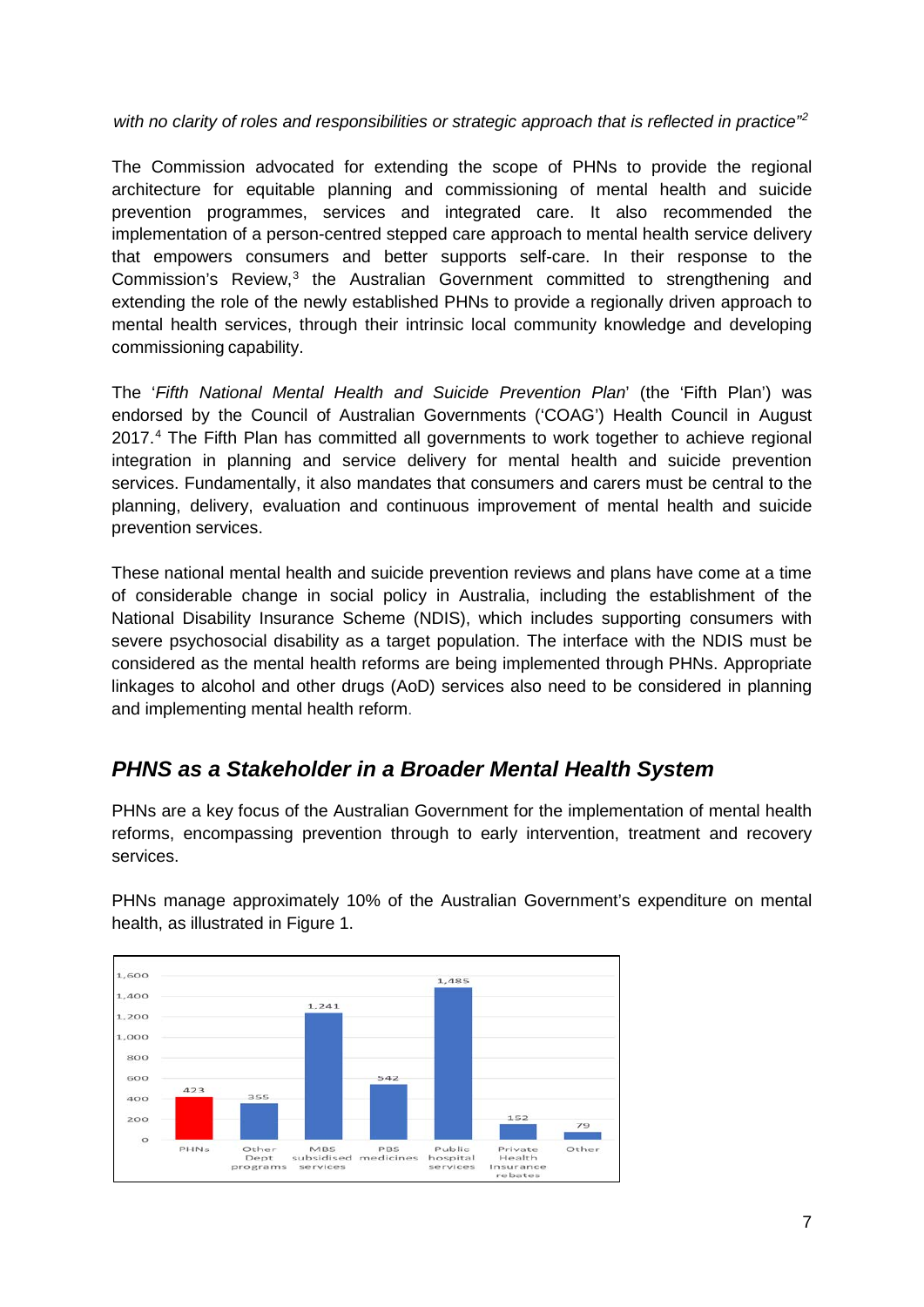Figure 1: Commonwealth 2017/18 funding on PHNs including flexible funding Source: Australian Government Department of Health

Approximately 60% of PHN mental health funding is attributed to the flexible funding pool (see Figure 2). The remainder of the funding is linked to nationally prescribed commitments. This includes funding for 'headspace' services, early psychosis youth services, Aboriginal and Torres Strait Islander mental health, suicide prevention services, trial sites and 'Partners in Recovery' transition funding.



Figure 2: Allocation of PHN funding in 2017/18 Source: Australian Government Department of Health

Noting that PHNs have a role in providing services across the full spectrum of illness severity, their predominant responsibility relates to mild to moderate mental illness. There are many stakeholders and service providers within the complex mental health and social care system in Australia, with PHNs being only one of the stakeholders. Governance of the mental health and social care systems is also complex as it crosses all tiers of government as well as multiple sectors and portfolios. Figure 3 demonstrates the policy and operating context and the complexities of the mental health system in which reform must take place. This includes the interaction between the service delivery landscape, and multi-sectoral, multilayered government departments, organisations and funding streams.

PHNs alone cannot achieve reform of the entire mental health system. All service sectors and stakeholders (including general practice, public and private sectors, community managed organisations and Aboriginal Community Controlled Health Services (ACCHSs) must also contribute to the reform process.

Through the development of stronger partnerships and shared regional plans, PHNs can potentially influence reform across the entire mental health sector. This will take time, both to achieve the shared vision at a national and regional level, and to catalyse the changes necessary to achieve more integrated services and better outcomes for mental health consumers.

It is therefore essential to clearly articulate what PHNs can and should reasonably achieve within a five-year horizon. A pragmatic and reasonable approach should be applied to what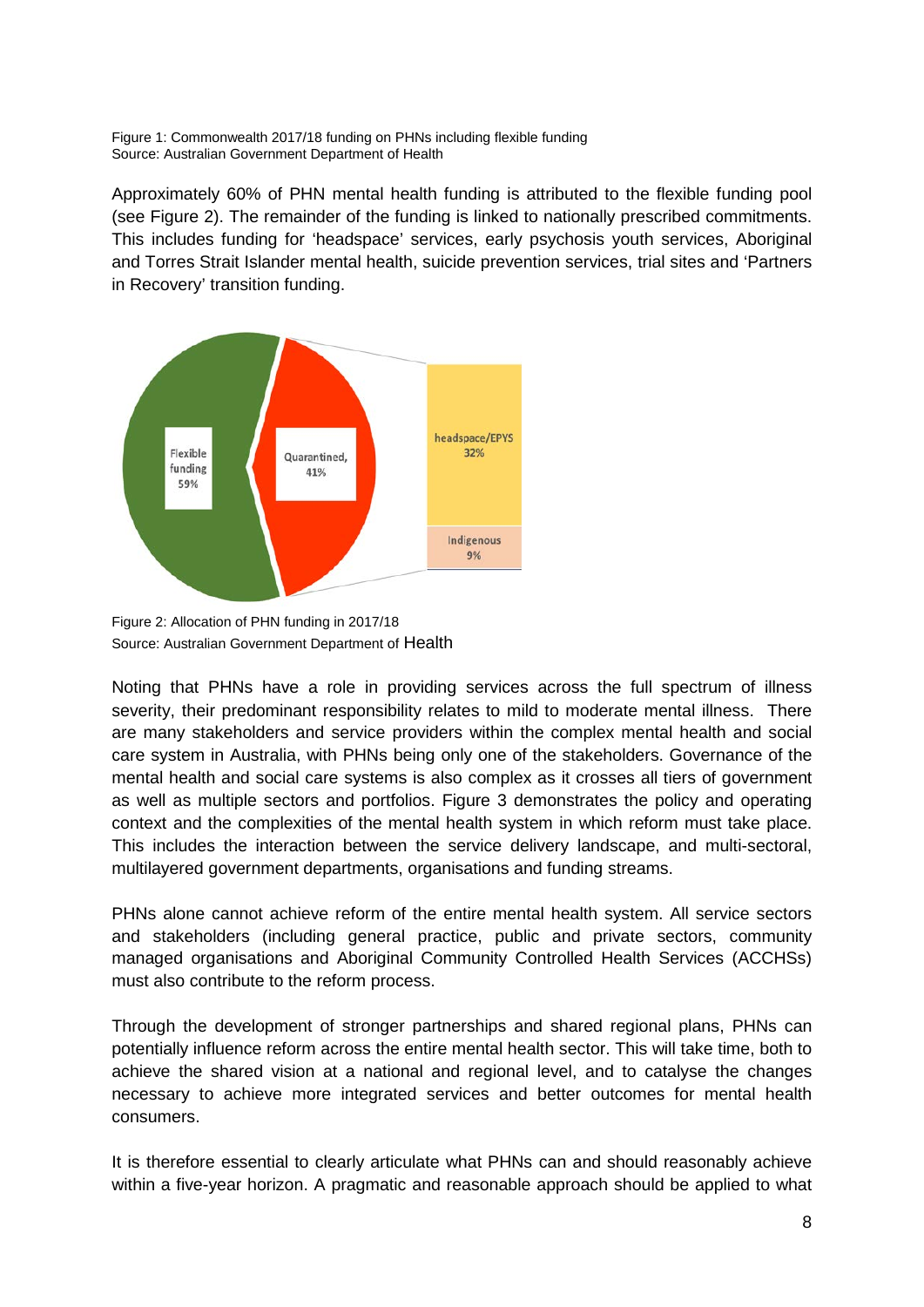is expected of PHNs and what is achievable, within the resourcing and capacity available to them, and taking into account the policy and operating context.

It is also important to acknowledge the opportunities and challenges that a regionally devolved primary care model presents, and to consider the competing tensions that this approach presents.

## *PHN Role and Mandate*

As commissioners and system integrators in the midst of mental health reform, PHNs have a role to:

- strengthen regional and local planning capabilities, that are driven by data and evidence based models of care
- enable the mental health system, primary care sector and communities to capitalise on opportunities for collaborative and conjoint commissioning
- facilitate the co-design of services through a genuine partnership approach throughout the mental health commissioning cycle
- mitigate identified gaps and mental health service inequities for target populations, including rural and remote and Aboriginal and Torres Strait Islander people
- deliver improved mental health outcomes driven through person centred care within the stepped care approach
- strengthen the safety, effectiveness and quality of mental health care, including clinical governance, standards and a culture of continuous improvement and learning
- incorporate a broader holistic approach to service delivery, including providing appropriate care to mental health consumers with physical illness
- in conjunction with the regional service provider network, identify workforce gaps and contribute to building workforce capability
- align commissioning processes and approaches to better integrate regional services and enhance the co-ordination of care
- minimise regional and national variability in outcomes, while supporting regional autonomy aspirations and needs
- reduce stigma and discrimination and the impact of mental illness

## *Finding the Balance*

Each PHN is required to undertake a periodic assessment of their regional mental health and suicide prevention needs and to commission services in alignment with the stepped care approach. All mental health programmes and services that are commissioned should be based on the best available evidence. However, it is acknowledged that the evidence base may be limited or non-existent in some circumstances. Additionally, there may not be the economy of scale within a region to maintain fidelity to an established model of care that is evidence based but was derived to be applied in a larger urban setting.

Where a strong evidence base exists, the approach that PHNs take should reflect the strength of the evidence e.g. PHNs are required to commission headspace centres and observe fidelity to the headspace model as the evidence base is strong. This approach will see a level of consistency in services across the nation.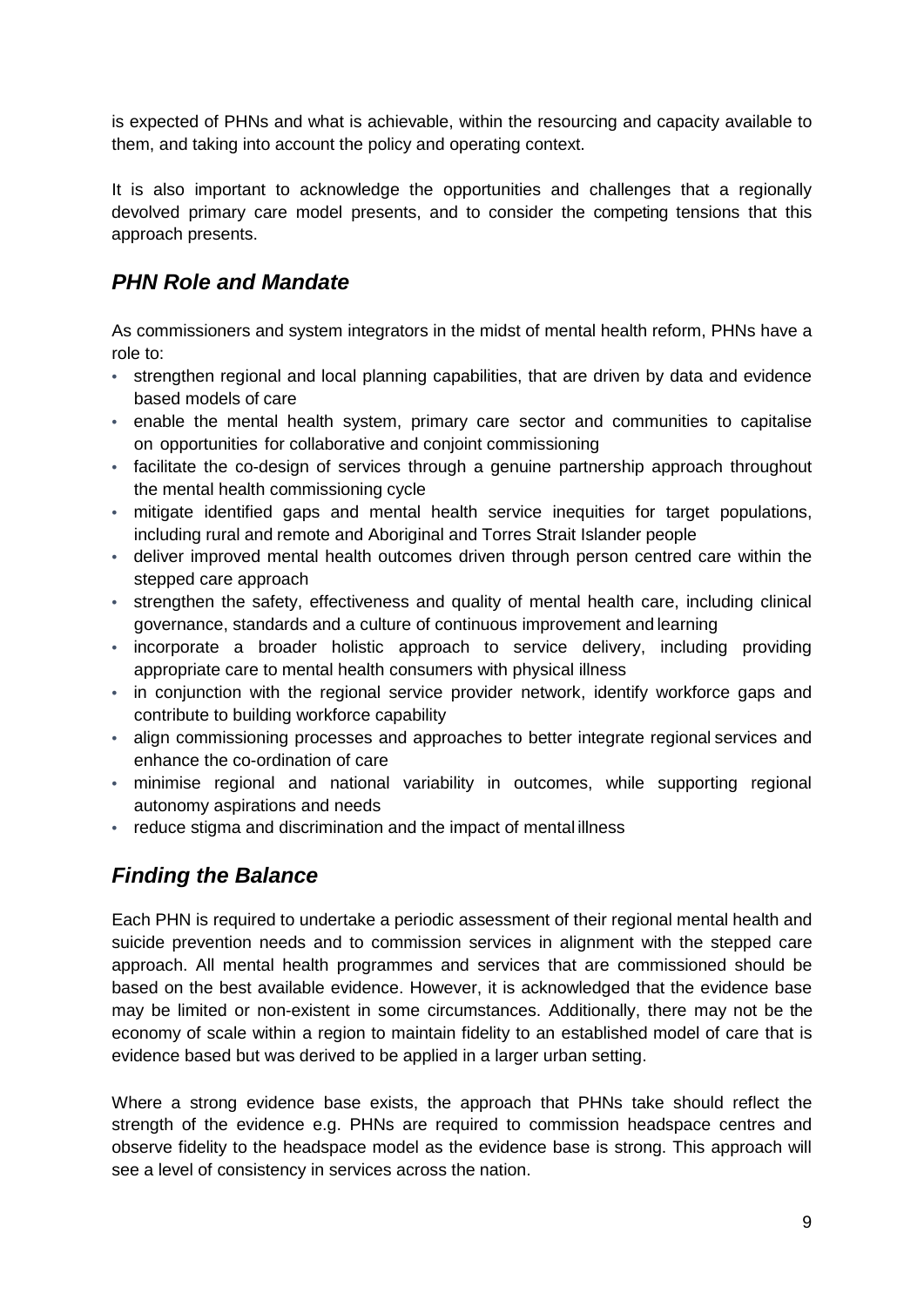

Figure 3: Australian Mental Health System Policy and Operating Context Source: EY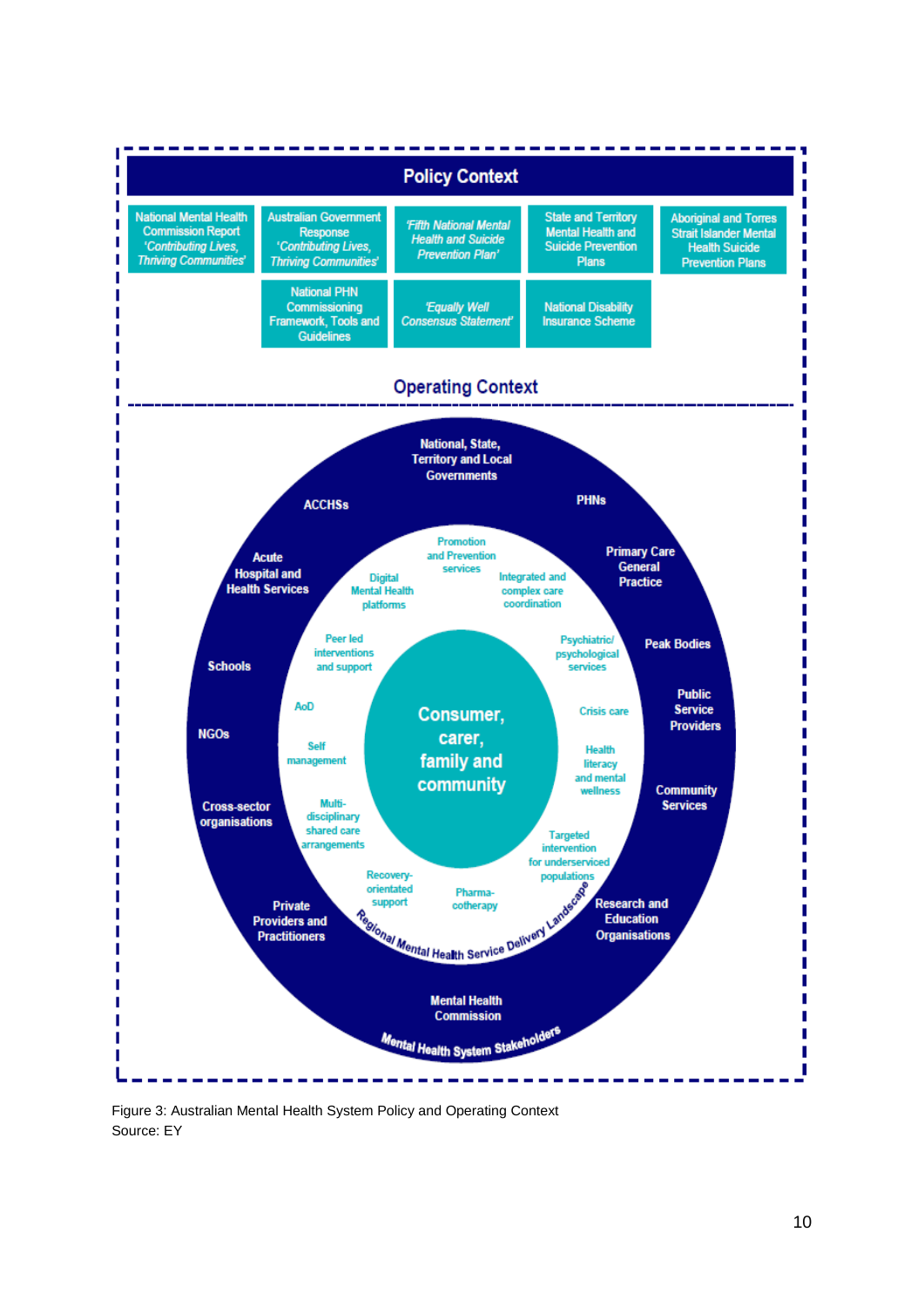Where there is limited evidence on which to base commissioning decisions, or where the population of the region does not provide the economy of scale required for fidelity to an established model, it is expected that greater variability in service models will occur, as each PHN works within their resources and those of their region, to develop innovative solutions to meet the identified needs of the region.

Given the variation in the needs identified across regions and the innovation necessary to meet needs where established national models don't exist, it is inevitable that there will be variability in the services commissioned by PHNs. This variability should not be automatically viewed in a negative light. In addition to reflecting a capacity to tailor services to regional need, it provides the opportunity for evaluation of different models of care. In practical terms however, it may mean that a consumer who moves across regions may need to access their care from a service with a different model of care, or they may even be unable to access a similar service in their new region.

It is evident from the above that balancing regional autonomy versus national consistency will be a challenge for PHNs in implementing reform. The tension between applying the established evidence base where it exists, and adding to the evidence base through innovation and evaluation where it does not, will be a consideration for PHNs. In weighing up these competing elements, PHNs need to maintain a focus on commissioning appropriate services that target their identified regional mental health and suicide prevention needs and deliver better outcomes for mental health consumers and carers.

## *A Note on the Future Role for Government*

According to the Productivity Commission, government stewardship plays an important and ongoing role in the provision of human services. The Productivity Commission report<sup>[5](#page-52-5)</sup> noted:

- *Government stewardship - the range of functions governments undertake that help to ensure service provision is effective at meeting its objectives - is critical*
- *Stewardship includes ensuring human services meet standards of quality, suitability and accessibility, giving people the support they need to make choices, ensuring that appropriate consumer safeguards are in place, and encouraging and adopting ongoing improvements to service provision*

In this context, as PHNs mature, the Australian Government should be able to demonstrate the programmes, structures and systems it is maintaining:

- enables mental health services to meet appropriate standards for quality, suitability andaccessibility
- builds the capacity of consumers and carers to make service choices
- embeds appropriate consumer safeguards
- supports ongoing improvements in service quality and the dissemination of leading practice.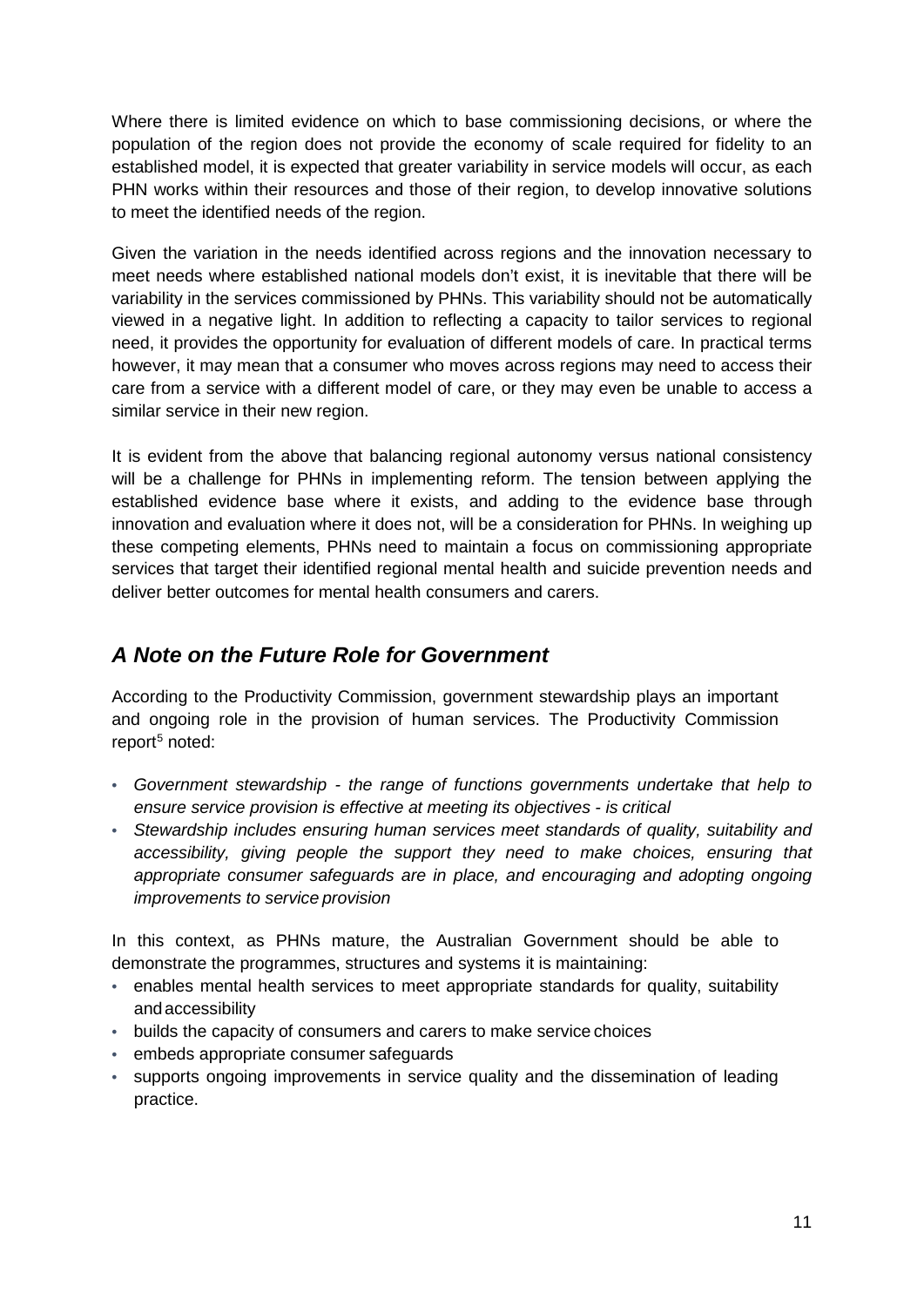# <span id="page-11-0"></span>**1. Engaging, Listening and Acting**

## *The Aspiration*

Genuine engagement with stakeholders and the development of partnerships must underpin everything that PHNs do in advancing mental health reform.

Effective mechanisms to genuinely engage with all stakeholders are essential. All stakeholders need to be respected, acknowledged, listened to, valued and provided with appropriate opportunities to inform mental health programmes and services.

Stakeholders with whom PHNs must engage include consumers and carers, clinicians and service providers, and community members. Other relevant stakeholders may be peak bodies, academic leaders and national centres of excellence, depending on the programmes the PHN is commissioning.

Open and transparent communication is necessary to establish a regional vision that aligns strategic mental health priorities and develops a shared understanding of meaningful outcomes for consumers.

By listening to the voices of stakeholders throughout the mental health commissioning process, PHNs are better positioned to understand the holistic needs of consumers, carers, families and communities and to drive actions that respond to local and regional needs and capacities

Recognising that consumers with mental illness and their carers are experts through their lived experience, effective listening is important to:

- embed consumer centred principles into programme design
- incorporate genuine insights that drive innovation and integration across mental health services
- support effective implementation processes
- achieve meaningful mental health outcomes
- support the long-term sustainability and ongoing relevance of commissioned programmes and services
- optimise mental health outcomes by supporting the linkages of multi-sectoral approaches to target populations.

PHNs need to carefully consider and identify stakeholders that should be engaged, and focus on developing partnerships and trusting relationships, representing the diversity of consumers and carers. This includes children, youth and aged, as well as Aboriginal and Torres Strait Islanders, culturally and linguistically diverse (CALD) and lesbian, gay, bisexual, transgender, intersex and queer (LGBTIQ). PHNs need to utilise the right consumer voice, at the right time.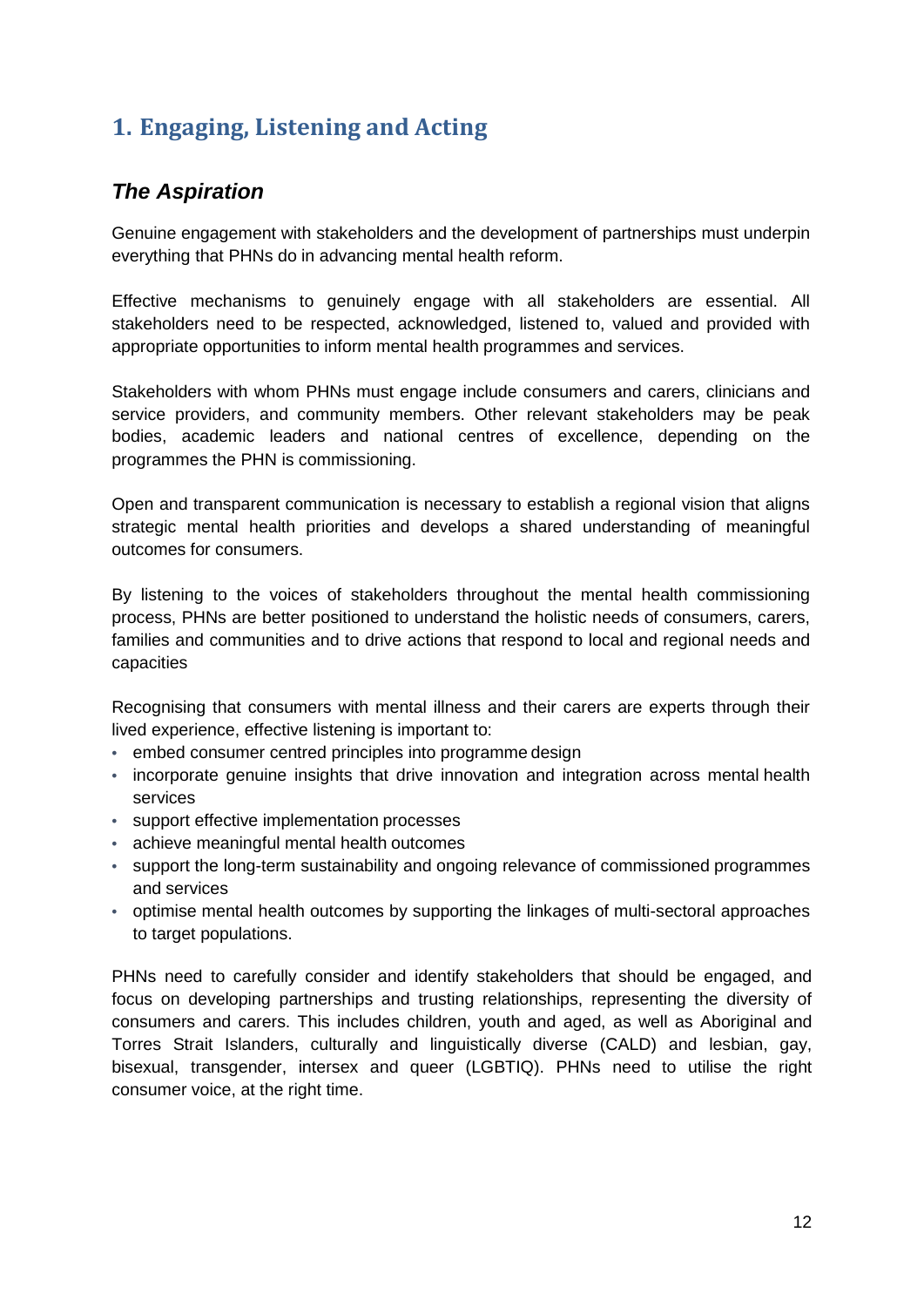Genuine partnerships with communities can be facilitated through a range of engagement approaches including:

- PHN Community Advisory Committees
- collaborative workshops and feedback forums
- digitally enabled feedback mechanisms
- targeted community engagement campaigns

To commission evidence based and high quality services, PHNs also need to engage with and listen to clinicians and service providers to:

- drive service improvement
- provide safe and high quality care
- improve the consistency and performance of services
- break down silos across programmes and jurisdictions.

Formal mechanisms to engage clinicians and service providers should be established and include opportunities for their participation in all phases of the mental health commissioning cycle. Although PHNs are required to establish and maintain Clinical Councils, representation from mental health clinicians and service providers may be limited. A regional Mental Health Reference Group with representation from various primary and tertiary organisations is another option to guide commissioning activities.

The importance of developing effective partnerships cannot be underestimated but it takes time and requires a strong commitment and dedicated resources.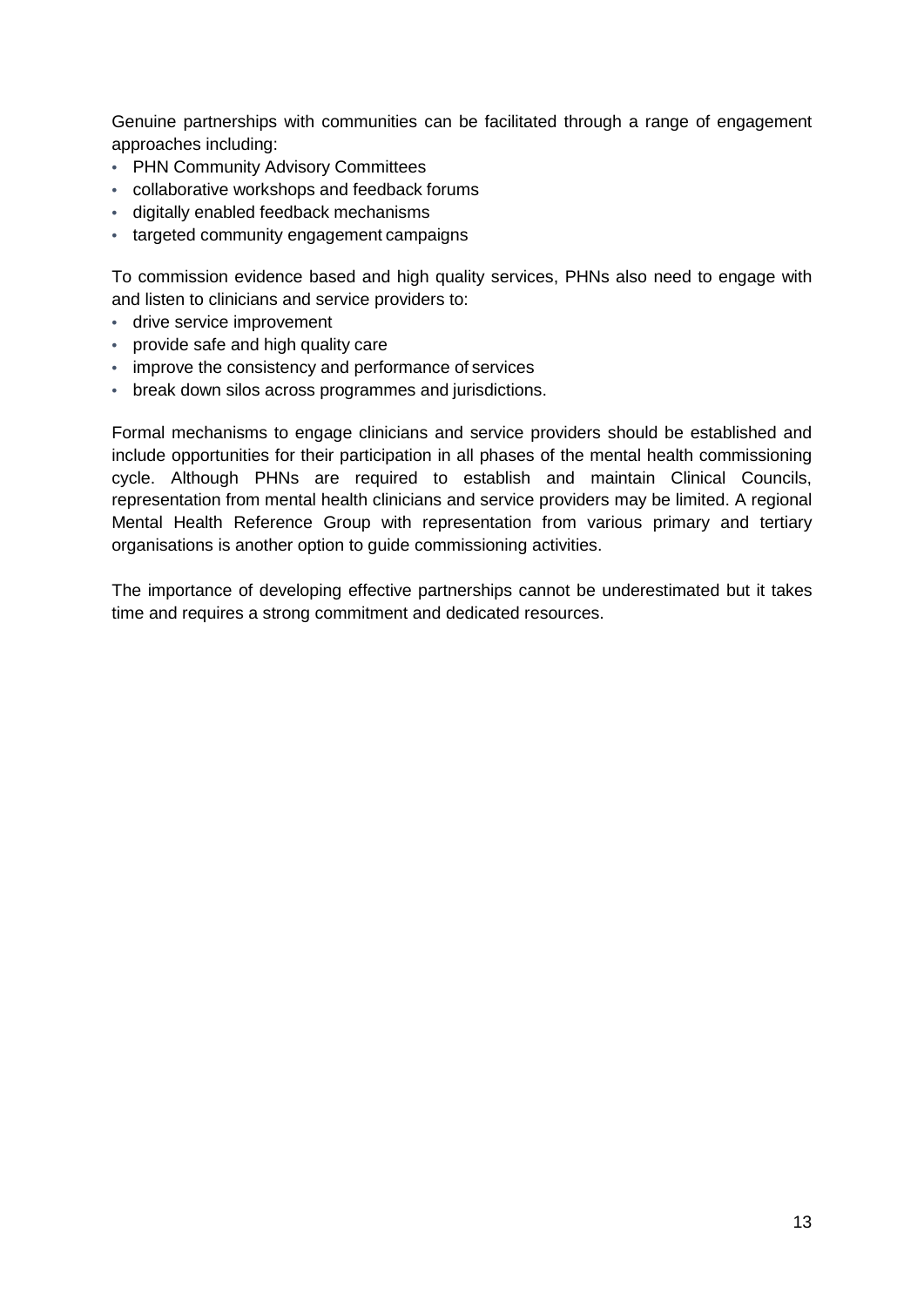## *Progress Indicators and Actions*

#### **Consumer and Carer**

**Progress Indicator: PHNs utilise a structured approach to effectively engage consumers and carers to incorporate the right voice, at the right time**

| <b>Actions</b> |                                                                                                                                                                                                                                                                                 | Lead        | Horizon |
|----------------|---------------------------------------------------------------------------------------------------------------------------------------------------------------------------------------------------------------------------------------------------------------------------------|-------------|---------|
| Action 1.1     | Engage with consumers and carers, including<br>those representing the diversity of the regional<br>population, through appropriate structured<br>mechanisms to identify local mental health and<br>suicide prevention needs, preferences, meaningful<br>outcomes and priorities | <b>PHNs</b> | year    |

#### **Community**

**Progress Indicator: PHNs effectively engage their regional community to support improved mental health wellbeing and outcomes Actions Lead Horizon** Action 1.2 Engage with the regional community through appropriate structured mechanisms to capture population health needs, augment programme and service strengths, capitalise on opportunities, and to align preferences and priorities PHNs 1 year

#### **Clinicians**

**Progress Indicator: PHNs have a comprehensive approach to engaging clinicians to further understand the demand for mental health services, design of evidence based models of care, monitoring and evaluation processes and opportunities for innovation and continuous improvement.**

| <b>Actions</b> |                                                                                                                                                                                                                                                                                | Lead | Horizon |
|----------------|--------------------------------------------------------------------------------------------------------------------------------------------------------------------------------------------------------------------------------------------------------------------------------|------|---------|
| Action 1.3     | with clinicians through appropriate PHNs<br>Engage<br>structured mechanisms to enable professional<br>expertise, validate population profiles and support<br>the design of safe and high quality services that<br>reflect the available evidence and likely success<br>factors |      | year    |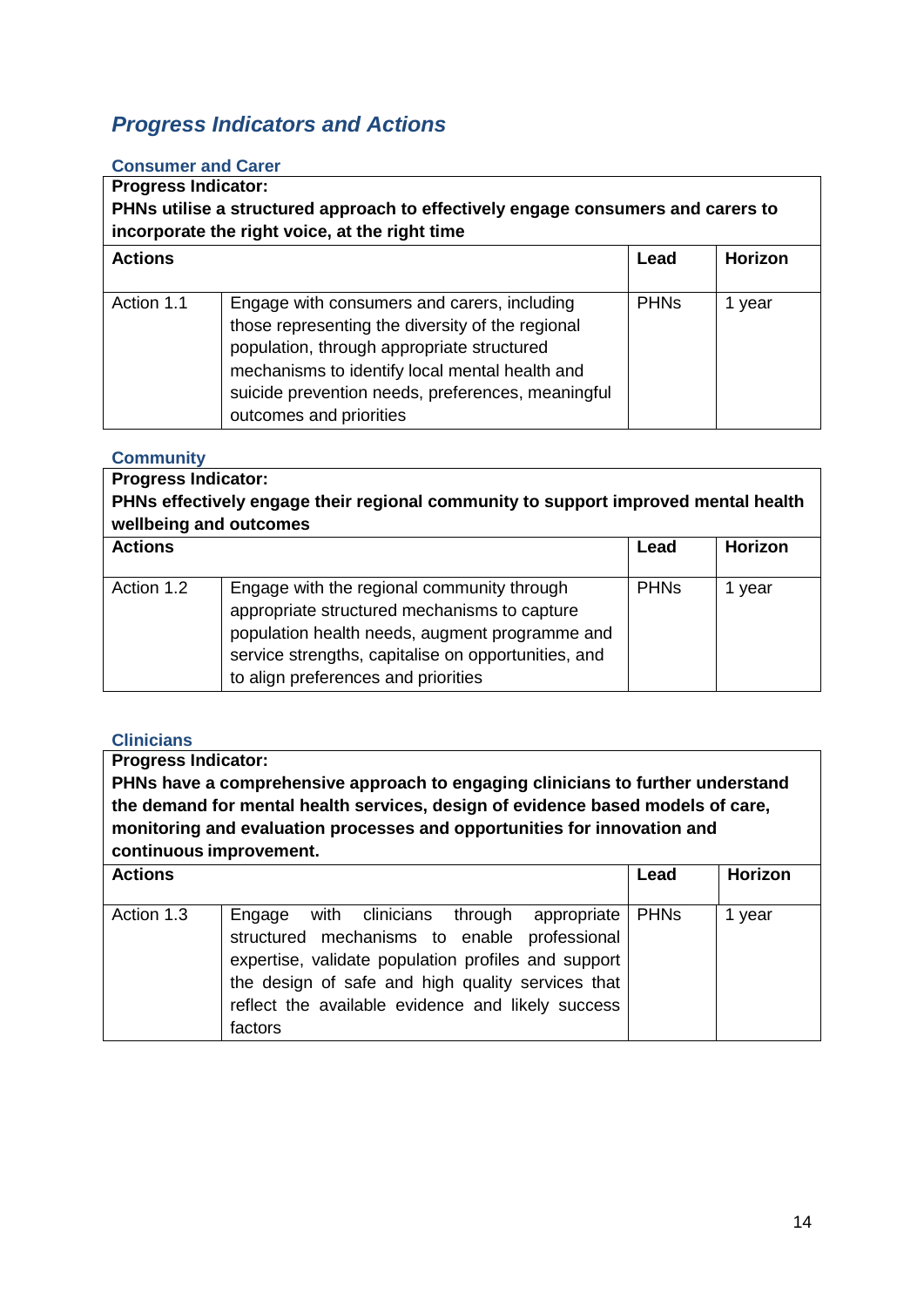# <span id="page-14-0"></span>**2. Regional and Local Planning**

## *The Aspiration*

Regional and local cross-agency planning is central to advancing and improving the regional mental health care delivery architecture, mental health reform and system integration.

In the absence of any authority over other regional and state-based stakeholders, it is essential that regional and local planning led by PHNs reflects a collective vision, built through a genuine process of co-design, consultation, partnership and use of data and evidence.

It is ultimately the collective impact of all stakeholders working together to achieve a common agenda, focused on the 'triangle of care' (see Figure 4 below) and using a structured collaboration platform, that will result in change and improvement.



Figure 4: Triangle of care diagram

PHNs are well placed to ensure that the planning process is underpinned by partnerships with consumers, carers, families, clinicians, service providers and communities - especially hard to reach and disadvantaged communities such as rural and remote, Aboriginal and Torres Strait Islanders, CALD and LGBTI – and that it gives due regard to suicide prevention.

The PHN responsibility to lead the development of regional mental health and suicide prevention plans stems from the Australian Government's vision of PHNs as system integrators and commissioners of mental health programs and services. The Fifth Plan has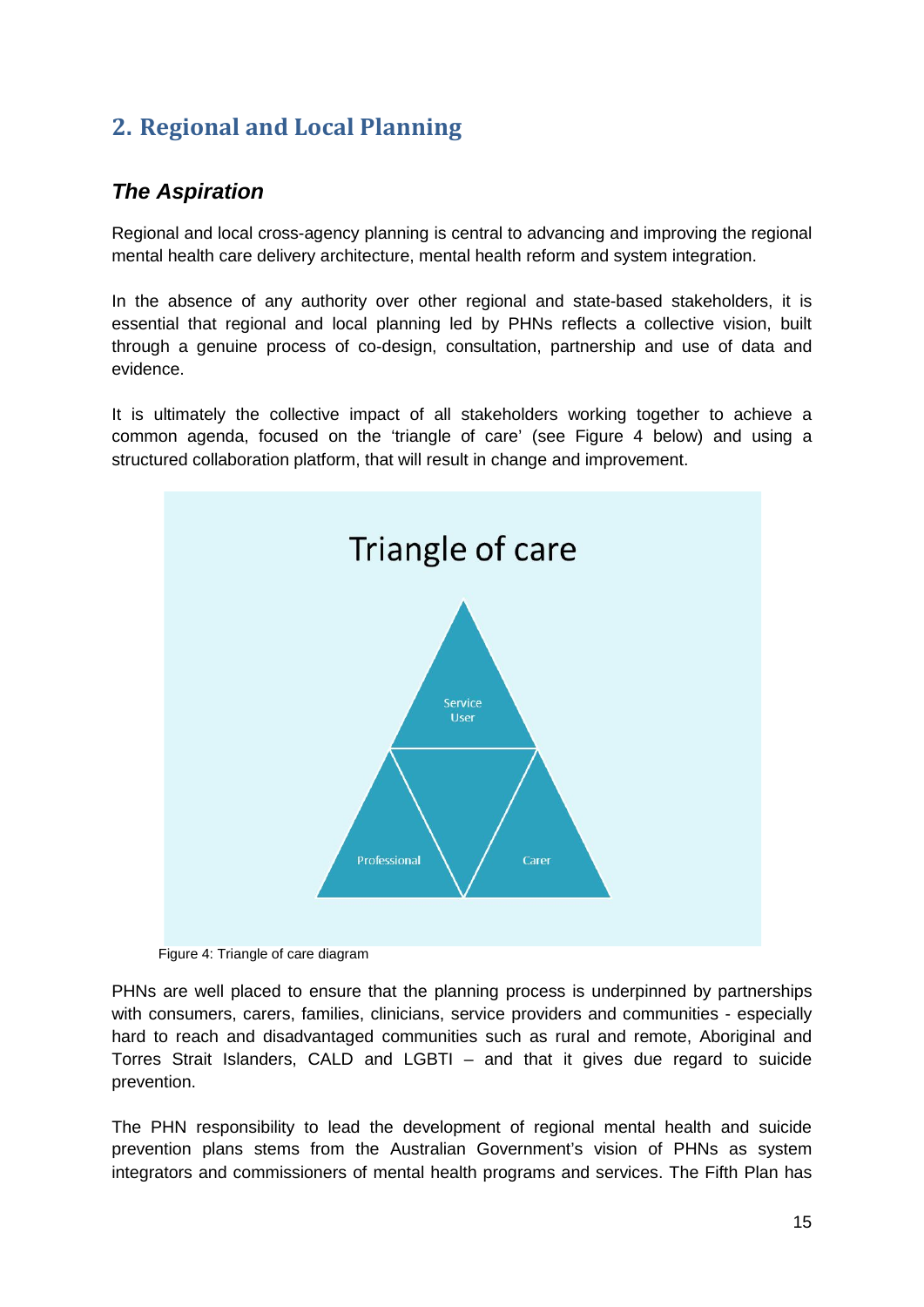also seen all state and territory governments commit to this regional approach.

In this context, the role of the states and territories as system managers and the Local Health Networks in particular, cannot be overemphasized. It is vital that these agencies commit to actively engage and participate in regional and local mental health and suicide prevention planning.

Noting that the responsibility for reform rests with all agencies and not just PHNs, PHNs are well positioned as mental health change-agents to leverage their knowledge of the mental health needs of their population and the local service provider market. Integrated regional planning facilitates the alignment of local mental health services to provide the right care, at the right time, in the right place and by the right team.

Understanding the diversity of mental health needs and services in a region is integral to good planning. The regional mapping of mental health needs and services is necessary for effective co-design, reducing duplication, achieving better value for commissioned services, and addressing inequity and responding to the needs of the underserviced and at-risk populations.

While PHN regional variations should be recognized in the planning approach, adherence to a consistent national framework, as far as possible, is essential. To this end, the use of the Fifth Plan, as a structure and framework, is encouraged.

It is anticipated that by 2023, consistent, collective and sophisticated regional and local mental health and suicide prevention planning will have emerged in all 31 PHN regions in Australia.

The Fifth Plan has also seen all governments commit to the Equally Well Consensus Statement<sup>[6](#page-52-6)</sup> which advocates for a holistic, person-centred approach to physical and mental health and well-being.

Taking a holistic view of health is essential in the planning process as mental illness is often associated with wider physical, social, cultural and economic determinants of health. For example, a mental illness may require a range of different interventions and supportive approaches at different times in the life of the consumer.

Mental illness may also be associated with a higher prevalence of alcohol and drug use, homelessness, domestic violence and unemployment, reinforcing the need for broad based interventions and systems thinking. Strategies and approaches that increase the community's social cohesion and assets have proven to be effective in contributing to a consumer's recovery and ability to lead a healthy and fulfilling life.[7](#page-52-7)

In addition to a holistic view of the person and addressing the social and behavioural determinants, the use of data, strategic partnerships and appropriately trained and readily available workforce are necessary to support effective regional and local planning.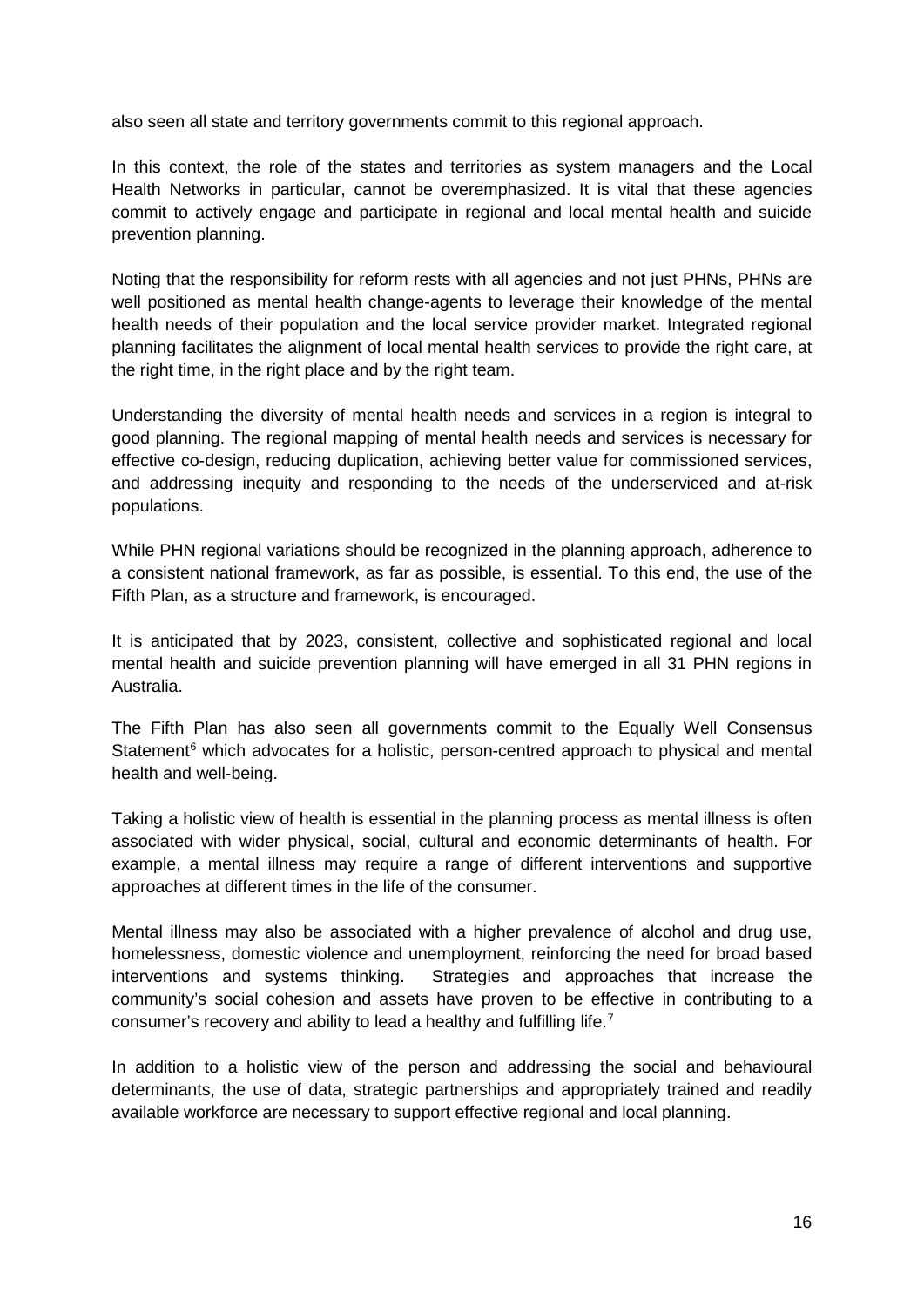## *Data and Evidence*

PHNs need appropriate access to mental health data from local, state/territory, national and global sources to gain a complete view of regional mental health need. Utilisation of these data sets will enable more effective planning and commissioning practices, and enable PHNS to target at risk populations and address gaps. In Australia, there are rich information datasets at the national and state levels. However, this unfortunately is not consistently the case at regional and local levels, making planning and commissioning processes challenging. PHNs need to take a lead role in supporting the collection and use of regional and local data, including data from primary health care and Aboriginal Community Controlled Health Services.

To establish a more sophisticated regional health planning and intelligence function, PHNs need to strengthen formal data sharing agreements and have appropriate resourcing and infrastructure. The application of robust analytical processes and key findings from the needs assessment will support identification of the characteristics and mental health priorities for the region.

## *Partnerships and Collaboration*

PHNs need to collaborate effectively through strategic and structured partnerships with a range of stakeholders in order to integrate the multiple mental health and suicide prevention funding streams and systems. Strengthening regional mental health planning processes will enable PHNs to target investment decisions and commission appropriate programs that elicit greater outcomes for consumers, reduce inequity and address gaps.

Diverse accountability lines, agreements, funding streams and organisational Key Performance Indicators (KPIs), can make strategic regional partnerships challenging. Formalised governance structures are required to optimise partnerships to enhance the penetration, quality, integration and effectiveness of services. Regional mental health stakeholders, including LHNs and ACCHSs should be required and incentivised to participate in planning processes.

Regional readiness to adopt progressive commissioning approaches requires strengthening of the existing partnership at regional, state and national levels and mature regional planning capabilities. Investment needs to be made to build the capacity of service providers to participate in planning and co-design processes.

## *Workforce*

As PHNs take an increasing role in commissioning mental health services, appropriate consideration is required of the workforce necessary to deliver evidence-based, integrated and innovative models of care. In working with national and state and territory governments, and other mental health stakeholders, a joint approach is required to the development of a diverse, suitable and skilled workforce, including peer-workers. Approaches to ensure the ongoing up-skilling of the mental health workforce are also required.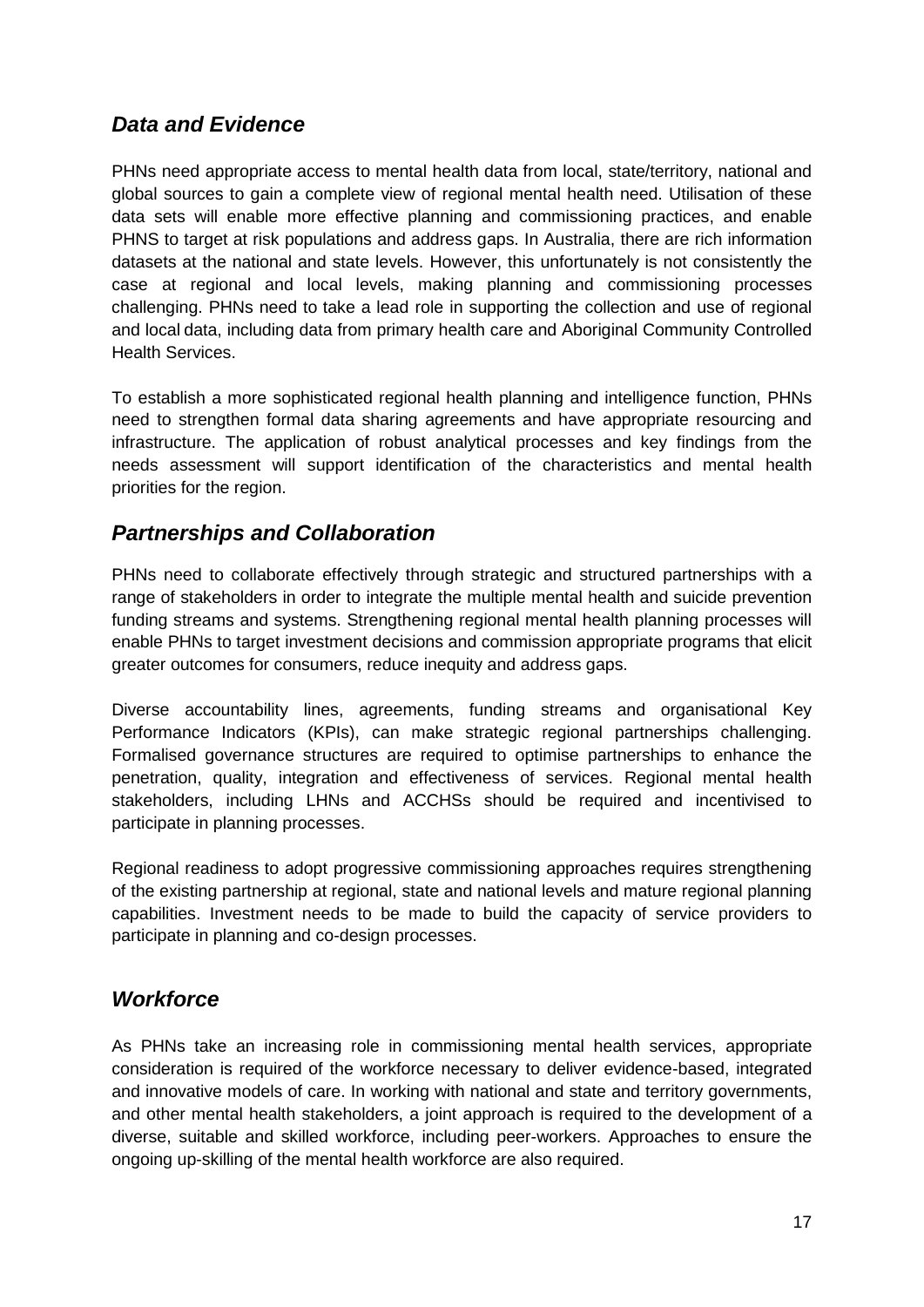Additionally, PHNs need to build further capacity to stimulate the provider market so that a range of services and agencies are appropriately positioned to deliver sustainable, quality and safe care. The mitigation of workforce and service gaps is essential to improve the services delivered across the stepped care approach. Collaboration with the tertiary education sector, as well as national and state peak bodies may be required.

General Practices have a pivotal role in providing person centred and holistic care. PHNs need to work alongside General Practices and other clinical and community service organisations to support the regional integration of services. A structured process for PHNs to share experiences and lessons in workforce development, planning and innovation, as part of wider national, state, territory and local networks, will also be necessary.

#### *Progress Indicators and Actions*

#### **Regional and Local Planning**

**Progress Indicator:** 

**Regional Mental Health and Suicide Prevention Plan developed, and implemented, in partnership with consumers, carers, families, clinicians and service providers, communities, Local Hospital Networks (LHNs), general practice, local government and other stakeholders**

| <b>Actions</b> |                                                                                                                                                                                                                                                                                                                                                                                                                                                  | Lead        | Horizon |
|----------------|--------------------------------------------------------------------------------------------------------------------------------------------------------------------------------------------------------------------------------------------------------------------------------------------------------------------------------------------------------------------------------------------------------------------------------------------------|-------------|---------|
| Action 2.1     | Develop<br>appropriate strategic<br>and<br>and<br>operational<br>governance<br>advisory<br>structures that foster genuine partnerships<br>and collaboration to develop regional plans<br>Enact agreements to formalise the<br>planning and implementation processes<br>for mental health and suicide prevention<br>through Memorandum<br>0f<br>e.g.<br>Understanding, statements of intent,<br>terms of reference or service level<br>agreements | <b>PHNs</b> | 2 years |
| Action 2.2     | Review regional governance arrangements<br>to assess inclusiveness and the reflection of<br>local diversity                                                                                                                                                                                                                                                                                                                                      | <b>PHN</b>  | 2 years |
| Action 2.3     | Undertake a regional mental health needs<br>analysis to inform local service demand and<br>identify gaps. This should include:<br>local prevalence<br>$\bullet$<br>projected mental health care demand<br>$\bullet$<br>profiles, including<br>emergency<br>admitted<br>department presentations,<br>patient hospitalisation, suicide rates,<br>self-harm rates,<br>MBS<br>care<br>plan<br>numbers, etc.                                          | <b>PHN</b>  | 2 years |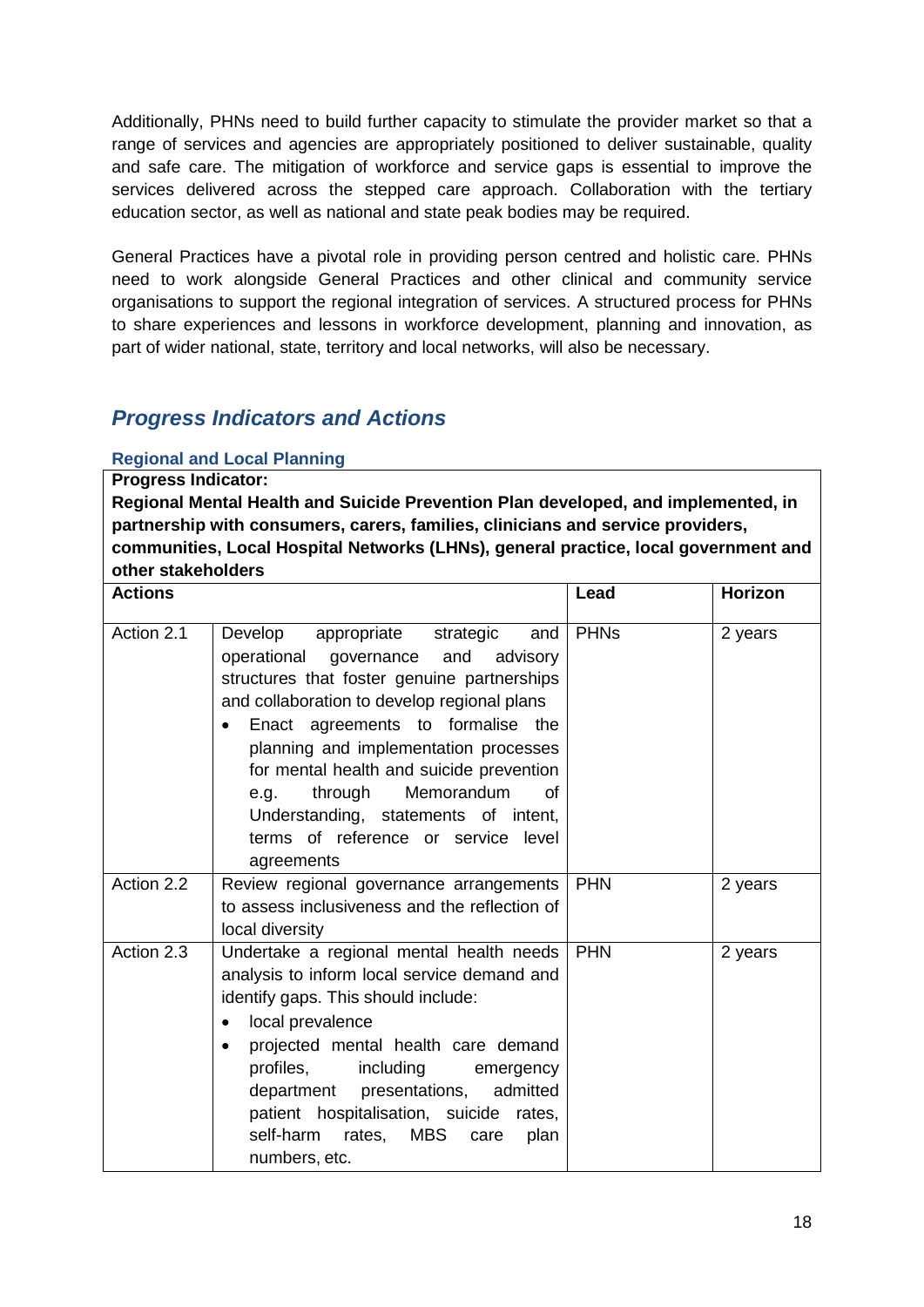|            | regional population mental health needs<br>$\bullet$<br>geography, age, gender<br>and<br>by |                        |         |
|------------|---------------------------------------------------------------------------------------------|------------------------|---------|
|            | underserviced target population groups                                                      |                        |         |
| Action 2.4 | Consider the broader holistic needs of the                                                  | <b>PHNs</b>            | 2 years |
|            | consumers in the development of mental                                                      |                        |         |
|            | health and suicide prevention plans and                                                     |                        |         |
|            | commissioned services, including strategies                                                 |                        |         |
|            | to enhance social cohesion                                                                  |                        |         |
| Action 2.5 | Collaboratively plan and commission,                                                        | <b>PHN<sub>s</sub></b> | 3 years |
|            | evidence-based models of care that are                                                      |                        |         |
|            | designed to target and increase access to                                                   |                        |         |
|            | mental health services for the regional                                                     |                        |         |
|            | population, including rural and remote,                                                     |                        |         |
|            | Aboriginal and Torres Strait Islander, CALD,                                                |                        |         |
|            | and LGBTIQ populations                                                                      |                        |         |
| Action 2.6 | Establish a transparent learning culture to                                                 | <b>PHNs</b>            | 5 years |
|            | identify and share lessons learned and                                                      | Commonwealth           |         |
|            | leading<br>examples of<br>mental health                                                     | DoH                    |         |
|            | commissioning practice throughout<br>the                                                    |                        |         |
|            | regional planning process                                                                   |                        |         |

#### **Data and Evidence**

| <b>Progress Indicator:</b> |                                                                                 |                 |         |  |
|----------------------------|---------------------------------------------------------------------------------|-----------------|---------|--|
|                            | PHNs and regional stakeholders have access to, and utilise, timely and reliable |                 |         |  |
|                            | evidence, information and data for planning and commissioning purposes          |                 |         |  |
| <b>Actions</b>             |                                                                                 | Lead            | Horizon |  |
|                            |                                                                                 |                 |         |  |
| Action 2.7                 | Develop data sharing arrangements with                                          | PHNs, LHNs,     | 3 years |  |
|                            | regional stakeholders to strengthen the                                         | ACCHSs,         |         |  |
|                            | regional health planning and intelligence                                       | State/Territory |         |  |
|                            | function to better inform planning and                                          | DoH,            |         |  |
|                            | commissioning processes                                                         | Commonwealth    |         |  |
|                            |                                                                                 | <b>DoH</b>      |         |  |
| Action 2.8                 | Establish effective processes at national,                                      | Commonwealth    | 5 years |  |
|                            | state and regional levels to support all                                        | DoH             |         |  |
|                            | stakeholders to consistently capture, store,                                    | State/Territory |         |  |
|                            | and report agreed mental health indicators -                                    | <b>DoH</b>      |         |  |
|                            | preferably in a single data repository                                          | <b>PHNs</b>     |         |  |
| Action 2.9                 | Build capability to collect data and evidence                                   | Commonwealth    | 4 years |  |
|                            | to map funding flows into the region to                                         | <b>DoH</b>      |         |  |
|                            | service providers in order to understand                                        | State/Territory |         |  |
|                            | total mental health expenditure and potential                                   | DoH             |         |  |
|                            | service duplication                                                             | <b>PHNs</b>     |         |  |
| Action 2.10                | Establish a nationally consistent approach to                                   | Commonwealth    | 5 years |  |
|                            | support benchmarking and comparison of                                          | DoH             |         |  |
|                            | health<br><i>indicators</i><br>PHNs<br>mental<br>across                         |                 |         |  |
|                            | (grouped into appropriate 'peer groups') and                                    |                 |         |  |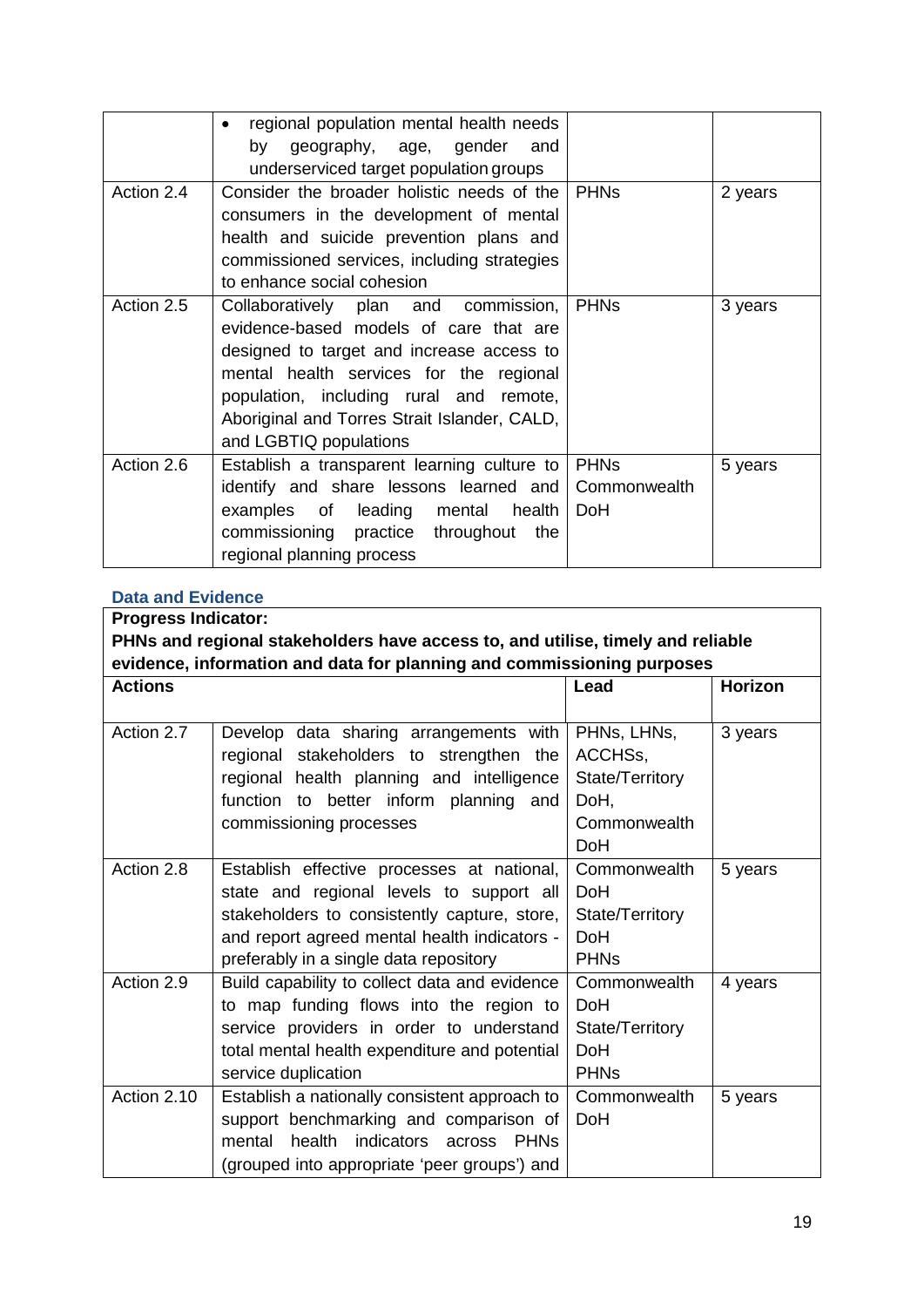|             | utilise and publish a standardised PHN<br>mental health data dashboard to facilitate<br>continuous improvement |         |
|-------------|----------------------------------------------------------------------------------------------------------------|---------|
| Action 2.11 | Review reporting requirements to enable an   Commonwealth                                                      | 5 years |
|             | appropriate level of accountability that does   DoH                                                            |         |
|             | not detract from core business requirements   PHNs                                                             |         |

#### **Workforce**

**Progress Indicator: In each PHN region, the Regional Workforce Strategy facilitates the availability of a diverse, suitable and skilled workforce, including peer-workers, and the ongoing upskilling of theworkforce**

| <b>Actions</b> |                                                                                                                                                                                                                                                                                                                                                                                                                          | Lead                                                              | Horizon |
|----------------|--------------------------------------------------------------------------------------------------------------------------------------------------------------------------------------------------------------------------------------------------------------------------------------------------------------------------------------------------------------------------------------------------------------------------|-------------------------------------------------------------------|---------|
| Action 2.12    | Identify and collaborate with mental health<br>stakeholders to develop a Regional<br>Workforce Strategy. This should include<br>exploring, in collaboration with mental health<br>stakeholders, alternative workforce<br>structures for delivering mental health<br>programmes and services<br>(Note: Regional Workforce Strategies could be<br>guided by a National Workforce Development<br>Strategy, once developed.) | PHNs,<br>State/Territory<br><b>DoH</b><br>Commonwealth<br>DoH     | 3 years |
| Action 2.13    | Take systematic and collaborative steps,<br>guided by the Regional Workforce Strategy,<br>to enhance the capacity and capability of<br>service providers to deliver services to<br>health<br>mental<br>consumers<br>and<br>identify<br>opportunities to embed the peer mental<br>health<br>workforce<br>the<br>augment<br>to<br>effectiveness of programmes and services                                                 | <b>PHNs</b><br>National and<br><b>State Peak</b><br><b>Bodies</b> | 4 years |
| Action 2.14    | Support the workforce to develop capability<br>to take advantage of emerging digital mental<br>health platforms, especially in remote, rural<br>and regional areas                                                                                                                                                                                                                                                       | <b>PHNs</b>                                                       | 4 years |
| Action 2.15    | Collaborate closely with<br>mental<br>health<br>stakeholders to build the social and cultural<br>competency of the workforce to provide<br>appropriate care to Aboriginal and Torres<br>Strait Islanders, CALD and LGBTIQ                                                                                                                                                                                                | <b>PHNs</b>                                                       | 3 years |
| Action 2.16    | Establish a structured process for PHNs to<br>share experiences regionally and nationally<br>in workforce development, planning and<br>innovation                                                                                                                                                                                                                                                                        | <b>PHNs</b>                                                       | 5 years |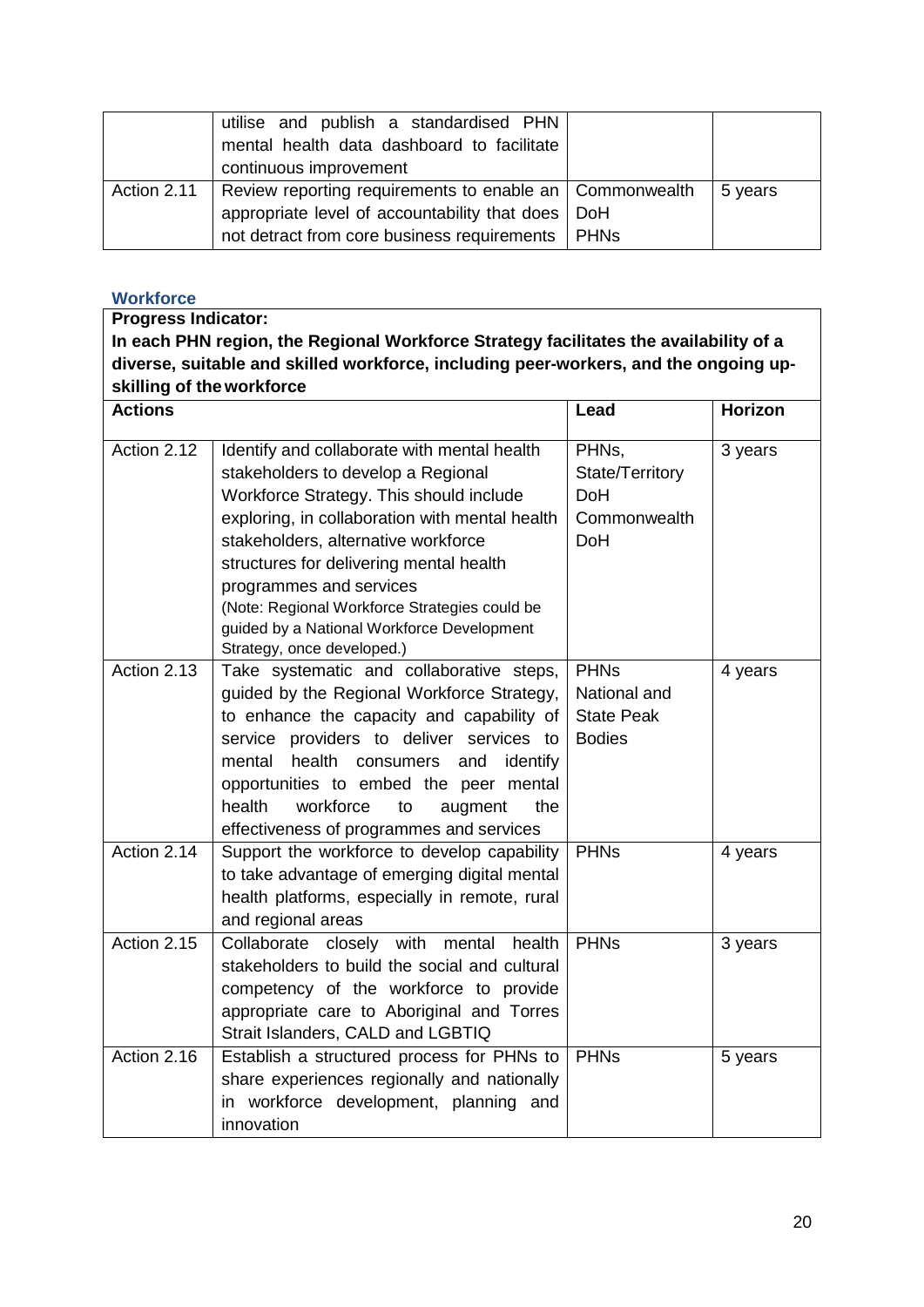# <span id="page-20-0"></span>**3. Mental Health Commissioning and Decommissioning**

## *The Aspiration*

A new approach to mental health commissioning is at the core of the current mental health reforms.

PHNs are empowered to lead an approach to commissioning that is fundamentally different to the procurement approach utilised previously. PHN mental health commissioning is built on the following principles:

- Co-design: develop and design relevant and sustainable mental health services in partnership with consumers, carers, families and communities, national and local stakeholders, service providers and clinicians - at all stages of the commissioning cycle
- Commissioning and decommissioning: in accordance leading practice, implement models of care based on national and international evidence, while maintaining the integrity of regional strategic priorities and required services
- Partnership: PHNs are partners with local stakeholders, not simply government procurement agencies on a smaller scale, and will look to commission accordingly
- Integration: utilise commissioning processes that optimally leverage and link with other local services
- Market management: appropriately commission programmes through the stimulation of contestability in the service provider market, effective governance and robust probity processes

The new commissioning market will recognise that mental health services are not a pure commercial market. PHNs have an important role in fostering and shaping the service provider market to:

- build on local strengths
- support innovation while also providing stability
- achieve value for money
- enable good governance and transparency
- drive continuous quality improvement
- support the sustainability of services

Considerable international evidence to support a changed approach to commissioning was gathered in the report *Commissioning for Better Mental Health Outcomes*. [8](#page-52-8) This evidence supports commissioning arrangements that are most frequently characterised by 'high trust contracting' and consensus amongst co- design partners and stakeholders, rather than frequent tenders and other government-like procurement processes.

Outcomes based mental health commissioning represents an ideal which is largely yet to be realised. There are also challenges with this approach, including the need to define, agree and measure outcomes, the issue of the attribution of impact, and the risk of perverse incentives. The Panel recognises that a move towards funding that is more outcomesoriented is desirable but acknowledges that a transition to outcome based commissioning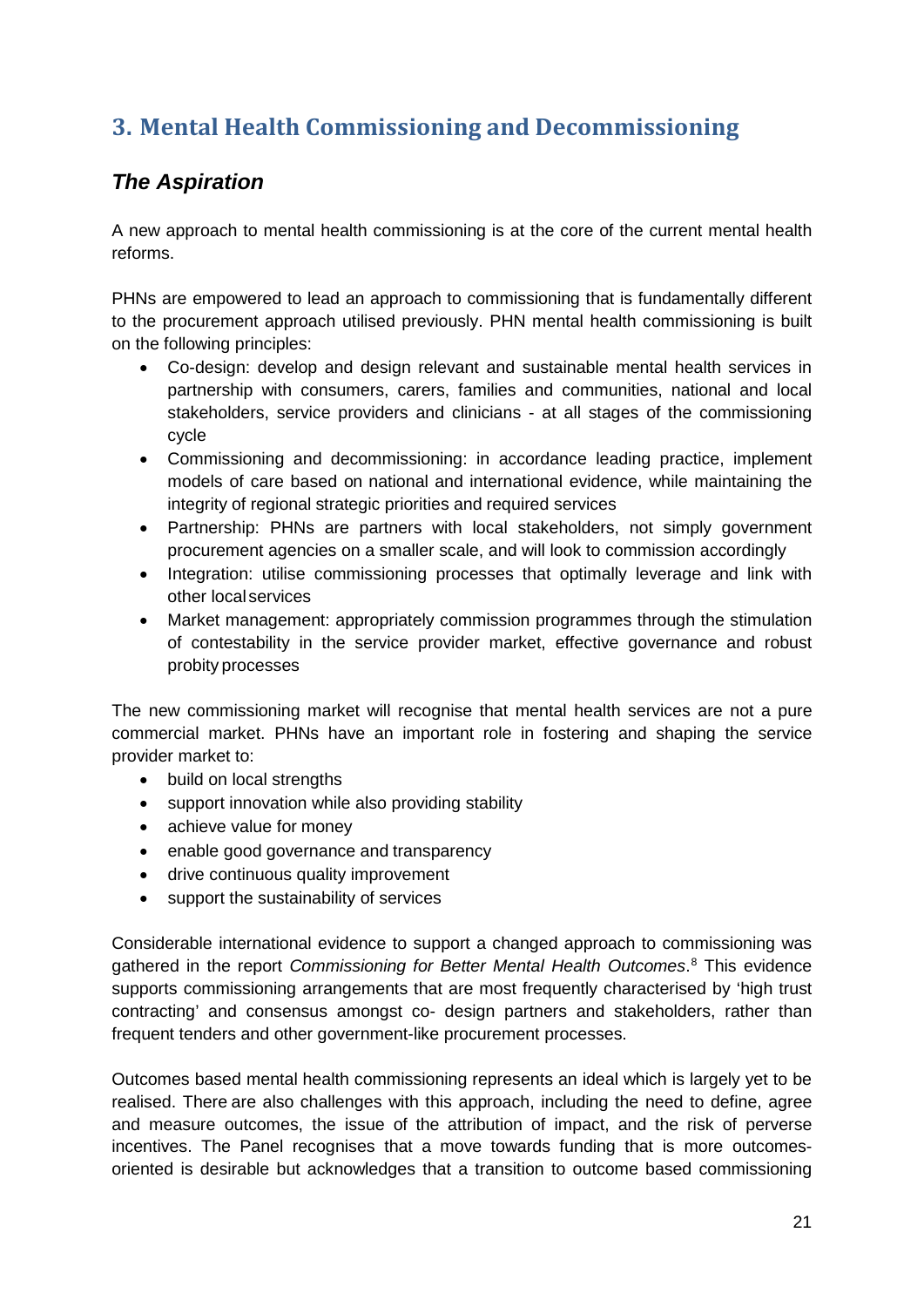will take longer than the five year horizon projected within this strategic document. The shift in focus from activity to outcomes will be an iterative process over time and will require the entire mental health system to work collaboratively.

## *Mental Health Commissioning Cycle*

The PHN mental health commissioning cycle (see Figure 5) provides the framework to achieve regionally appropriate services for consumers. Mental health commissioning is a continuous, iterative process that is comprised of four key phases:

- o Phase 1: Needs assessment andplanning
- o Phase 2: Design of mental healthservices
- o Phase 3: Sourcing and contracting
- o Phase 4: Monitoring and evaluation



 *Figure 5: Mental Health Commissioning Cycle*

Each of these phases is outlined below.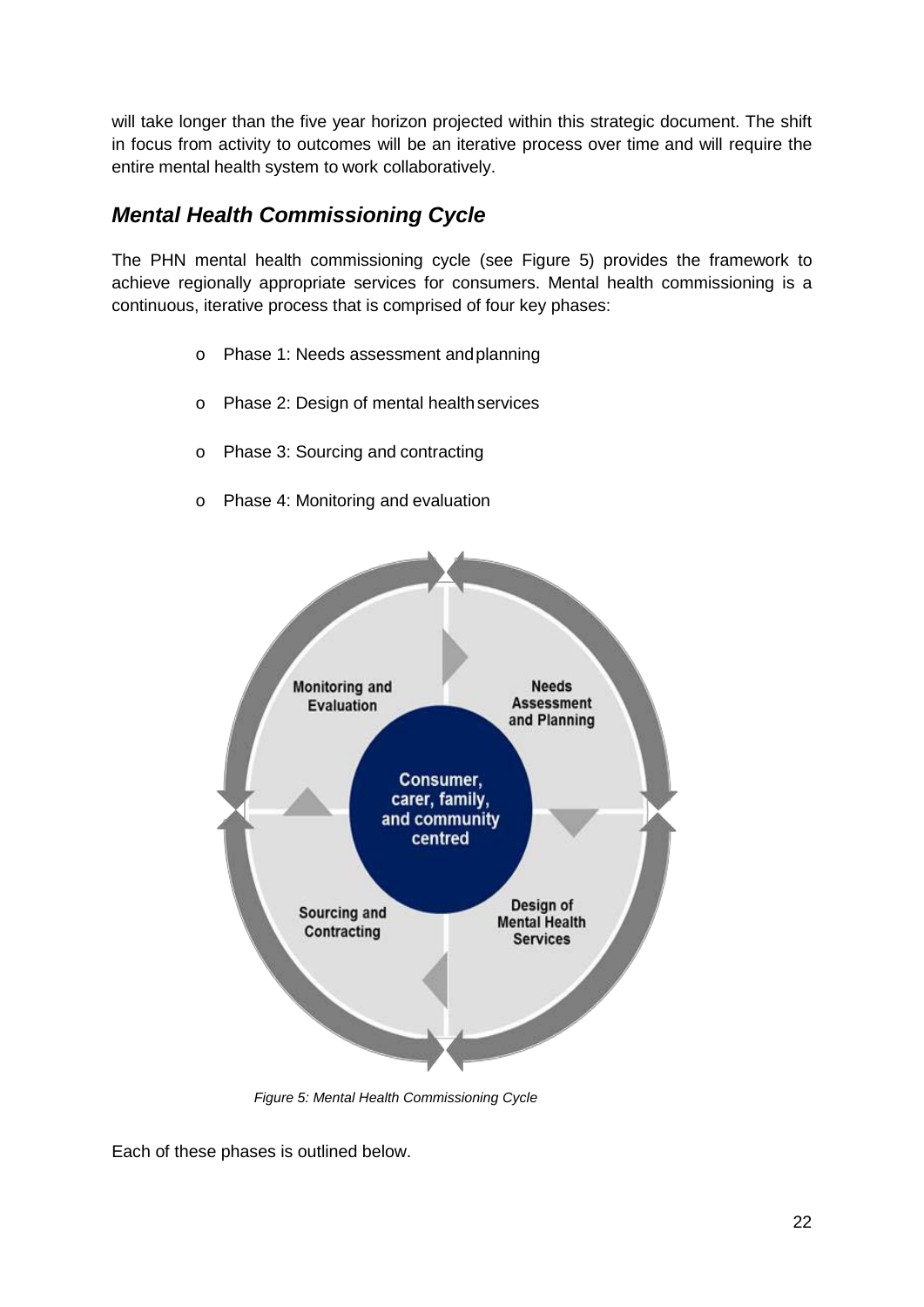#### **Phase 1: Needs Assessment and Planning**

PHNs are required to develop a comprehensive understanding of the mental health needs of their community and target population cohorts. Mental health needs must be identified through robust analytical processes informed by consumers, carers, families, communities, clinicians and service providers. Epidemiological data, sociodemographic information and multi-sectoral indicators should be considered during the needs analysis and service mapping of mental health services. Utilising a holistic view of the consumer is essential as mental illness is often associated with wider physical, social, cultural and economic determinants of health.

The use of data and genuine partnerships as a mechanism to support regional and local planning is discussed in Chapter Two – Regional and Local Planning. Developing more detailed regional knowledge, will enable PHNs to identify nuances and trends in populations, understand gaps in current programmes and services, and determine the most effective configuration of services across the stepped care approach.

#### **Phase 2: Design of Mental Health Services**

The stepped care approach requires PHNs to consider how existing mental health programmes can be enhanced to provide appropriate needs based services. As commissioners, PHNs may need to trial emerging and innovative models of mental health care, co-designed with stakeholders. This approach is supported by the Australian Government Department of Health, which endorses the testing and piloting of innovative delivery models.[9](#page-52-9) PHNs should utilise external clinical and regional expertise and people with lived experience throughout the commissioning cycle.

The design of mental health services needs to consider:

- national service models, frameworks and standards
- national data collections and mental health trends
- regional and local variation
- safety and quality
- value for money and evaluation outcomes
- local service delivery capacity

Through this process, service specifications with transparent criteria can be determined, including defining the target geography or population of the programme or service. Critical implementation success factors can also be identified at this point.

PHNs need to appropriately consider the mental health needs of vulnerable and hard to reach population groups including rural and remote, Aboriginal and Torres Strait Islanders, CALD, and LGBTIQ.

PHNs also need to assess the cultural competence of a mental health service provider when making commissioning decisions, recognising the need for cultural alignment with particular population groups. Some organisations may have strong existing cultural links and competencies to enable successful work with particular population groups.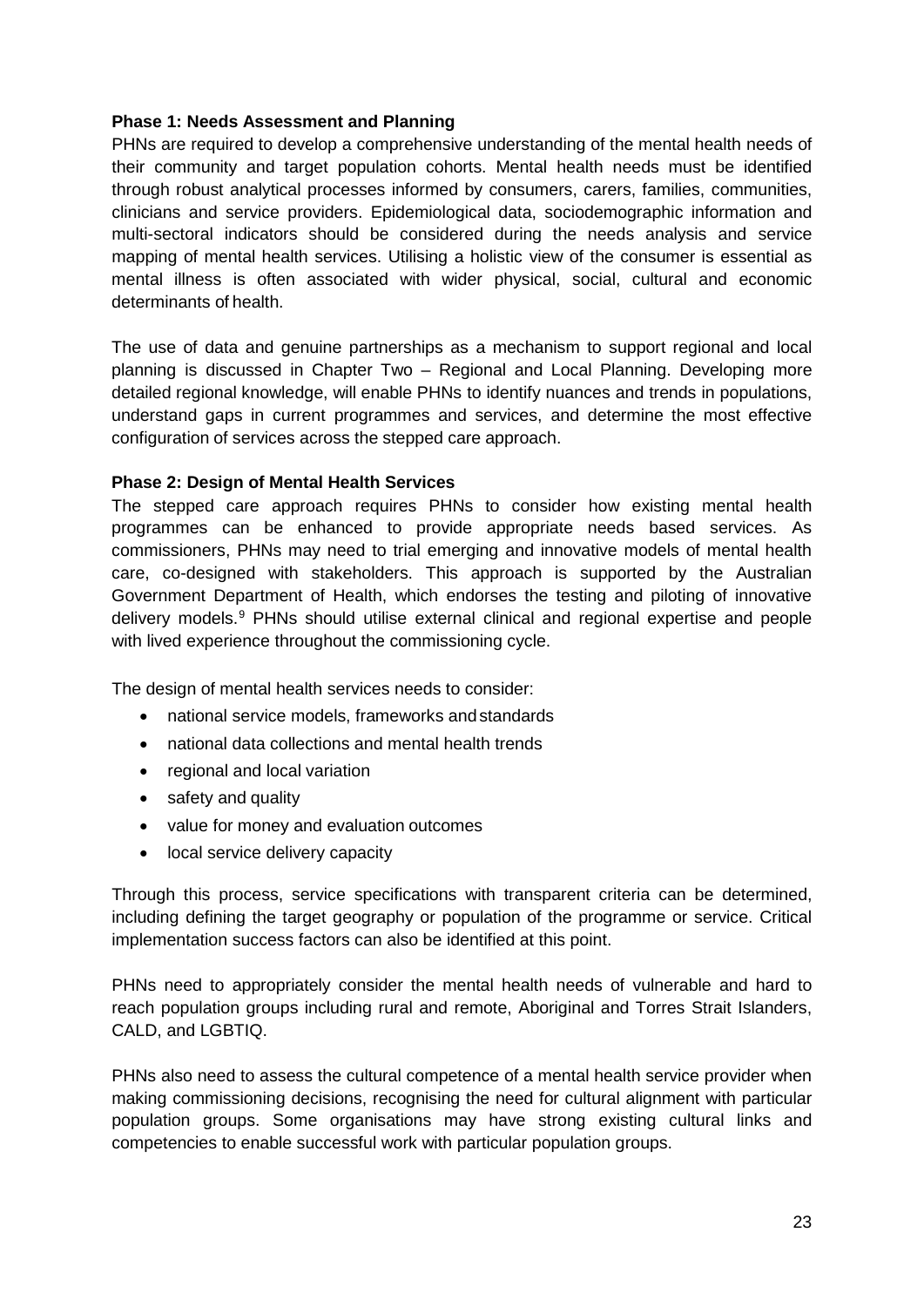Consideration should also be given during co-design processes to defining measurable and meaningful outcomes for target population, value analysis and clinical governance mechanisms.

#### **Phase 3: Sourcing and Contracting**

The sourcing and contracting of mental health services requires a staged and planned approach. As commissioners, PHNs are accountable for the approach to market decisions, probity provisions, and procurement planning and contractual obligations. Many factors influence the sourcing and contracting of mental health services, including workforce availability, market maturity, specialised delivery requirements and the programme size and complexity.

PHNs need to ascertain whether a direct approach to single or multiple providers is required or whether an open market process is more appropriate. In regions of Australia where the diversity or maturity of the service provider market is not advanced, PHNs need to work closely with potential service providers to develop capability and capacity, to achieve the required mental health outcomes.

Contractual obligations need to be closely aligned to the service specifications and the regional operating context and may require leading approaches that include collaborative tenders, prime contractor, joint venture, consortia and sub-contractor models.

Contingent upon funding availability for PHNs, consideration must be given to what is the optimal period for contracts with service providers. Ideally, the period determined will allow for the continuity of services as well as for the appropriate review of the outcomes of the service prior to any decision about the next contract. Excessively long contracts can make the process of change, if required, more complex. A minimum lead time for any contract review decision provides the capacity to plan for any changes and safeguard continuity of care for consumers. This lead time should be no shorter than 6 months, and preferably 12 months notice would be given when possible.

Balancing contractual arrangements and regional need should be a continual process. PHNs should also support service providers in continuous improvement processes and opportunities for service innovation.

#### **Phase 4: Monitoring and Evaluation**

PHNs need to engage consumers, carers, families, communities, clinicians and service providers to monitor and evaluate the efficacy and effectiveness of commissioned mental health programmes. This practice includes managing service provider performance against a specified mental health outcomes framework, demonstrating value for money and supporting continuous improvement processes.

PHNs need to commission programmes that generate the best return on investment, with a focus on improving mental health outcomes and high quality service provision. Adopting standardised data collection is essential to the monitoring, evaluation and benchmarking of mental health programmes. To reduce duplication, improve efficiency and decrease administrative burden for reporting entities, a greater emphasis on single reporting structures is required.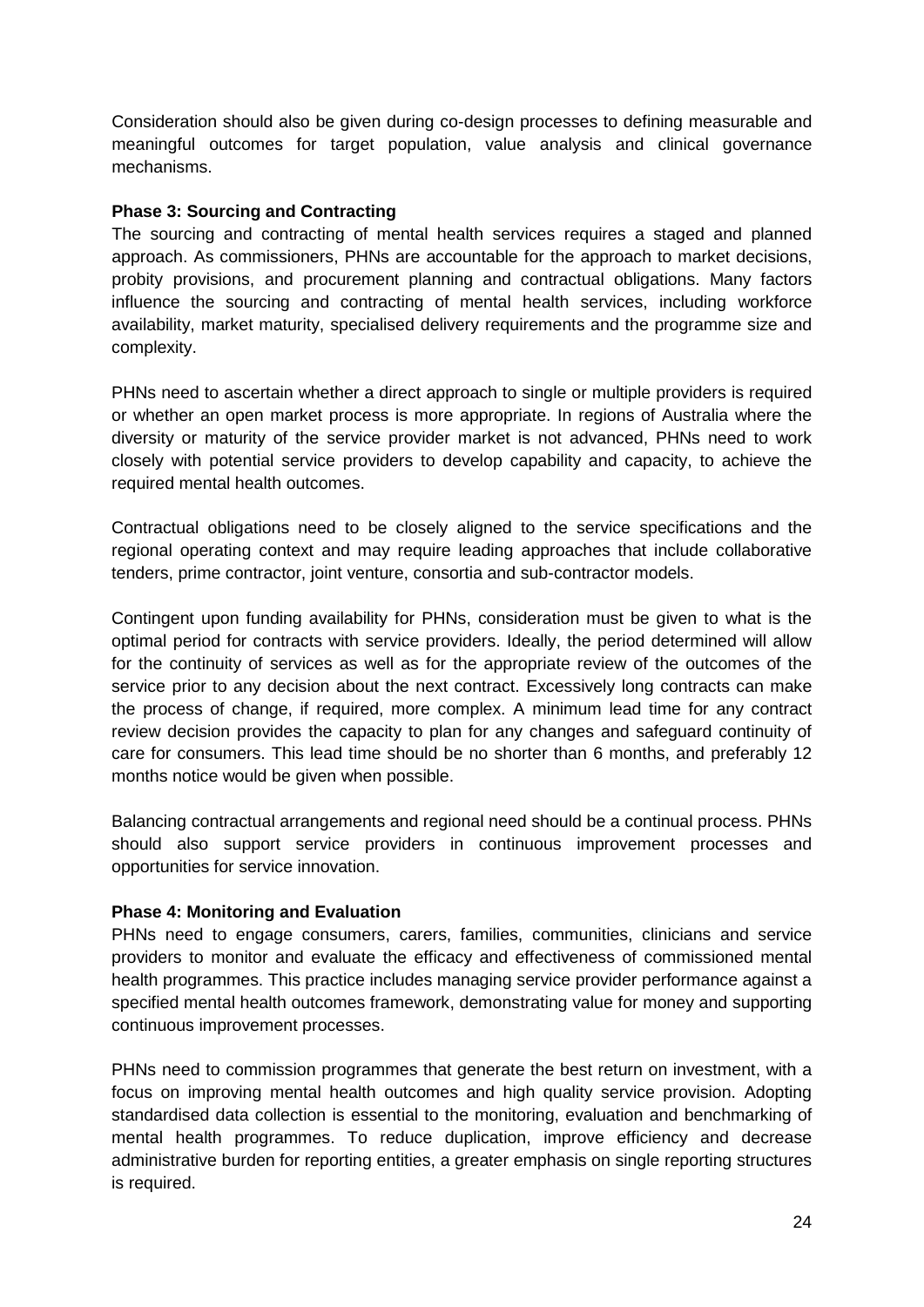PHNs may determine that it is appropriate to decommission a mental health programme or service. This should not come was a surprise when commissioning processes are conducted well across all four phases, as the decision to decommission will be transparent and perceived to be a natural outcome of this optimal process.

Regardless of the process to arrive at the decision to decommission a mental health programme or service, a robust and comprehensive transition plan is required to address the challenges associated with this process. The focus of transition plans are on effectively engaging with consumers, carers, families and communities and maintaining relationships with clinicians and service providers to sustain the continuity of mental health care services. Transitional plans need to be transparent, allowing sufficient time to manage the transition process effectively and to minimise the impact of service disruption on individual consumers, their carers and families.

In summary, the mental health commissioning is characterised as follows:

- Governance arrangements encompass the diverse expertise and interests of their regionalcommunity
- Local needs assessments affect the mix of services commissioned, by identifying the variation of local circumstances from other regions, in order to best address local need
- Commissioning is undertaken in partnership through co-design with consumers and carers, communities, clinicians and service providers
- Thorough local needs assessment allows adaptation of best practice models in order to better suit local circumstances
- National structures and processes support PHNs to incorporate service models that utilise leading national and international evidence
- Opportunities are leveraged to partner with state/territory and local government, and other local partners, to support better integration and coordination of services
- Commissioning processes are transparent and accountable
- Robust internal review and appeal processes are utilised
- Commissioning is informed by the ongoing exchange of evidence and knowledge
- Burden of compliance requirements is minimised, through efficient data collection and streamlined reporting processes

## *Integrated Care Pathways*

PHN mental health commissioning needs to focus on creating an improved consumer experience, better outcomes and opportunities for recovery. This can be achieved by building care pathways, and linking local service systems. Recognising that PHNs do not commission the majority of mental health services within a region, PHNs need to partner with other funders and explore co-commissioning arrangements. Co-commissioning may include collaborative commissioning or conjoint commissioning.

Co-commissioning is essential to achieve the alignment of multiple funding streams and priorities, to integrate services across the stepped care approach and ultimately to improve the consumer experience and outcomes. Opportunities to integrate mental health services and programmes with other portfolios, such as AoD services, NDIS and aged care should be appropriately considered.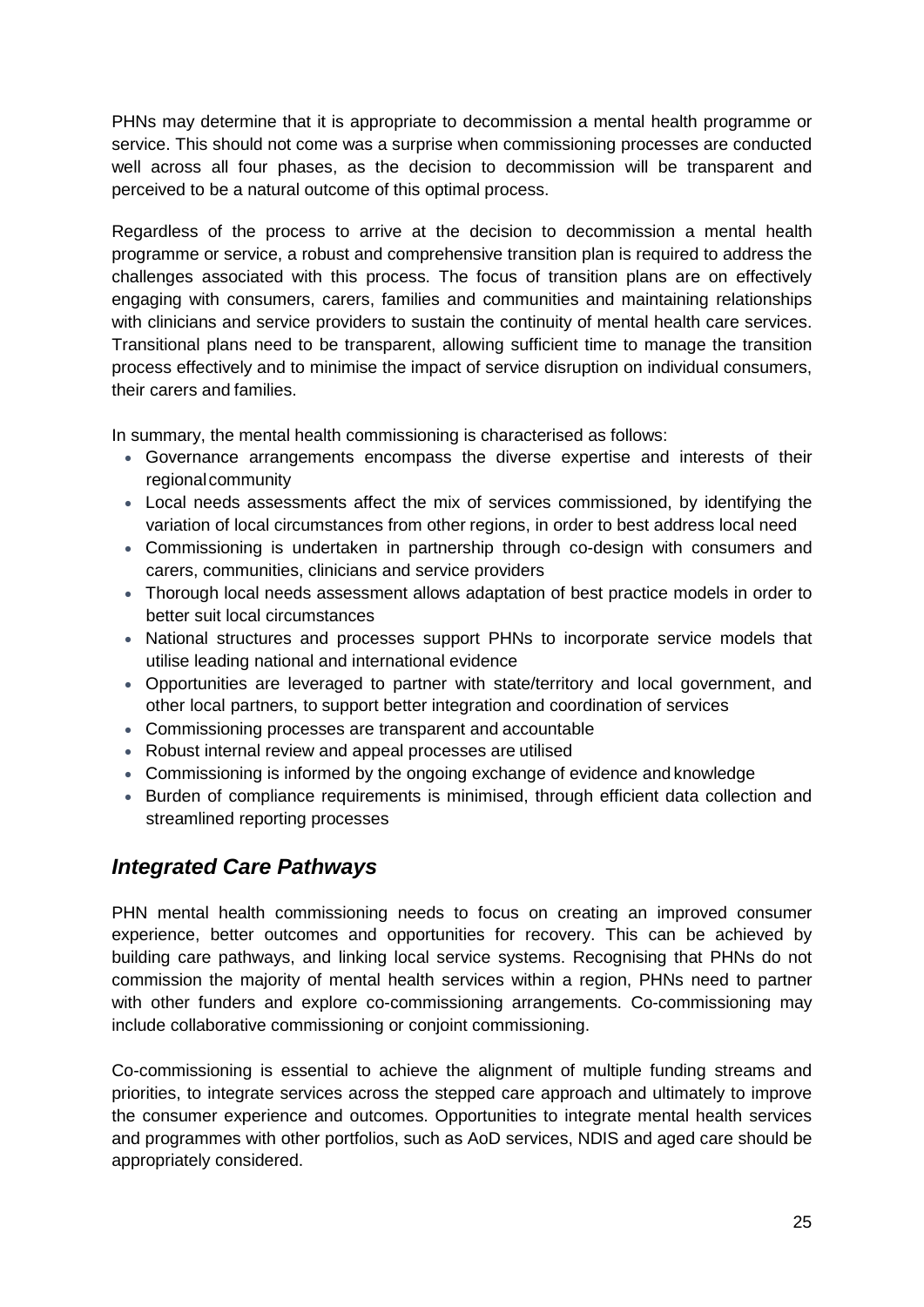Conjoint commissioning across two or more PHNs by pooling budgets and resources may be considered when there are complementary mental health population needs identified across regional geographies. This approach can leverage the capabilities of service providers and support market efficiencies for the respective PHNs in the delivery of programmes and service, without compromising the need for regional and local co-design and appropriate consultation.

These emerging commissioning practices will further support the required reform and connect regional mental health resources by aligning multiple funding streams and priorities to integrate services across the stepped care approach. Through the strategic use of commissioning funds and the collaborative commissioning process, PHNs can maximise value for money and contribute to system transformation.

## *Progress Indicators and Actions*

#### **Mental Health Commissioning Cycle**

**Progress Indicator: PHN mental health commissioning and decommissioning reflects best practice, including the principles of co-design, partnership, integration, transparency and accountability**

| <b>Action</b>           |                                                                                                                                                                     | <b>Leads</b> | Horizon |
|-------------------------|---------------------------------------------------------------------------------------------------------------------------------------------------------------------|--------------|---------|
| Action $3.\overline{1}$ | Develop service specifications based on the<br>robust analysis of data and a commissioning<br>approach that incorporates co- design,<br>partnership and integration | <b>PHN</b>   | 3 years |
| Action 3.2              | Routinely utilise consumers, carers,<br>communities, clinicians and service<br>providers in all stages of the commissioning<br>cycle                                | <b>PHNs</b>  | 3 years |
| Action 3.3              | Commission services to provide continuity<br>for consumers and carers, stability and<br>security of the workforce,<br>continuous<br>improvement and innovation      | <b>PHNs</b>  | 3 years |
| Action 3.4              | Utilise structured, comprehensive transition<br>plans to support effective decommissioning<br>practices including maintaining the integrity<br>of regional services | <b>PHNs</b>  | 3 years |
| Action 3.5              | Promote standardised, transparent and<br>regular reporting to support continuous<br>quality improvement                                                             | <b>PHNs</b>  | 4 years |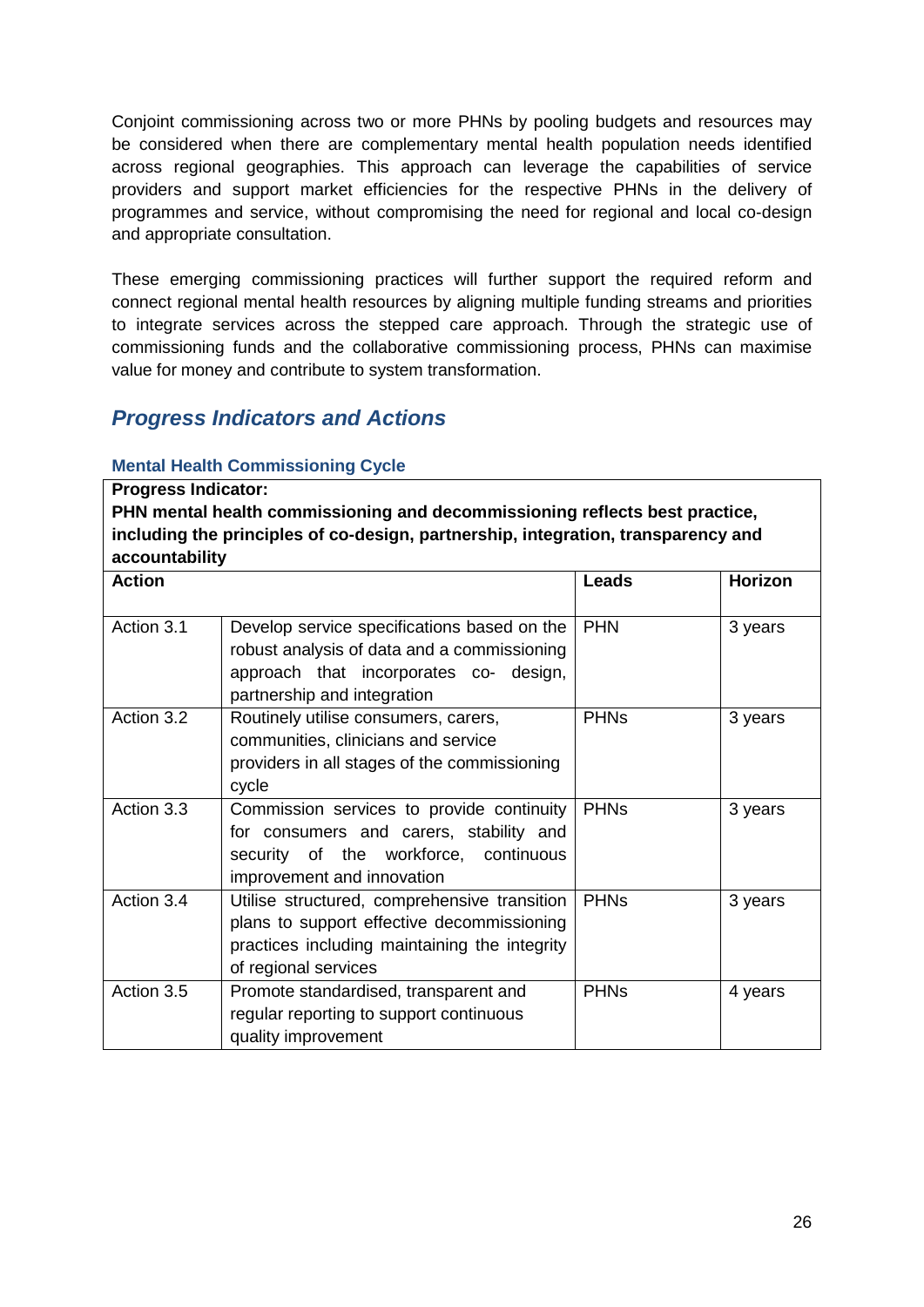## **Integrated Care Pathways**

| <b>Progress Indicator:</b><br>Regional integrated care pathways are developed and available to regional service<br>providers |                                                                                                                                                                                                            |             |         |
|------------------------------------------------------------------------------------------------------------------------------|------------------------------------------------------------------------------------------------------------------------------------------------------------------------------------------------------------|-------------|---------|
| <b>Actions</b>                                                                                                               |                                                                                                                                                                                                            | Lead        | Horizon |
| Action 3.6                                                                                                                   | Enhance regional integrated care pathways<br>that provide a more seamless consumer<br>and carer experience                                                                                                 | <b>PHNs</b> | 4 years |
| Action 3.7                                                                                                                   | Engage broader stakeholders<br>and<br>programmes, including AoD, social<br>and<br>community services, NDIS, DVA<br>and<br>State/Territory/local governments in<br>the<br>mental health commissioning cycle | <b>PHNs</b> | 5 years |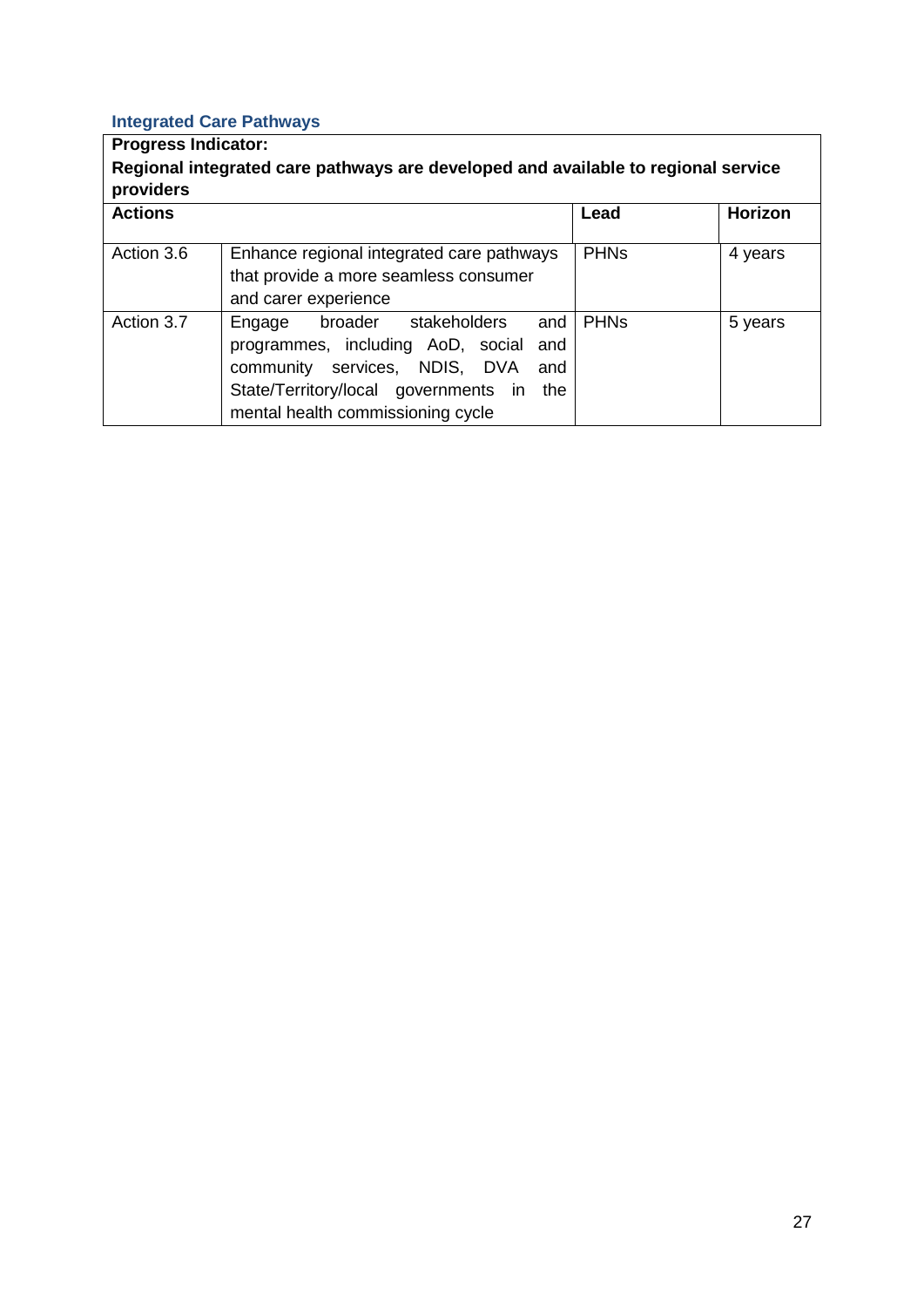# <span id="page-27-0"></span>**4. Person Centred Care**

## *The Aspiration*

PHNs will deliver a person-centred stepped care approach to mental health service delivery that empowers consumers and better supports self-care.

Person-centred care is a way of thinking and doing things that includes the people using health and social services as equal partners in planning, developing and monitoring care to make sure it meets their needs. It puts people, and their carers and families, at the centre of decisions and sees them as experts, working alongside professionals to get the best outcome.[10](#page-52-10) Consumers are assisted to manage their treatment, through a partnership approach to their care needs and regular review of their care plans. Families and carers are included as partners, as they are a central part of a consumer's network and integral to their recovery.

The stepped care approach, outlined in Figure 6, sees an appropriate range of interventions made available across the continuum of care, with consumers supported to move fluidly between programmes, service providers and sectors as their needs change. Local planning and development must support pathways of care that provide a range of services to match the needs of consumers at any point in time.



*Figure 6: The stepped care approach Source: The Fifth National Mental Health and Suicide Prevention Plan*

Mental health consumers will often have a multidisciplinary team involved in their care. Strengthening the integration of care is critical so that accountabilities and responsibilities are understood and enacted by all stakeholders. Recognising that the needs of mental health consumers are often not appropriately managed through a 'one-size-fits-all approach,' person centred care is essential. The best outcomes will be achieved if each of those engaged puts the consumer at the centre. A process of cultural change is necessary to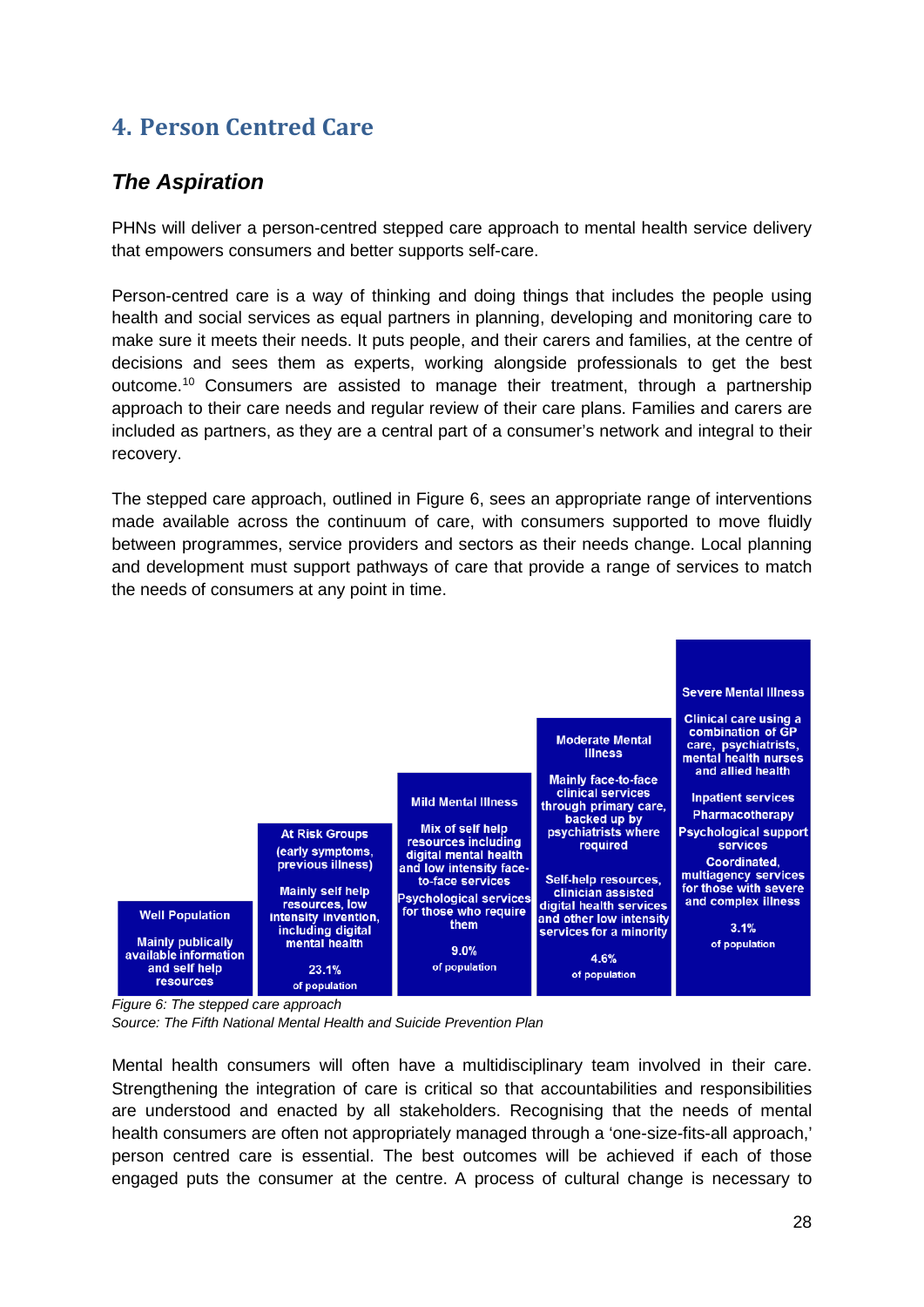achieve this, not only across the mental health system but also the broader health and social system.

As an individual's mental health status is impacted by the broader aspects of their life, developing an individual mental health plan should consider physical health, education, housing, personal goals and social circumstances. Person-centred care is therefore about adopting a social determinants and inclusive approach, and requires consideration of the individual's desires, values, family situations, social circumstances and lifestyles as well as their mental health status. It necessitates seeing the person as an individual, and working together to develop appropriate solutions.

Active participation of consumers in the decisions that affect their lives requires the sharing of information and opinions, alongside their carers and clinicians and service providers. It means joint problem solving, decision-making and responsibility. It therefore is as much about the way professionals and consumers think about care and their relationships as it is about the actual services that are delivered.

Changing the way clinicians function is an important consideration. They require the skills and competency to make the cultural shift to genuinely partner with consumers, carers and families.

This principle also applies to PHNs. They need to demonstrate the capacity and the capability to competently engage with consumers and carers and apply a genuine co-design approach.

A shift towards person-centred care is significant to the success of the reform journey. What is required is a cultural change process across the whole system, to change the mindset of PHN commissioners and health professionals and to empower consumers to control the care they receive. It is recognised that this change process is likely to extend beyond the five-year horizon of this strategic document.

In particular, changes are required across three key elements within the mental health system:

- Changes to the way clinicians function
- Increasing consumer and carer health literacy and empowerment
- System changes

## *The Way Clinicians Function*

Changes must occur in the relationship between a clinician and the consumer - the professional expertise remains central, but is used to support self-management. This moves towards a partnership relationship, where the use of professional expertise supports recovery. Peer workers can assist clinicians to better understand ways in which to build more effective partnerships with consumers and carers.

General Practices play a pivotal role in integrating a consumer's care to achieve a holistic approach. PHNs can work with General Practices and other clinical and community services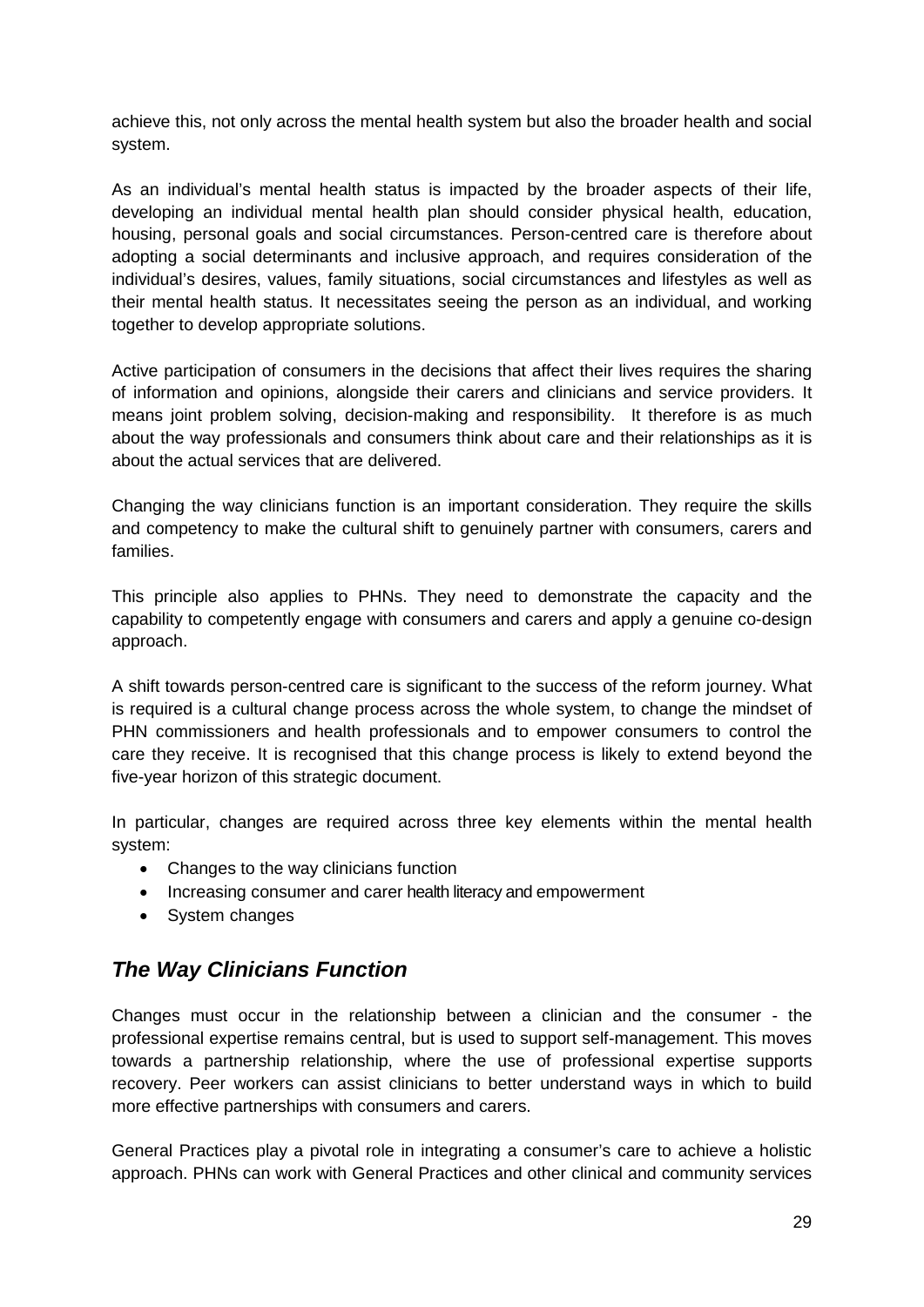within the stepped care approach to support that integration.

## *Consumer and Carer Health Literacy and Empowerment*

For consumers to control, lead and participate directly in the decisions that affect their lives and to effectively self-manage their mental illness, they require information and support to make health care choices and to interact with a variety of services to obtain the clinical and psychosocial support they need. Families and carers require similar information. This means having easily accessible information about mental health and wellbeing, mental illness, and illness management that is available in a range of formats, including culturally appropriate.<sup>[11](#page-52-11)</sup>

Peer support is important to the delivery of person-centred care. Peer support, for both consumers and their families and carers, can provide essential information, fellowship, role models, mentors and advocates.<sup>[12](#page-52-12)</sup> Peer workers can focus on the personal strengths and resources of each individual consumer. The peer workforce can also provide a flexible, responsive framework that values the lived experience of consumers and carers.[13](#page-52-13)

The Commission recommended the development and promotion of the mental health peer workforce as part of its review, *Contributing Lives, Thriving Communities,* and has developed guidelines for peer workers within PHNs. Additionally, in accordance with an action item detailed in the Fifth Plan, The Commission will be developing a 'Peer Workforce Development Framework' for the broader mental health system by 2020.<sup>[14](#page-52-14)</sup>

The Community Services and Health Industry Skills Council's qualification 'Certificate IV in Mental Health Peer Work CHC43515' provides a specific career pathway to up-skill the peer workforce. [15](#page-52-15)

PHNs can engage with peer workers in a range of ways, including as a central part of consultation processes, and may choose to directly employ peer workers to advise on the design, development, procurement and evaluation of PHN commissioned programs and services.

There is also a central role for consumer advocacy in the mental health system, as well as the broader health system. This advocacy must be supported and resourced.

## *System Changes*

In addition to changing the way clinicians function and empowering consumers and carers to make decisions, systems based changes are required to support person-centred care. This involves not just PHNs but General Practice, service providers and government at the federal, state and territory level.

These systems changes include:

- amendments to reporting and contract arrangements
- innovative approaches to achieve better coordination of care
- enhanced information exchange
- development of clear referral pathways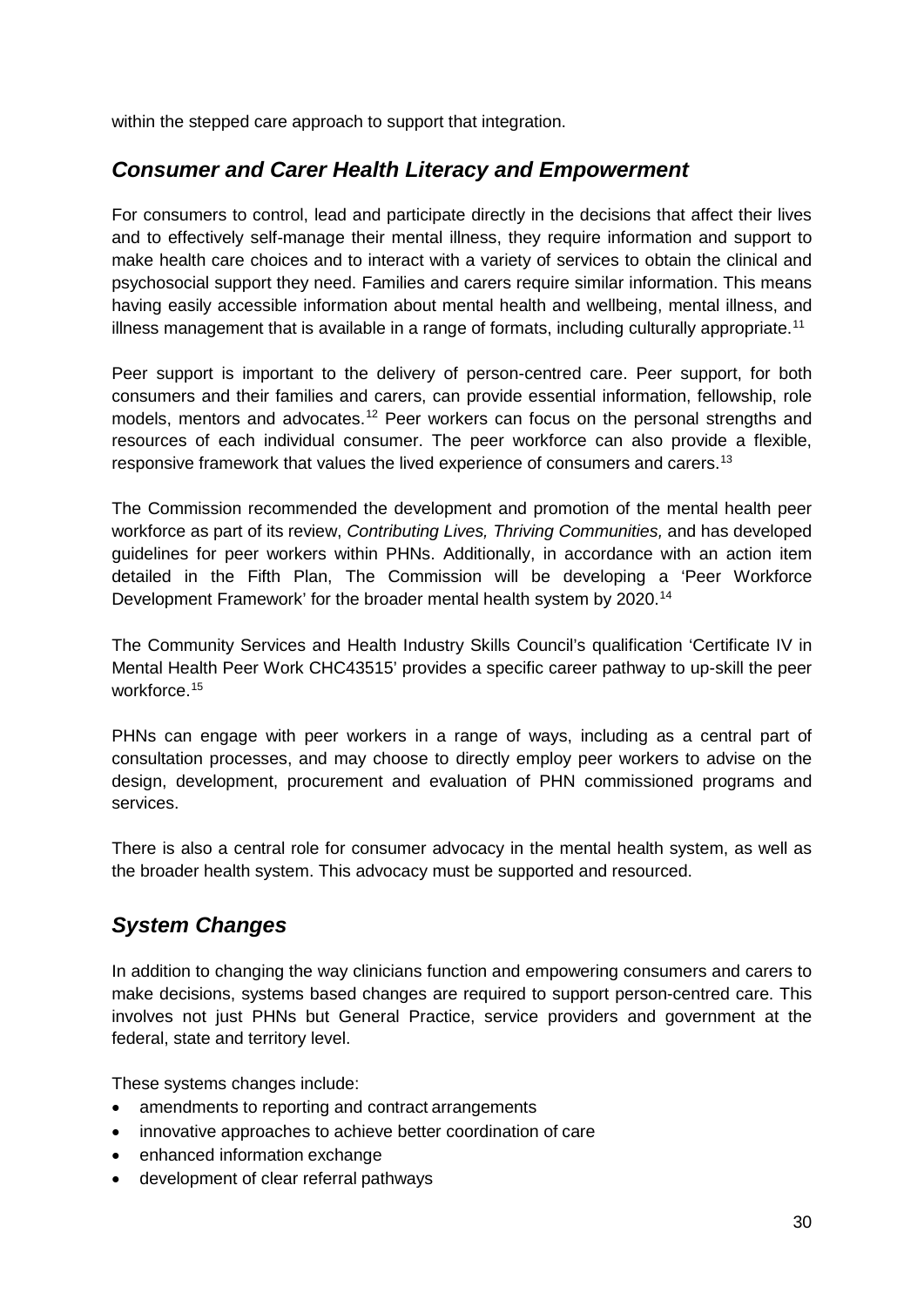• workforce development.

Stratifying regional PHN populations into different needs groups (well, at-risk, mild, moderate, severe) identifies the necessary interventions required to drive programme and service level improvements. Coordination of programmes and service delivery is essential, particularly at transition points, in order to deliver seamless care and a smoother consumer journey across the stepped care approach.

PHNs and service providers have acknowledged the benefit of real time information flow. Promoting options for enhancing information exchange, including through digital options is imperative to:

- support a seamless journey for consumers, where they do not need to repeatedly provide their history as they enter and re-enter the system across the stepped care approach
- accelerate knowledge transfer between service providers and clinicians
- reduce the reporting burden for service providers
- increase analytical capabilities
- understand the outcomes of targeted investment in mental health programmes.

PHNs also need to develop links and partnerships with the range of health and mental health professionals in their region to develop models of care that address physical and mental health issues. The Commission encourages clinicians, multi-sector organisations, governments and professional bodies to work together to make the physical health of consumers living with a mental illness a priority.[16](#page-52-16)

PHNs can embed peer worker requirements into contract specifications with service providers, and consider other alternative workforce arrangements in the delivery of commissioned programmes and services, including low intensity workers.

Current funding models for general practice and hospital-based care predominantly focus on the person's specific episode of care, not on their whole person care and continuing care. Achieving person-centred care requires consideration of the way care is viewed, planned, designed, delivered, arranged, contracted and funded to encompass the whole person and continuing care requirements.

## *Progress Indicators and Actions*

#### **Person Centred Care**

| <b>Action</b>                                                                     | Leads | Horizon |  |
|-----------------------------------------------------------------------------------|-------|---------|--|
| translated into systems, practices and outcomes.                                  |       |         |  |
| principles, and there is a shared understanding of person and family centred care |       |         |  |
| PHNs commission programmes and services that incorporate person centred           |       |         |  |
| <b>Progress Indicator:</b>                                                        |       |         |  |

| Action 4.1 | Achieve person centered stepped care PHNs<br>programmes and services, including<br>preventative services aimed at maintaining | 3 years |
|------------|-------------------------------------------------------------------------------------------------------------------------------|---------|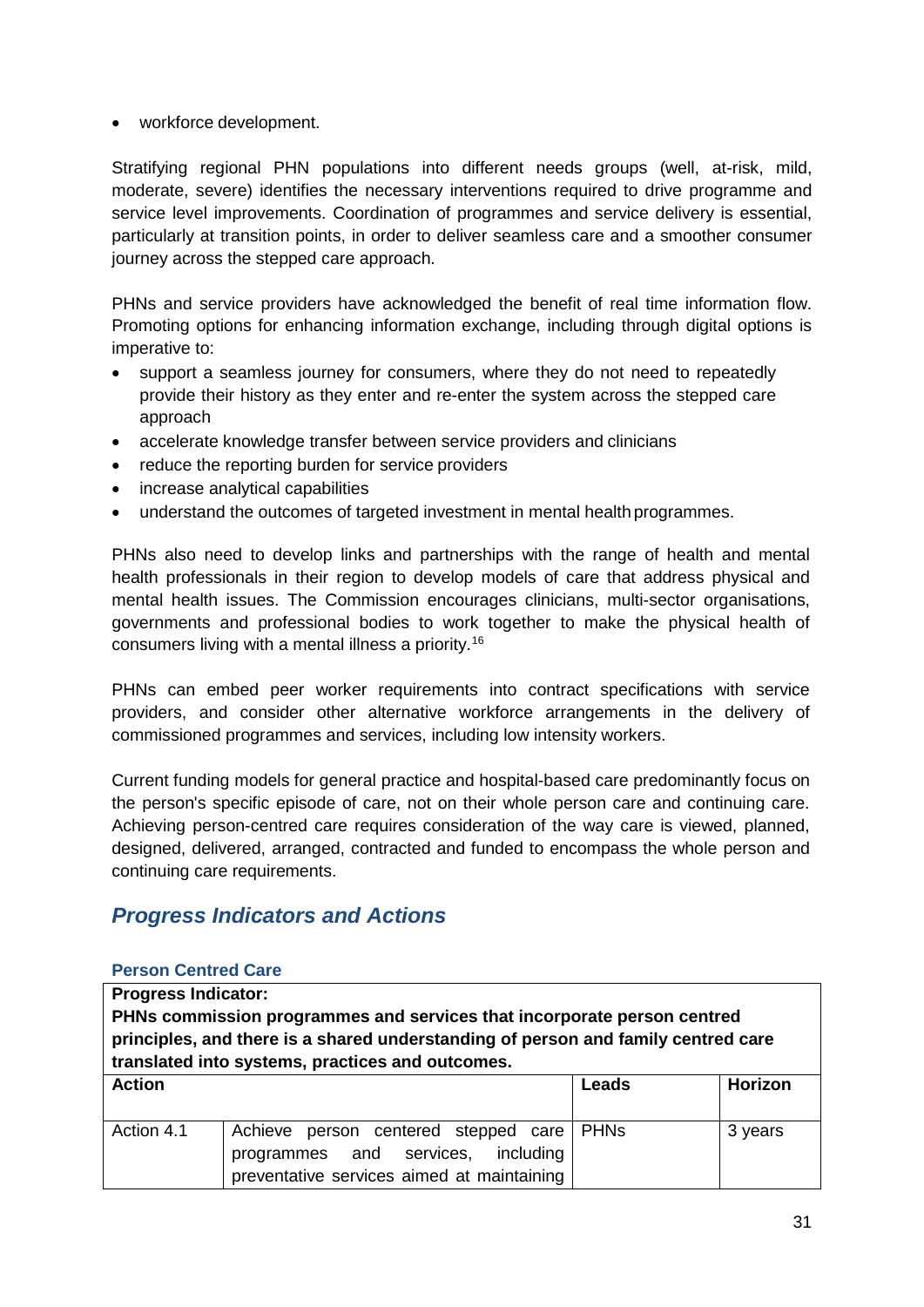|            | health and well-being through to care co-<br>ordination and navigation of services, and<br>incorporate digital mental health options<br>where appropriate.    |             |         |
|------------|---------------------------------------------------------------------------------------------------------------------------------------------------------------|-------------|---------|
| Action 4.2 | Enhance community awareness<br>and<br>knowledge of the range of programmes and<br>services available across the stepped care<br>approach                      | <b>PHNs</b> | 4 years |
| Action 4.3 | Support improved information flow by<br>promoting the use of MyHealthrecord and<br>the eReferral system to consumers and<br>service providers in their region | <b>PHNs</b> | 4 years |

#### **Functioning of Clinicians**

**Progress Indicator: PHNs consider the broader needs of mental health consumers, recognising that a range of different interventions and supportive approaches may be required at different times for any consumer**

| <b>Actions</b> |                                                | Lead            | <b>Horizon</b> |
|----------------|------------------------------------------------|-----------------|----------------|
|                |                                                |                 |                |
| Action 4.4     | PHNs work collaboratively with General         | PHNs, state and | 3 years        |
|                | Practices and key mental health service        | territory       |                |
|                | providers in the public and private sectors    | governments,    |                |
|                | to promote the routine physical health         | GP              |                |
|                | assessment of mental health consumers,         | representative  |                |
|                | and to clarify roles and responsibilities of   | bodies, service |                |
|                | health practitioners and providers in relation | providers       |                |
|                | to the physical health care of mental health   |                 |                |
|                | consumers.                                     |                 |                |
| Action 4.5     | Support General Practices to contribute to     | <b>PHNs</b>     | 3 years        |
|                | mental health system reform through their      |                 |                |
|                | role as primary care gateways                  |                 |                |
| Action 4.6     | PHNs enact their support for the 'Equally      | <b>PHNs</b>     | 2 years        |
|                | <b>Well Consensus Statement'</b>               |                 |                |

#### **Consumer and Carer Health Literacy and Empowerment**

| <b>Progress Indicator:</b><br>PHNs have a structured approach to engaging consumers, carers, and<br>communities, and the services that are available in each PHN region are integrated<br>and accessible |                                                                                                                                             |             |         |  |
|----------------------------------------------------------------------------------------------------------------------------------------------------------------------------------------------------------|---------------------------------------------------------------------------------------------------------------------------------------------|-------------|---------|--|
| <b>Actions</b>                                                                                                                                                                                           |                                                                                                                                             | Lead        | Horizon |  |
| Action 4.7                                                                                                                                                                                               | PHNs and service providers leverage<br>technology to engage and involve<br>consumers and carers in the planning and<br>co-design of reforms | <b>PHNs</b> | 2 years |  |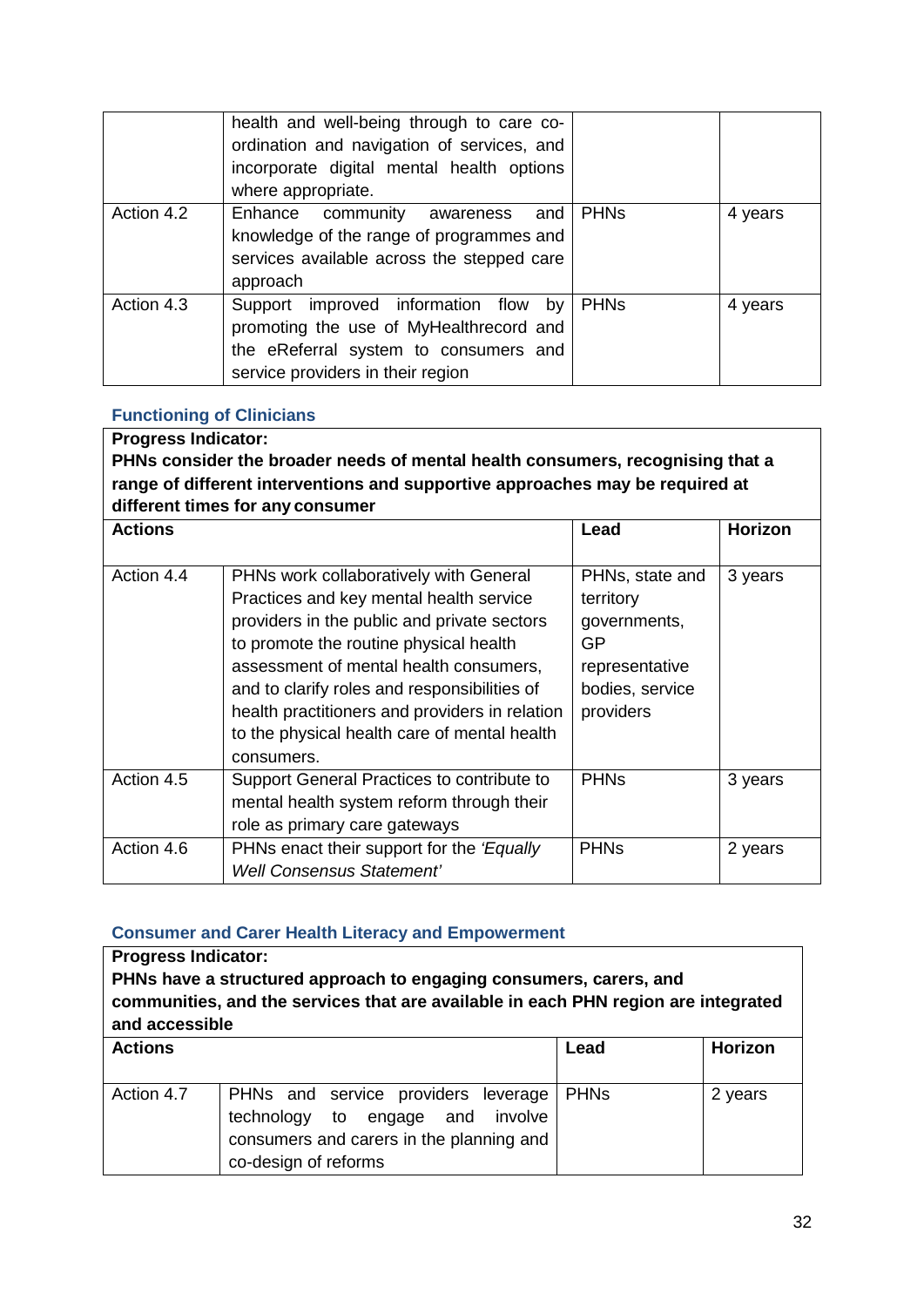| Action 4.8  | <b>PHNs</b><br>service<br>and<br>providers<br>work<br>collaboratively to build the peer workforce,<br>including resourcing consumers providing<br>peer support to undertake the 'Certificate'<br>Mental Health<br>in<br>Peer<br>Work<br>IV.<br>CHC43515' | <b>PHNs</b><br>Service<br>Providers | 3 years |
|-------------|----------------------------------------------------------------------------------------------------------------------------------------------------------------------------------------------------------------------------------------------------------|-------------------------------------|---------|
| Action 4.9  | PHNs embed peer worker requirements<br>into contract specifications with service<br>providers, informed by the peer workforce<br>guidelines for PHNs and the Peer<br>Workforce Development Framework<br>developed by the Commission.                     | <b>PHNs</b><br>Service<br>providers | 3 years |
| Action 4.10 | Reporting processes include consumer<br>and carer rated measures of care, such<br>as:<br>Consumer and carer engagement<br>Consumer and carer experience of care,<br>including choice and control in the<br>services made available                       | <b>PHNs</b><br>Commonwealth<br>DoH  | 5 years |

#### **System Changes**

**Progress Indicator: Models of care support a regional stepped care approach, with evidence of increased collaboration to achieve service integration. This is demonstrated by active and practical coordination of services across all stakeholders including PHNs, private and public service providers and Non-Government Organisations (NGOs) Actions Lead Horizon** Action 4.11 Develop mechanisms to enable innovative models of care and learnings from PHN trial sites to be shared widely to promote national scaling up and/or joint commissioning with other PHNs PHNs **Commonwealth** DoH 4 years Action 4.12 Support and participate in communities of practice and collaborative forums (regional, state-based or national) as appropriate, to enhance regional stepped care readiness and build capacity to support person centred care **PHNs** State/Territory DoH 4 years Action 4.13 | Notify primary care of mental health inpatient admissions and discharges as a part of real-time information flow. LHNs State/Territory DoH 5 years Action 4.14 | Increase funding for research in mental health and suicide prevention in collaboration with relevant research funding agencies **Commonwealth** DoH State/Territory DoH **Universities** 4years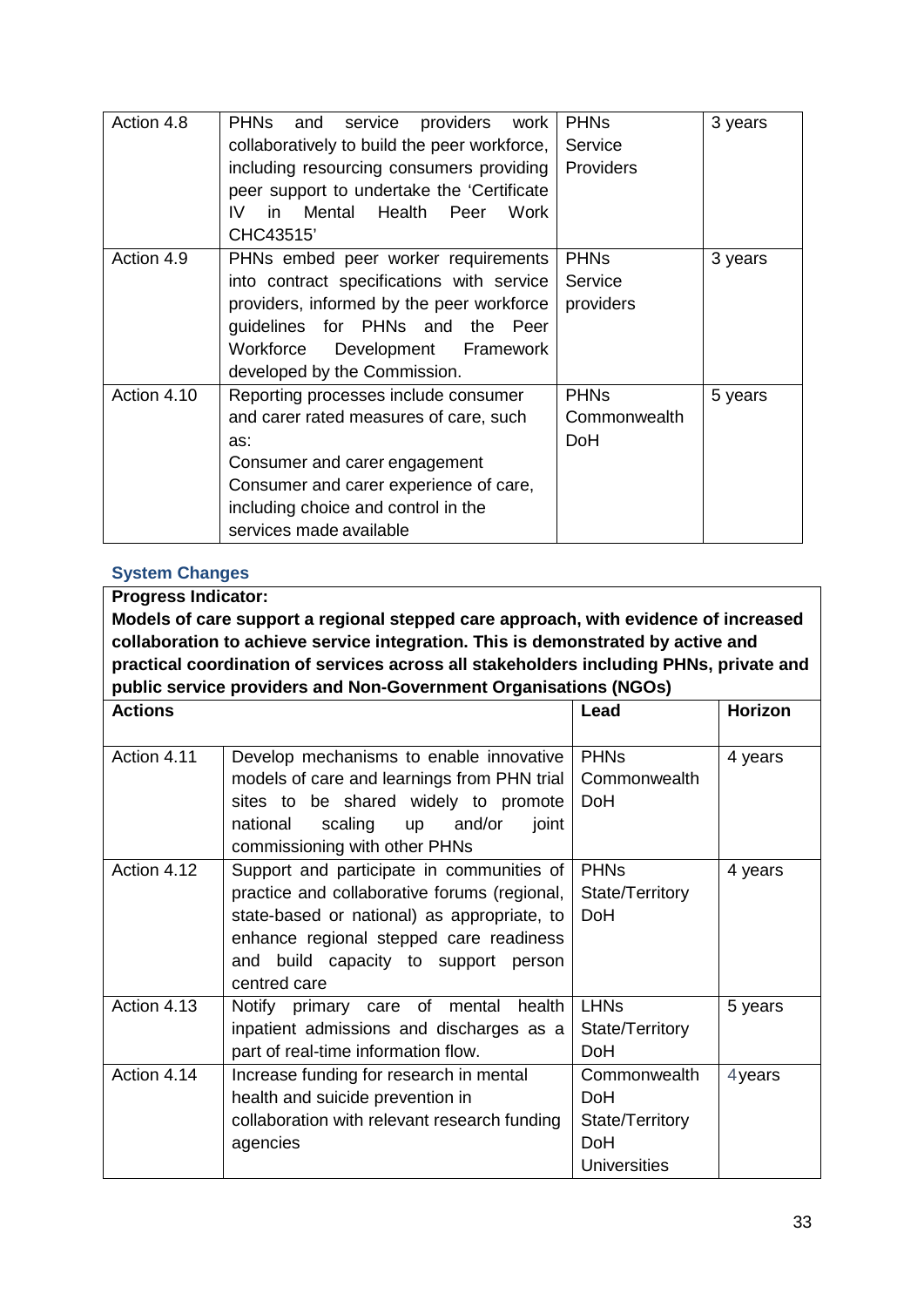# <span id="page-33-0"></span>**5. Safe and Quality Care**

## *The Aspiration*

Mental health and suicide prevention services that are safe and high quality deliver a positive experience of care and enhanced quality of life for consumers and their carers and families, particularly when there is an appropriate focus on recovery, not just on symptom management.

Optimising the safety and quality of mental health services commissioned by PHNs requires a focus on more than just the inputs and outputs of commissioned service providers. Robust clinical governance, appropriate standards of care, measurement of meaningful and contemporary outcome measures and a culturally competent workforce are all required to deliver safe and high quality care. Appropriate resourcing is also required, including investment in systems for data collection.

While PHNs have a role to build a robust primary mental health care system, they are not direct service providers and do not directly undertake the clinical governance or manage the workforce of the individual services and programmes they commission. They must clearly articulate the desired outcomes at the time of establishing a contract and review whether services are achieving the required outcomes, as part of the continuous cycle of commissioning.

All stakeholders in the primary care sector need to engage with PHNs to collectively build a system that provides person centred, safe and high quality mental health programmes and services. PHNs need to build effective clinical relationships among the wider mental health service system to support enhanced service innovation, performance improvement and service integration.

There is also a role for professional bodies and peaks to support safety and quality in primary mental health care services commissioned through PHNs; this would require a nationally coordinated approach for all PHNs to be conducted efficiently.

## *Clinical Governance*

Safe and high quality care needs to be underpinned by robust clinical governance that enables appropriate standards of care to be maintained and clinical risk to be minimised. PHNs are not direct service providers to mental health consumers. However, as commissioners of mental health programmes and services, they need to actively oversee clinical governance for the programmes they commission.

Clinical governance needs to identify and monitor clinical risk, including tracking and trending of incidents and adverse events, complaints and compliments. A range of quality assurance measures, including clinical audits, credentialing and consumer feedback surveys, to monitor the standard of care need to be utilised. These outputs also inform quality improvement processes which are another essential component of clinical governance.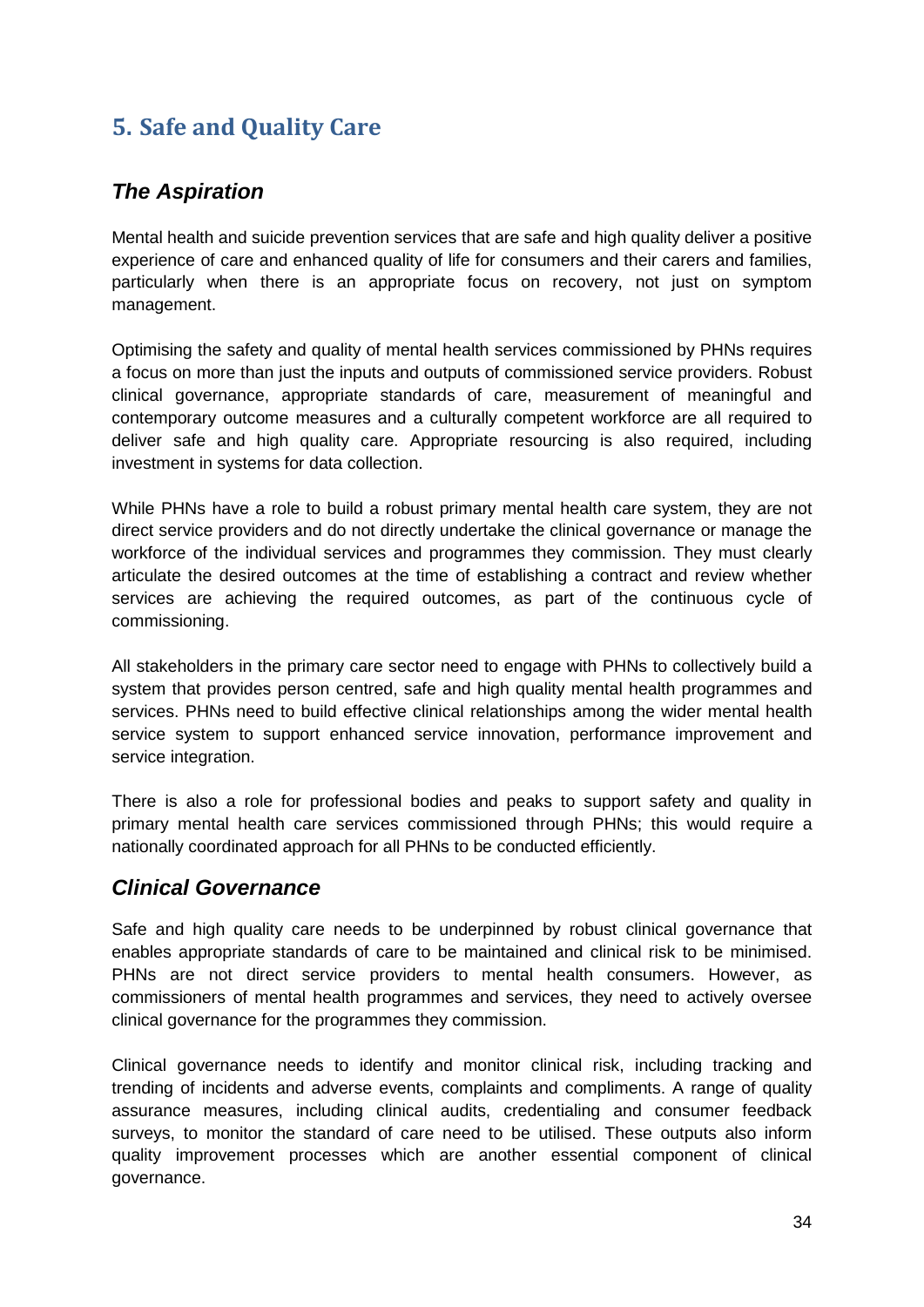Service providers need to utilise data, incident patterns and trends, complaints and feedback to enable the monitoring of the safety and quality of care. The analysis of these data and trends is enhanced by structured and planned opportunities for stakeholders, including consumers, carers and families, and clinicians to contribute to the interpretation, validation and prioritisation of the findings.

PHNs need to have confidence that clinical risk is being appropriately managed and mitigated by service providers and that appropriate standards of care are maintained. This requires PHNs to establish effective structures and processes to ensure that the services they commission have appropriate clinical governance processes in place.

PHNs must incorporate appropriate clinical governance requirements into individual service provider contracts, tailored to the size and role of the programme; and must clearly articulate the actions to be undertaken when a service does not meet the required standards and quality. Reporting requirements should not over-burden service providers and detract from the core business of delivering safe, high quality care.

PHNs need to actively monitor the clinical governance of the services they commission and respond appropriately as required. By drawing upon their clinical experience, evidence based models of care and leading practice, Clinical Reference Groups can provide leadership and expertise to guide PHNs in mental health commissioning processes, including in the oversight of clinical governance processes and the management of clinical risk.

## *Appropriate Standards*

In commissioning mental health programmes and services, PHNs must adhere to relevant national and state/territory legislation, and align with the *National Standards for Mental Health Services (NSMHS),[17](#page-52-17)* the *National Safety and Quality Health Service Standards*, [18](#page-52-18) (NSQHSS) and the *National Framework for Recovery-Orientated Mental Health Services (NFROMHS)*. [19](#page-52-19)

The NSMHS guide mental health services in the development and implementation of appropriate practices and continuous quality improvement. The Standards describe the expected level of care that is required to be delivered and PHN commissioned services are expected to reference and adhere to these standards.

The NSQHSS were developed by the Australian Commission of Safety and Quality in Health Care ('ACSQHC') and provide a quality assurance mechanism to enable minimum standards of safety to be met. Additionally, the standards facilitate a continuous quality improvement process. These standards provide a valuable reference point for good practice.

The NFROMHS highlights principles, practices and service delivery expectations for consistent high quality recovery orientated care. It reinforces the need to design and implement models of care that are holistic and support the physical, spiritual and community based needs of mental health consumers. It also describes the practice domains and key capabilities necessary for the mental health workforce to function in accordance with recovery orientated principles.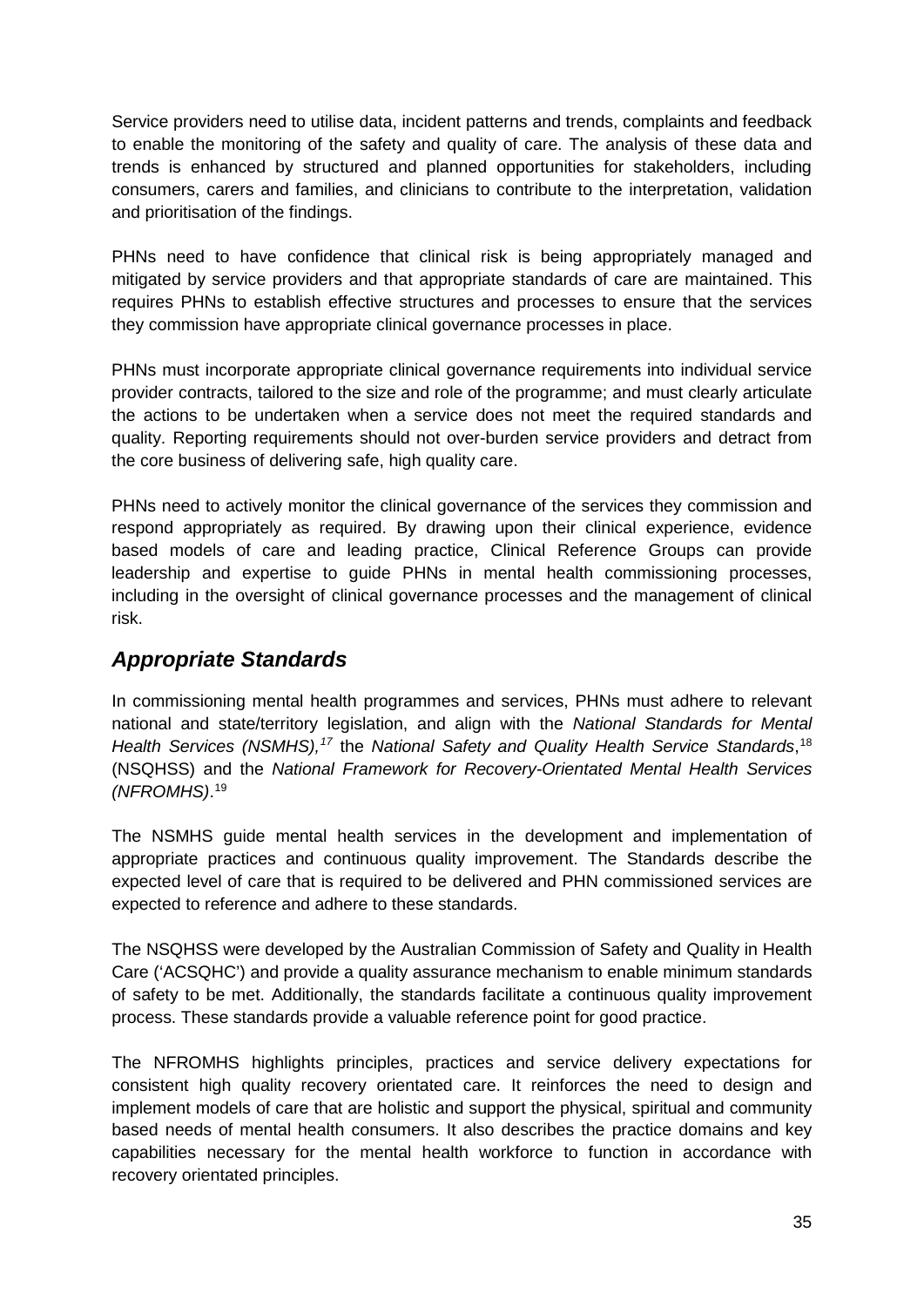## *Cultural Appropriateness*

PHNs need to actively consider cultural and social appropriateness in all mental health commissioning arrangements. The role of PHNs includes supporting commissioned service providers to develop and maintain culturally and socially appropriate programmes and services that are safe and of high quality. Community leaders and peer workers, may also be utilised where appropriate, to enhance the delivery of culturally competent services.

The importance of Aboriginal and Torres Strait Islander views of social and emotional wellbeing, mental health and healing should be recognised and considered by PHNs when commissioning services for Aboriginal and Torres Strait Islander people. The *2015 Gayaa Dhuwi (Proud Spirit) Declaration)[20](#page-53-0)* comprises five themes on the importance of Aboriginal and Torres Strait Islander leadership to achieve the highest attainable standard of mental health and suicide prevention outcomes for these populations. It also references the nine principles of Aboriginal and Torres Strait Islander social and emotional wellbeing, and is a useful guide for PHNs when commissioning services for Aboriginal and Torres Strait Islander people.

The *Framework for Mental Health in Multicultural Australia: Towards culturally inclusive service delivery[21](#page-53-1)* has been developed to help service providers and individual workers to evaluate their cultural responsiveness and enhance their delivery of services for CALD communities. Utilisation of the framework by PHNs when commissioning services will not only assist the services to fulfil their existing safety, quality and accreditation requirements, but also support an ongoing process of assessment and development.

## *Training and Education*

As commissioners of services, PHNs need to focus on the capacity and capability of service providers in their region. While not directly responsible for workforce development, PHNs are well placed to work collaboratively with service providers to identify opportunities for service improvement, benchmarking, knowledge transfer, and structured and informal capability development. Requiring commissioned services to adhere to minimum training and education standards for all mental health workers is a key strategy towards building capacity and capability, and may be further strengthened by incorporating requirements for credentialing into contracts where appropriate. Funding supervision and practice development when commissioning services is another option to both develop the workforce and enhance the safety and quality of services

## *Progress Indicators and Actions*

| <b>Progress Indicator:</b><br>A National Framework for Clinical Governance developed and implemented to guide<br><b>PHNs</b> |         |     |             |  |  |                         |         |
|------------------------------------------------------------------------------------------------------------------------------|---------|-----|-------------|--|--|-------------------------|---------|
| <b>Actions</b><br>Horizon<br>Leads                                                                                           |         |     |             |  |  |                         |         |
| Action 5.1                                                                                                                   | Develop | and | implement a |  |  | National   Commonwealth | 4 years |

#### **Clinical Governance**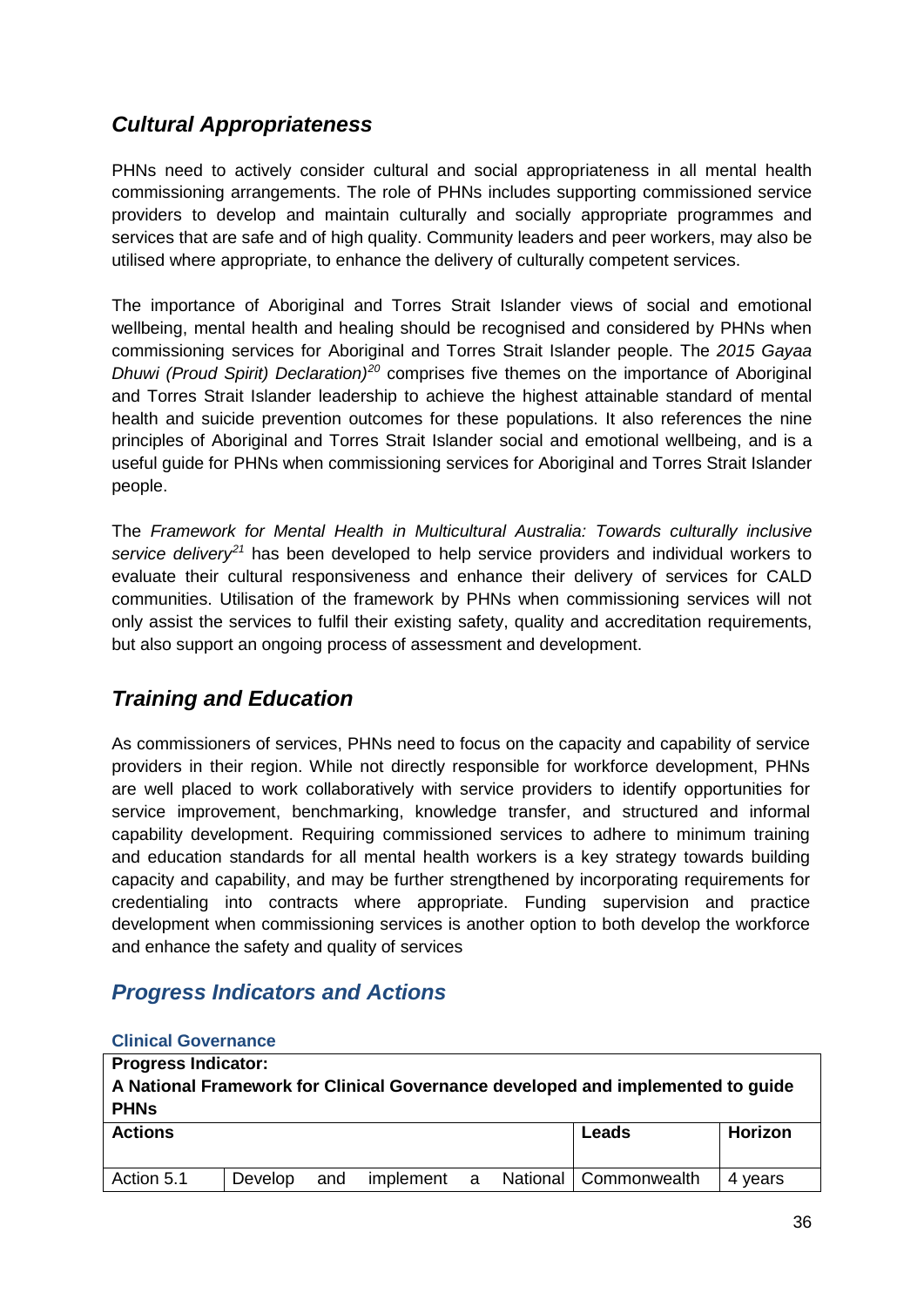|            | Framework for Clinical Governance to         | <b>DoH</b>  |         |
|------------|----------------------------------------------|-------------|---------|
|            | support consistency in the approach by       |             |         |
|            | PHNs to safety, quality and continuous       |             |         |
|            | improvement                                  |             |         |
| Action 5.2 | Establish appropriate structures<br>and      | <b>PHNs</b> | 3 years |
|            | processes within the PHN to enable           |             |         |
|            | appropriate Board oversight of clinical      |             |         |
|            | governance and monitoring<br>clinical        |             |         |
|            | outcomes of the services commissioned        |             |         |
|            | within their region                          |             |         |
| Action 5.3 | Develop and utilise contracts that clearly   | <b>PHNs</b> | 3 years |
|            | stipulate the specific clinical governance   |             |         |
|            | reporting required by service providers and  |             |         |
|            | clinicians, and articulate potential actions |             |         |
|            | when a service does not meet the required    |             |         |
|            | standards and quality                        |             |         |
| Action 5.4 | Routinely engage with clinicians through a   | <b>PHNs</b> | 2 years |
|            | formal structured mechanism e.g. a Clinical  |             |         |
|            | Reference Group, to provide leadership and   |             |         |
|            | expertise in the oversight of clinical       |             |         |
|            | the<br>governance processes<br>and           |             |         |
|            | management of clinical risk.                 |             |         |

#### **Appropriate Standards**

**Progress Indicator: PHNs adhere to relevant national and state/territory legislation, and align with the National Standards for Mental Health, the National Safety and Quality Health Service Standards, and the National Framework for Recovery- Orientated Mental Health Services**

| <b>Actions</b> |                                                                                                                                                                                                                                                                     | Lead        | <b>Horizon</b> |
|----------------|---------------------------------------------------------------------------------------------------------------------------------------------------------------------------------------------------------------------------------------------------------------------|-------------|----------------|
| Action 5.5     | Commission mental health programmes<br>and services that comply with relevant<br>national and state/territory legislation                                                                                                                                           | <b>PHNs</b> | 1 year         |
| Action 5.6     | Commission mental health programmes<br>and services that align with the National<br>Standards for Mental Health Services,<br>National Safely and Quality Health Service<br>Standards, and the National Framework for<br>Recovery Orientated Mental Health Services. | <b>PHNs</b> | 3 years        |
| Action 5.7     | Support service providers to utilise the<br>ACSQHC 'Accreditation Workbook' to self-<br>assess against the requirements of the<br>NSQHS Standards and the National<br><b>Standards for Mental Health Services</b>                                                   | <b>PHNs</b> | 3 years        |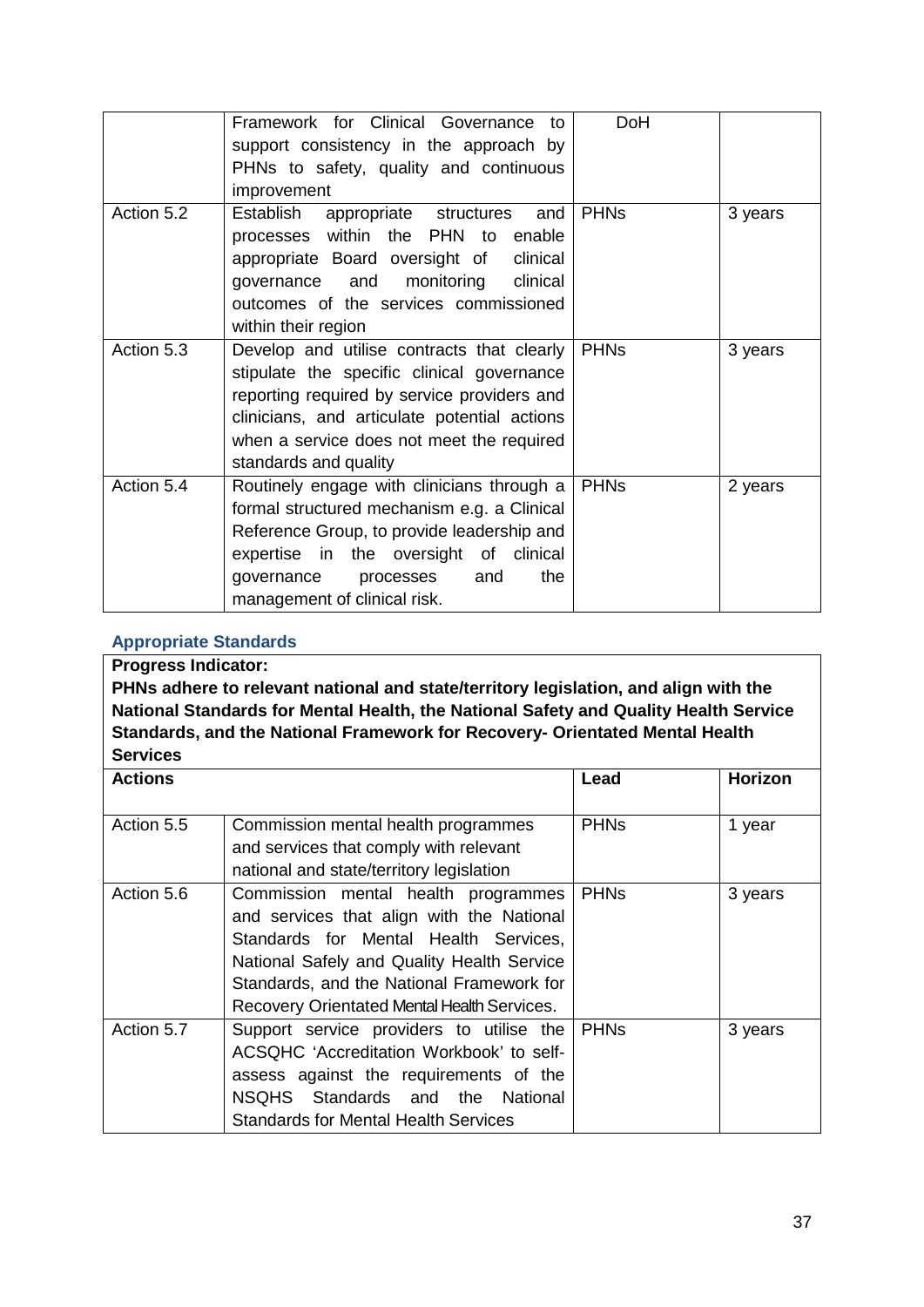#### **Cultural Appropriateness**

| <b>Progress Indicator:</b>                                                      |                                                |                  |         |  |  |  |
|---------------------------------------------------------------------------------|------------------------------------------------|------------------|---------|--|--|--|
| PHNs actively consider cultural and social appropriateness in all commissioning |                                                |                  |         |  |  |  |
| <b>Actions</b>                                                                  |                                                | Lead             | Horizon |  |  |  |
|                                                                                 |                                                |                  |         |  |  |  |
| Action 5.8                                                                      | Incorporate cultural and social                | <b>PHNs</b>      | 3 years |  |  |  |
|                                                                                 | appropriateness principles in all mental       | Service          |         |  |  |  |
|                                                                                 | health commissioning arrangements              | <b>Providers</b> |         |  |  |  |
| Action 5.9                                                                      | Utilise community leaders, cultural advisors   | <b>PHNs</b>      | 2 years |  |  |  |
|                                                                                 | and peer workforce to develop and inform       | Service          |         |  |  |  |
|                                                                                 | culturally competent services                  | <b>Providers</b> |         |  |  |  |
| Action 5.10                                                                     | Actively support the 'Gayaa Dhuwi (Proud       | <b>PHNs</b>      | 1 year  |  |  |  |
|                                                                                 | Spirit) Declaration' and incorporate its       |                  |         |  |  |  |
|                                                                                 | principles in mental health commissioning      |                  |         |  |  |  |
|                                                                                 | approaches                                     |                  |         |  |  |  |
| Action 5.11                                                                     | Promote the 'Framework for Mental Health       | <b>PHNs</b>      | 3 years |  |  |  |
|                                                                                 | in Multicultural Australia: Towards culturally |                  |         |  |  |  |
|                                                                                 | inclusive service delivery' to all regional    |                  |         |  |  |  |
|                                                                                 | service providers and encourage them to        |                  |         |  |  |  |
|                                                                                 | evaluate their cultural responsiveness,        |                  |         |  |  |  |
|                                                                                 | including undertaking the Organisational       |                  |         |  |  |  |
|                                                                                 | Cultural Responsiveness Assessment that        |                  |         |  |  |  |
|                                                                                 | is within the Framework                        |                  |         |  |  |  |

#### **Training and Education**

#### **Progress Indicator: PHNs are required to have a focus on the capacity and capability of service providers and clinicians in their region**

| Actions     |                                                                                                                                                                                                                               | Lead                                | Horizon |
|-------------|-------------------------------------------------------------------------------------------------------------------------------------------------------------------------------------------------------------------------------|-------------------------------------|---------|
| Action 5.12 | Work with commissioned service providers<br>to develop an understanding of the different<br>capacity and capability requirements for the                                                                                      | <b>PHNs</b>                         | 2 years |
|             | mental health workforce in the local region                                                                                                                                                                                   |                                     |         |
| Action 5.13 | Require commissioned services to be<br>delivered by an appropriately skilled and<br>capable workforce by specifying in<br>contracts the minimum training and<br>education standards required for all mental<br>health workers | <b>PHNs</b>                         | 3 years |
| Action 5.14 | for<br>workforce<br>Identify<br>opportunities<br>development<br>education<br>through<br>and<br>in<br>training<br>established<br>networks<br>collaboration with service providers                                              | <b>PHNs</b><br>Service<br>Providers | 4 years |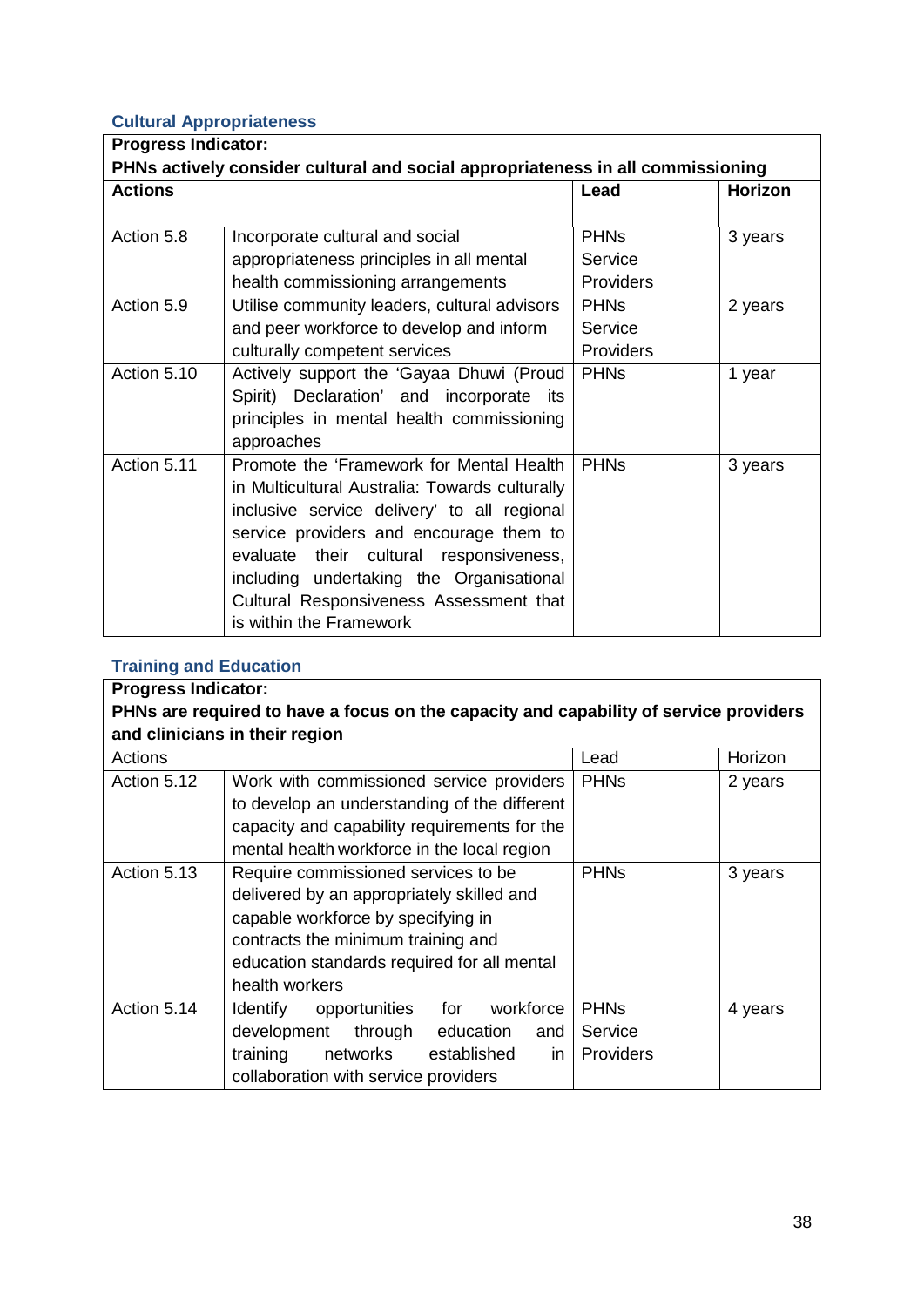## <span id="page-38-0"></span>**6. Working with Aboriginal and Torres Strait Islander Services and Communities**

#### *Introduction*

Improving Aboriginal and Torres Strait Islander health, mental health and suicide prevention are intersecting priorities for PHNs. The Fifth Plan requires that mental health services are culturally safe and able to deliver both a culturally and clinically competent service to Aboriginal and Torres Strait Islander consumers. This includes access to cultural healers and treatments as well as 'mainstream' clinical treatments.

Recognising that building trust, relationships and partnerships takes time, this chapter aims to provide guidance on how to achieve the best outcomes for Aboriginal and Torres Strait Islander people through the co-design of the above in collaborative partnerships.

## *Working in a Cultural Framework*

Indigenous peoples locate physical and mental health within a broader concept called social and emotional wellbeing (SEWB). While the SEWB concept varies between groups, shared features include that it is:

- itself inseparable from culture
- holistic in conception
- comprises an inter-related set of *cultural determinants* that connect the health of individuals to the 'health' of their families (including culturally determined concepts of 'extended' family), kin cultures and communities, and their connections to these things, and to the spiritual world and ancestors
- affirms a stronger association between collective and individual wellbeing than that generally acknowledged in western societies. [22](#page-53-2)

Cultural rights are particularly relevant when two cultures co-exist. Cultural rights in this context provide agreed 'rules for inter-cultural engagement'. Article 24 of the United Nations *Declaration on the Rights of Indigenous Peoples* guides cultural rights relation to health. Of particular relevance, it states that:

#### *Indigenous peoples have the right to their traditional medicines and to maintain their health practices...*<sup>[23](#page-53-3)</sup>

Cultural healing practices and healers, including their contemporary forms, are an important part of the SEWB concept. Such may involve healing in different areas of life, and not just to the physical body or mind in isolation, in order to restore the wellbeing of the whole Aboriginal and Torres Strait Islander person. Strengthening SEWB is also an important concept when working with Aboriginal and Torres Strait Islander communities to build protective factors against, and otherwise prevent, mental health difficulties and suicide and among young Aboriginal and Torres Strait Islander people in particular.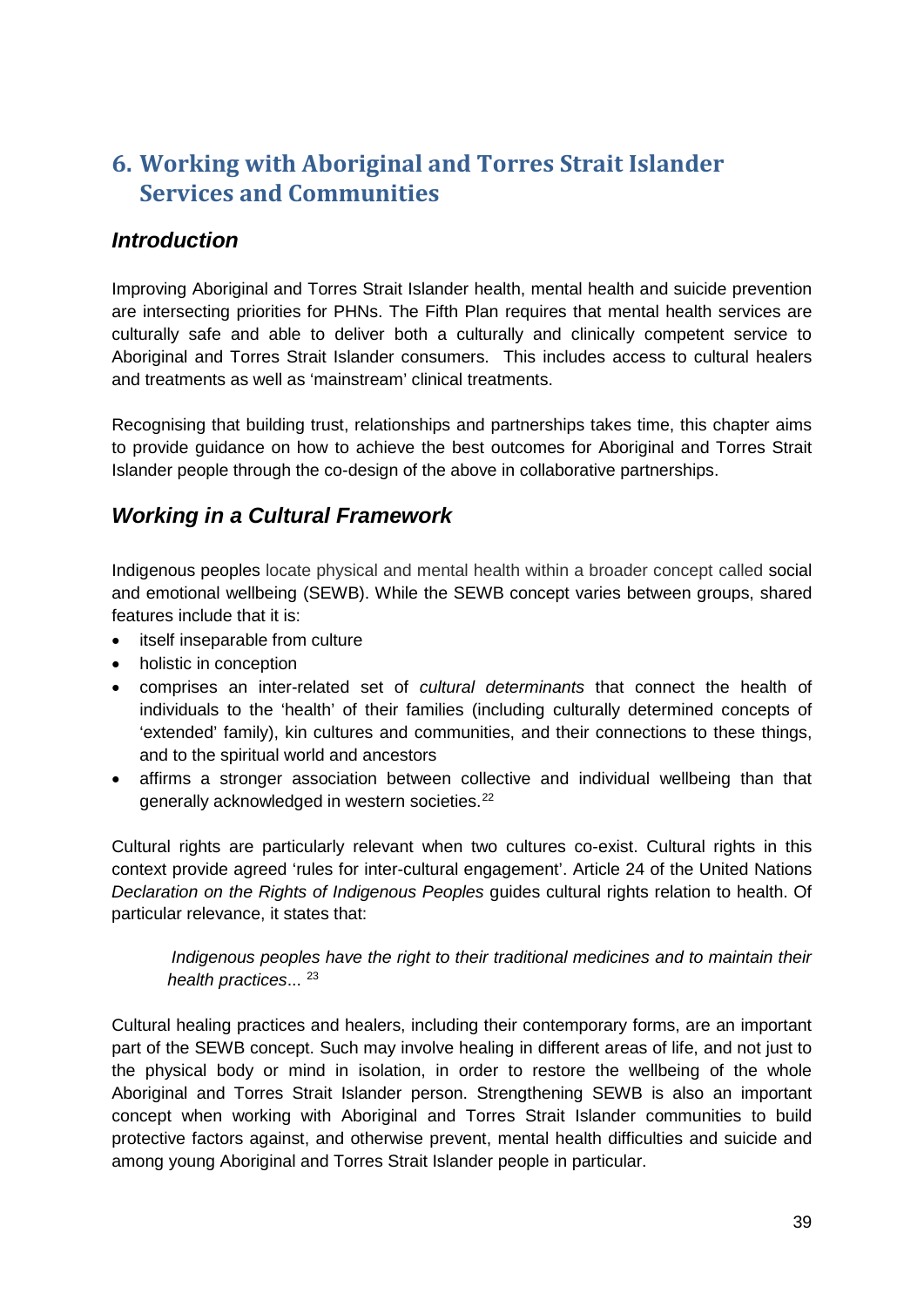## *Working with Experiential Difference*

Understanding the historical and present-day impact of colonisation, including recent decades of Aboriginal and Torres Strait Islander communities and ACCHSs' experience of interacting with Australian governments and their agencies (not all of which has been positive), is important in maximising the benefits of working in partnership.

Indigenous history since colonisation has been a story of resilience and survival in the face of a colonisation process that has seen intergenerational trauma<sup>[24](#page-53-4)</sup> and intergenerational poverty<sup>[25](#page-53-5)</sup> impact on individuals, families and communities.

Many of the challenges to Aboriginal and Torres Strait Islander individual's mental health and SEWB have their ultimate origin in the historical and present-day collective experience of Aboriginal and Torres Strait Islander people. This includes trauma (as discussed above), higher exposure to life stressors and psychological distress and alcohol and other drug use. PHNs need to demonstrate both an understanding of the social determinants of mental health problems and suicide and a willingness to respond holistically and flexibly to the needs of Aboriginal and Torres Strait Islander communities.

#### *Empowerment and self-determination*

Empowerment is a necessary and non-negotiable characteristic of any response to Aboriginal and Torres Strait Islander community challenges, including to mental health difficulties and suicide. In terms of good practice, empowerment is likely to contribute to better mental health outcomes and suicide.

The *Declaration on the Rights of Indigenous Peoples* states that Indigenous peoples have the right to self-determination<sup>[26](#page-53-6)</sup> and requires not only that Indigenous communities be 'actively involved' and 'participate' in decision making that affects them, but that before measures (including integrated approaches to suicide prevention) are adopted, a community must provide free, prior and informed consent to them. Guidance to this is provided in the forthcoming Black Dog Institute and Centre of Best Practice in Aboriginal and Torres Strait Islander Suicide Prevention's '*Implementing Integrated Suicide Prevention in Aboriginal and Torres Strait Islander Communities - A Guide for Primary Health Networks'*. [27](#page-53-7)

Empowerment based approaches are not 'forced' onto a community; instead, they occur as communities create their own momentum, gain their own skills, advocate for their own changes and set their own timeframes, compatible with their own cultural protocols. As such, empowerment-based approaches informed by a commitment to community selfdetermination and culture are also likely to be more effective.

A focus on empowerment should be considered as contributing to risk management by helping PHNs avoid common pitfalls that have the potential to result in harm, such as assuming that what works in one Aboriginal and Torres Strait Islander community will work in another, or imposing approaches designed for non-Indigenous community settings.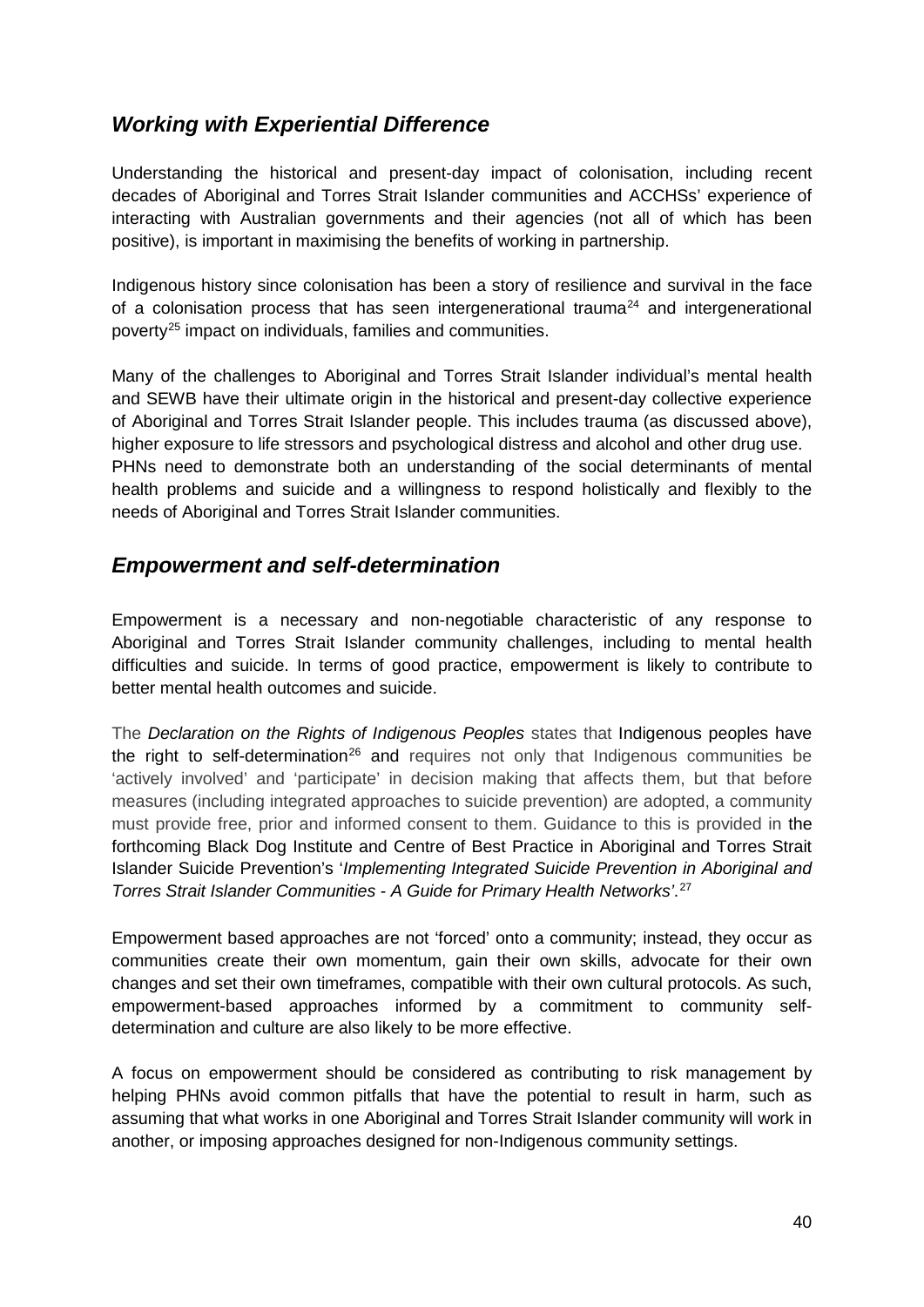## *Working in partnership with ACCHSs*

Building CEO to CEO relationships with ACCHSs and community organisations is a good and respectful basis for PHNs seeking to establish partnership relationships with communities. In particular, an ACCHS is likely to be both a leadership role within a community, and/or be able to connect a PHN to a community's governing body.

ACCHS are also ideally placed for PHNs to partner with to support the co-design and coimplementation of integrated approaches to improving mental health and suicide prevention.

ACCHSs should also be positioned as preferred providers, and PHN funds for mental health and suicide prevention for Aboriginal and Torres Strait Islander people should be allocated to ACCHSs unless it can be clearly demonstrated that alternative arrangements can produce better results in terms of access to services and service outcomes. This is in line with the position set out by Aboriginal and Torres Strait Islander leaders in the *Redfern Statement* of 2016. [28](#page-53-8)

Market-based solutions such as competitive tendering which aim to maximise the return on investment of public funds only work in a functioning market. In contrast, in many Aboriginal and Torres Strait Islander communities, there is evidence of health services 'market failure'. ACCHSs are, in part, a response to this market failure in Aboriginal and Torres Strait Islander communities and provide health services that the market alone would not sustain. But even in Aboriginal and Torres Strait Islander communities where competitive tendering processes are possible, ACCHSs should be preferred as they are most likely to maximise the return on investment of public funds.

As ACCHSs are based in Aboriginal and Torres Strait Islander communities, they have community and cultural connections that are essential for promoting access to services. They also provide a culturally safe service environment and a culturally competent service experience. The available evidence indicates ACCHSs outperform mainstream services in recognising and dealing with chronic disease.[29](#page-53-9) Partnering with ACCHSs which are leadership bodies in Aboriginal and Torres Strait Islander communities also supports community empowerment, self-governance and self-determination, and provides employment to community members to support community capacity building and the economy of their communities.

#### *Embedding Cultural Capability in Mainstream Services*

While ACCHS are the preferred providers of mental health and related services to Aboriginal and Torres Strait Islander communities, the Fifth Plan aims to '*embed cultural capability into all aspects of clinical care and implement the Cultural Respect Framework for Aboriginal and Torres Strait Islander Health 2016–2026 in mental health services'. [30](#page-53-10)*

The Cultural Respect Framework provides direction to ensure that PHN-Indigenous community co-designed and commissioned health, mental health and suicide prevention activities, programs and services are culturally safe and staff culturally competent. Its Vision includes that '*cultural differences and strengths are recognised and incorporated into the governance, management and delivery of health services'*. [31](#page-53-11)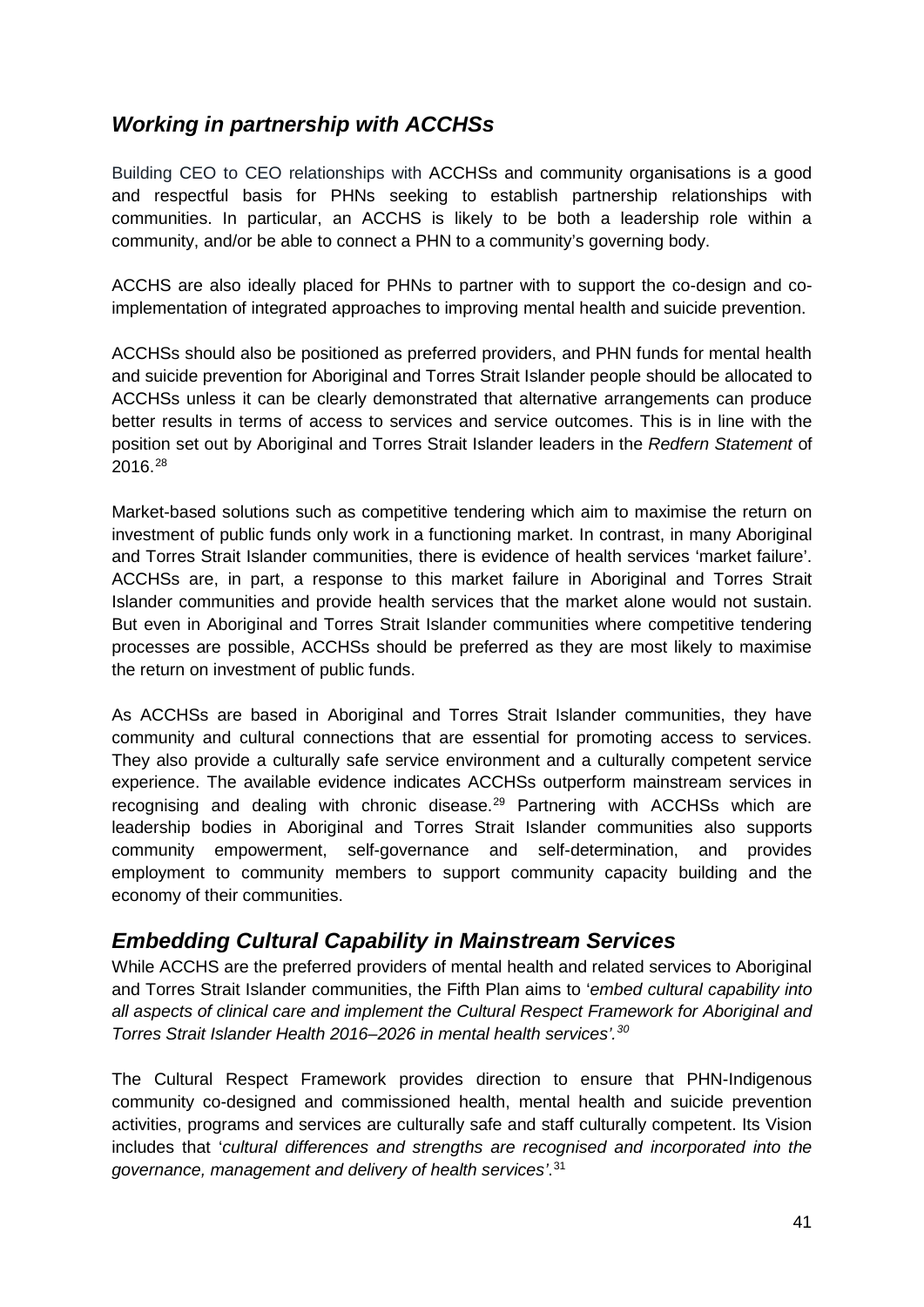## *Listening and Working Together*

Effective communication by PHNs with Aboriginal and Torres Strait Islander communities and ACCHSs will be facilitated by early and frequent engagement and by allowing time for the development of trusting and open relationships.

Strategies that might assist include:

- not having 'formal' meetings with Aboriginal and Torres Strait Islander communities (as might typically occur in business or government settings), but facilitating yarning circles and other ways of meeting that work with the way a community operates
- employing local Aboriginal and Torres Strait Islander staff to work across needs assessment, service assessment, and commissioning processes that involve Aboriginal and Torres Strait Islander communities
- supporting professional development of non-Indigenous staff and non-local Aboriginal and Torres Strait Islander staff to support PHN communication with ACCHSs and Aboriginal and Torres Strait Islander communities based on an understanding of culture and the needs of Aboriginal and Torres Strait Islander people for cultural supports
- understanding the high level of demand placed on ACCHSs and supporting them to participate in PHN fora among conflicting demands
- ensuring that approaches are based on two-way information sharing with the ACCHS and Aboriginal and Torres Strait Islander community
- training and/or Aboriginal and Torres Strait Islander mentoring of PHN CEOs and senior staff to support Indigenous-inclusive PHN governance
- reviewing PHN constitutions and Board-appointment processes and proactively appointing qualified Aboriginal and Torres Strait Islander people

Communicating effectively about the role of the PHN, including what they can and cannot do, what 'commissioning' means, and describing how the PHN intends to work with a community, and what it and the community could achieve together will assist in building trust.

Supporting the capacity of diverse Aboriginal and Torres Strait Islander mental health consumers to ensure their voice is heard, including in PHN fora and processes, is also important. Aboriginal and Torres Strait Islander consumers will be empowered by creating 'safe' fora for them to share their experiences of local and regional mental health and suicide prevention services, and their ideas about what services are missing or what or how services could be improved. To facilitate frank discussion, such spaces should be: culturally safe spaces; confidential spaces (in communities where 'everyone knows everyone'); and spaces away from service providers. Where appropriate a translator should be engaged.

*Implementing Integrated Suicide Prevention in Aboriginal and Torres Strait Islander Communities, A Guide for Primary Health Networks[32](#page-53-12)* discusses the need for whole-oforganisation approaches and commitment to working effectively in partnership with Aboriginal and Torres Strait Islander communities. Selected pointers to action include:

• Appoint local *Aboriginal and Torres Strait Islander* PHN board members who work with *Aboriginal and Torres Strait Islander* communities within a region to provide overarching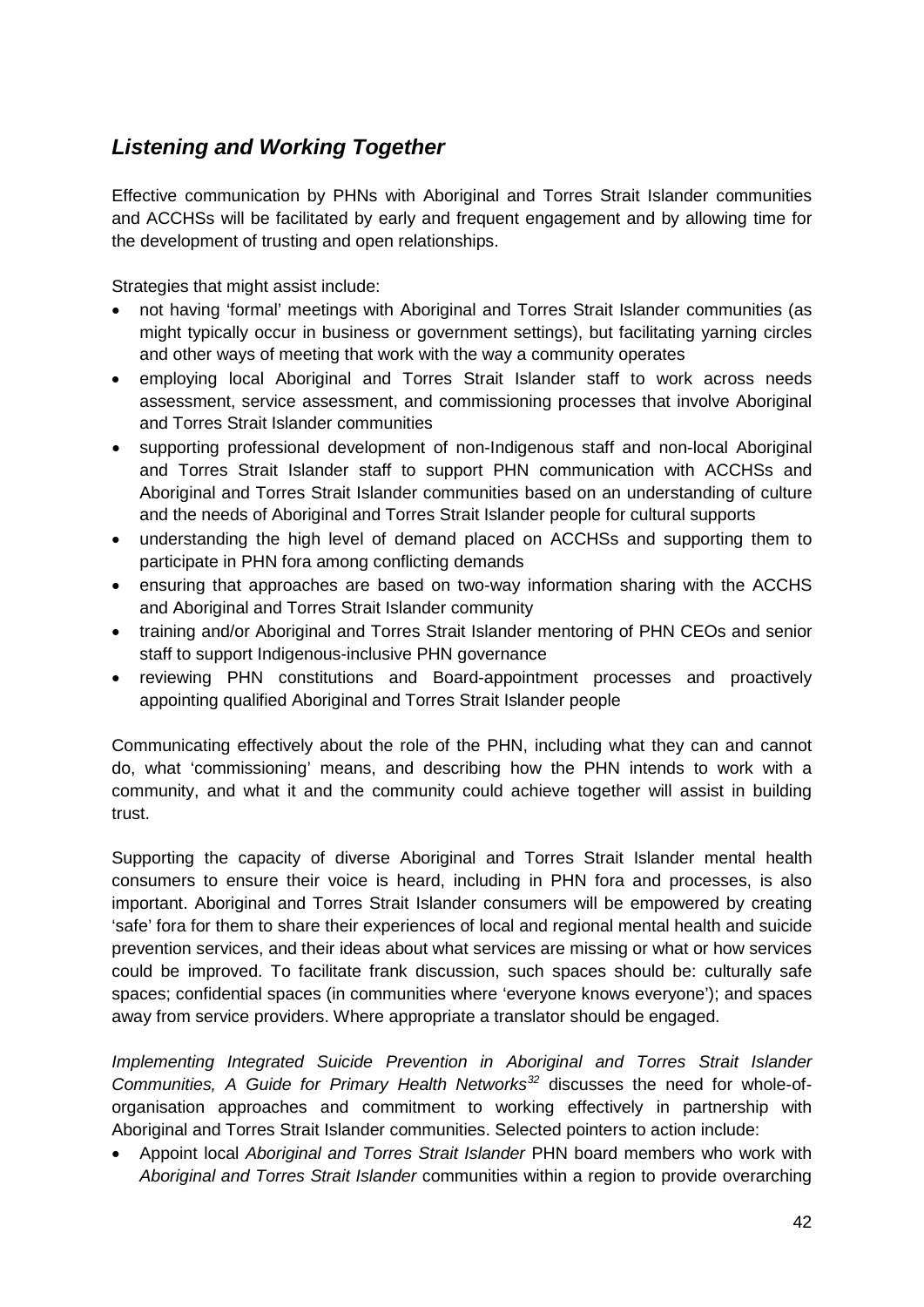technical and adaptive leadership to the PHN. In many cases, Aboriginal Community Controlled Health Services' CEOs will be ideally placed for such a role.

- Ensure that PHN Community Advisory Councils (CACs) and Clinical Councils include Aboriginal and Torres Strait Islander members with expertise in the issues impacting Aboriginal and Torres Strait Islander communities within the PHN's region and that reach into remote communities if relevant.
- Ensure that PHN boards, CACs and Clinical Councils have protocols in place to ensure the cultural safety of their Aboriginal and Torres Strait Islander members and to otherwise support them in their roles. Examples might include: adding Aboriginal and Torres Strait Islander issues, including suicide prevention, as standing items on meeting agendas that are distinct from general population concerns; ensuring that a minimum of two Aboriginal and Torres Strait Islander people are present in any fora; and providing financial or transport support to attend meetings, particularly for people from remote areas.
- Ensure Aboriginal and Torres Strait Islander peoples are employed at all levels of a PHN's organisational structure including by direct recruitment and upskilling of existing Aboriginal and Torres Strait Islander staff. This can provide technical and adaptive leadership from within the organisation and help 'acculturate' the organisation and its non-Indigenous staff to work better with Aboriginal and Torres Strait Islander communities.
- Require all non-Indigenous staff to undergo cultural capacity-building training to understand the history, culture and other contexts within which local Aboriginal and Torres Strait Islander communities operate in the PHN region. Preferably, this training should be commissioned from local ACCHSs or Aboriginal and Torres Strait Islander providers.

## *Regional and local planning*

The Fifth Plan<sup>[33](#page-53-13)</sup> requires PHNs and LHNs to partner with a wide range of Aboriginal and Torres Strait Islander communities and organisations to develop an overarching regional 'integrated' mental health and suicide prevention plan. This may be best managed for both the PHN and the Aboriginal and Torres Strait Islander communities and organisations involved through a regional Aboriginal and Torres Strait Islander Health Council under cultural governance agreed by the communities and organisations involved.

Such a Council can provide a collective voice for otherwise diverse communities, and has the added advantage of providing a culturally safe working space for participants. By bringing communities together, it also helps address power imbalances between them as individual entities and PHNs/ LHNs. For PHNs, it can provide a collective point of contact for the development of the regional mental health and suicide prevention plans that incorporate systems approaches.

For both, an Aboriginal and Torres Strait Islander Health Council can help identify regional economies of scale and provide a platform for, and oversight of, the co-design and coimplementation of regional mental health and suicide prevention plans including integrated approaches to suicide prevention that are tailored to individual community needs.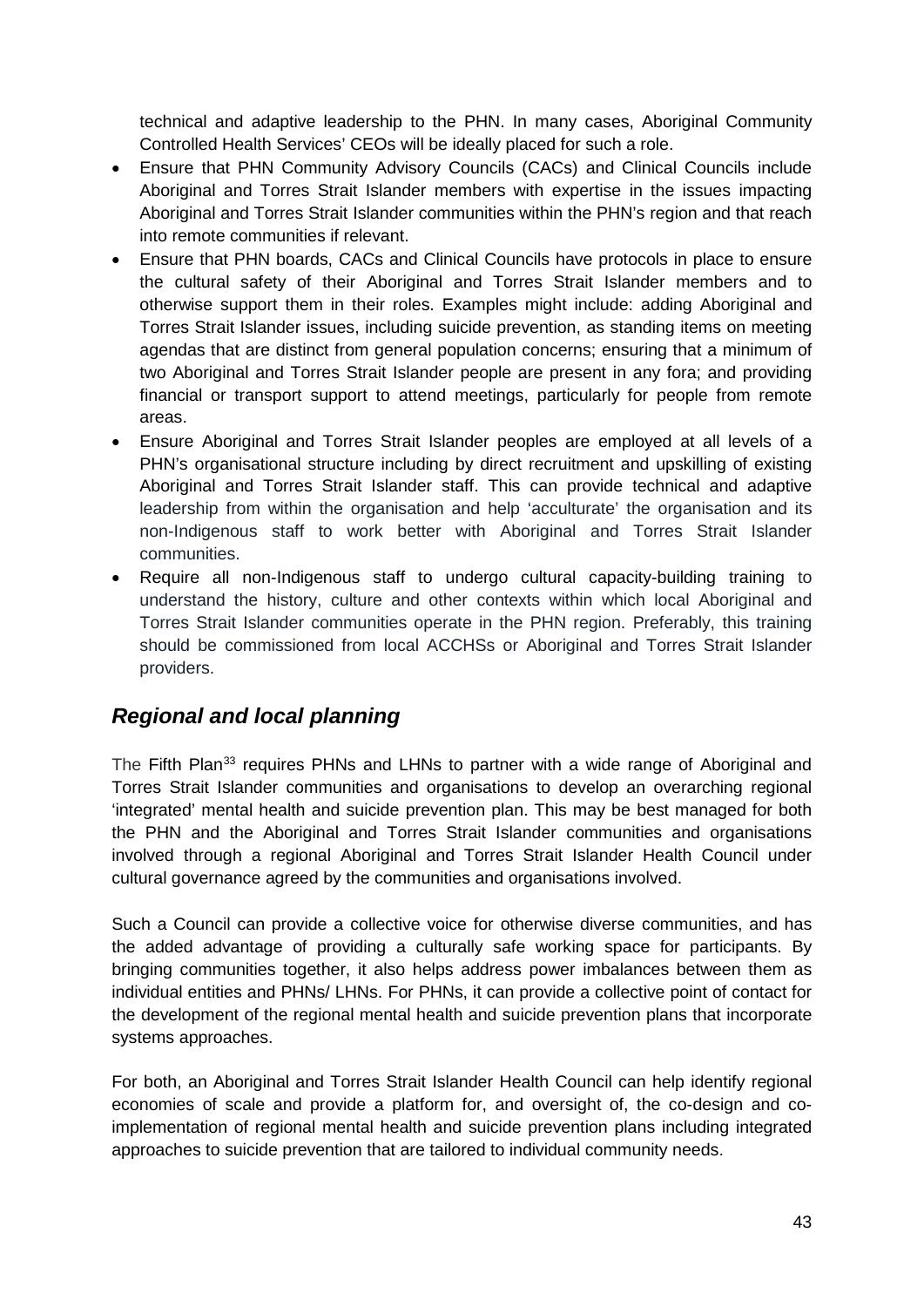Joint regional and local planning for Aboriginal and Torres Strait Islander people will require regional level data on the prevalence of mental illness in Aboriginal and Torres Strait Islander populations. The required data may be difficult to source and innovative data gathering techniques including involving Aboriginal and Torres Strait Islander communities in assessment processes may be required. There may also be potential for state and territorylevel ACCHSs' peak bodies to assist with independent Aboriginal and Torres Strait Islander community mental health and related areas needs assessments.

Achieving agreement on an integrated service model for Aboriginal and Torres Strait Islander primary mental health and related services will provide the basis for assessing needs and commissioning services to meet gaps in Aboriginal and Torres Strait Islander communities (i.e. against that model). Identifying high risk periods (e.g. Christmas and the wet season in the Top End) will allow additional efforts to be invested at these times.

It is important for existing Aboriginal and Torres Strait Islander community mental health and suicide prevention capacities to be identified to support PHNs enhancing or 'value adding' to them. There is also potential to better harmonise State/ Territory and Commonwealth planning and to leverage their investment in mental health and suicide prevention services, along with ACCHSs.

Supporting individuals, families and community aspirations and proactively promoting good mental health and wellbeing, not just simply meeting mental health needs with mental health services, is essential in Aboriginal and Torres Strait Islander communities. This requires working with other agencies to ensure investment in preventative mental health initiatives, including addressing the social determinants of mental health problems, and improving social and emotional wellbeing and strengthening resilience against life stressors.

#### *Commissioning cultural and clinical competent services*

#### Priority Area 3 of the Fifth Plan<sup>[34](#page-53-14)</sup> notes:

*A lack of cultural competency and the attitudes of staff can have a significant impact on the cultural safety of Aboriginal and Torres Strait Islander consumers and co-workers, resulting in lower rates of access to services and fractured care. Cultural competence should be considered a core clinical competence capability, as it can determine the effectiveness of a service for Aboriginal and Torres Strait Islander peoples.*

The Fifth Plan[35](#page-53-15) also notes, '*Aboriginal and Torres Strait Islander leadership in mental health services is fundamental to building culturally capable models of care'.*

Negotiating and agreeing a flexible and responsive Aboriginal and Torres Strait Islander mental health and suicide prevention service delivery model should be an early focus of PHN and Aboriginal and Torres Strait Islander community and ACCHS collaborative relationships. While this does not mean the development of 'one size fits all' service model, key elements of the model should be culturally safe service environments and culturally competent service provision.

Mental health and alcohol and other drugs (AOD) funds may also benefit from being pooled in recognition that mental health and AOD problems are not usually separate problems in practice in Aboriginal and Torres Strait Islander communities. Where this occurs, reporting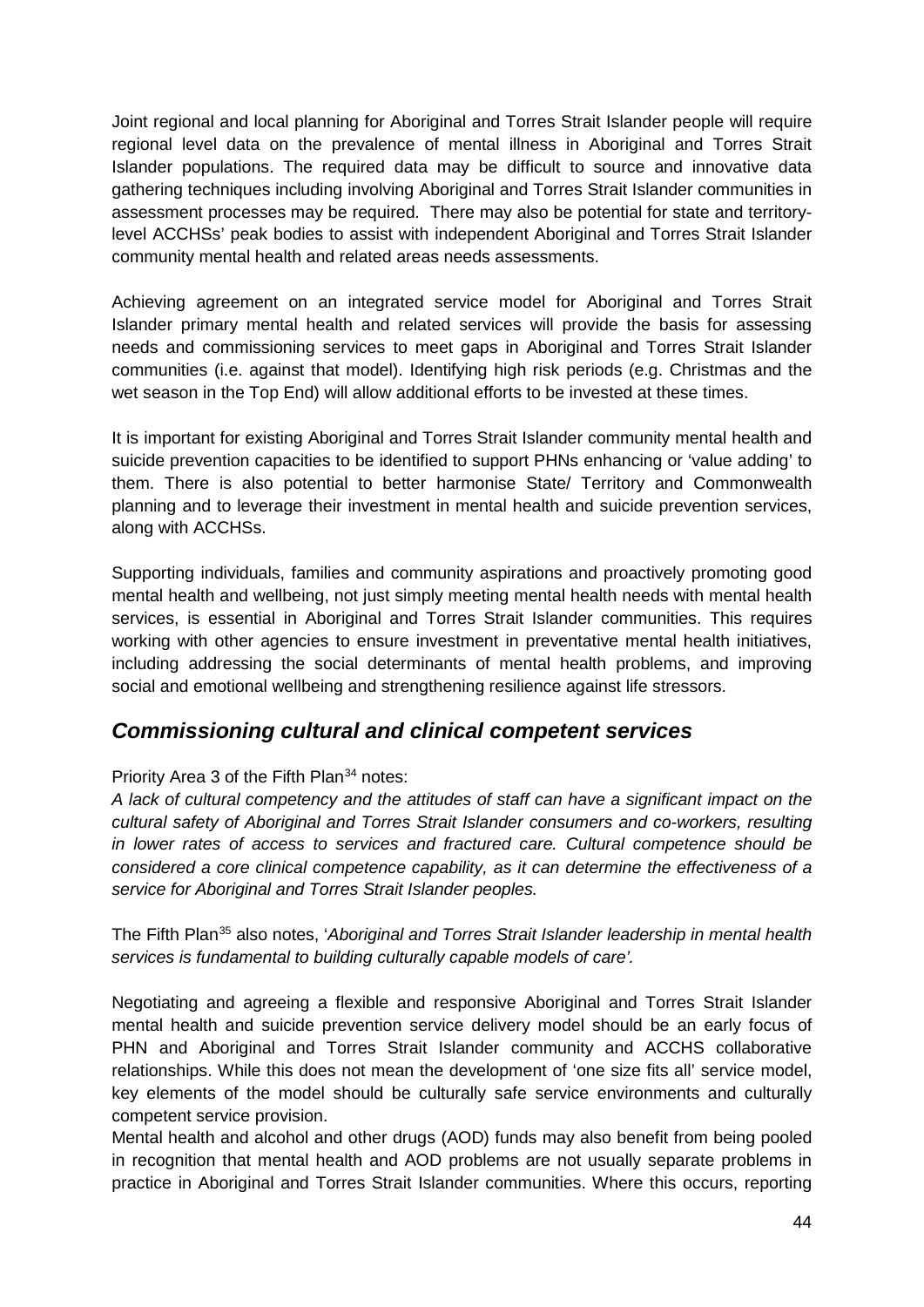requirements should also be rationalised to reduce the administrative burden on ACCHSs.

Further, as outlined above, a goal of commissioning processes should be to utilise ACCHSs as the preferred providers of mental health, suicide prevention and related area services to Aboriginal and Torres Strait Islander communities, wherever it is in the best interest of the Aboriginal and Torres Strait Islander community to do so. Frameworks and principles to support this should be embedded in the ways PHNs operate. While this approach does not guarantee funding to ACCHSs or exclude other providers per se, it acknowledges and values the existing role of ACCHSs as culturally safe and culturally competent holistic health care providers to Aboriginal and Torres Strait Islander communities.

In summary, commissioning processes are needed that:

- are understood by Aboriginal and Torres Strait Islander communities and ACCHSs
- bring resources to, and build capacity in, ACCHSs and Aboriginal and Torres Strait Islander communities
- support evidence based, integrated health, mental health and AOD services to meet the often-complex needs of Aboriginal and Torres Strait Islander people and Aboriginal and Torres Strait Islander communities
- are flexible enough to respond to crisis situations such as a potential suicide cluster
- utilise Indigenous-developed mental health and suicide prevention strategies and best practice materials to guide co-design processes

PHNs are advised to seek guidance on the implementation of their primary mental health stepped care service delivery model in Aboriginal and Torres Strait Islander community contexts to ensure culturally safe service environments and culturally competent service delivery at each 'step'.

System mapping in Aboriginal and Torres Strait Islander communities should identify each 'step' of the stepped care model and in addition, follow Aboriginal and Torres Strait Islander patients' transition across the stepped care model to understand weak points in engagement with and between mental health and suicide prevention services that could be addressed by the commissioning process.

Apps, social media and websites may be useful tools to help prevent mental health problems and suicide in Aboriginal and Torres Strait Islander communities, and to improve Aboriginal and Torres Strait Islander peoples' journeys across the steps of the primary mental health service delivery system.

## *Make use of existing guidance*

There is a multitude of existing, evidence-based, guidance that has already been developed. Some of these documents include:

• *National Strategic Framework for Aboriginal and Torres Strait Islander People's Mental Health and Social and Emotional Wellbeing 2017–2023[36.](#page-54-0)* This emphasises the importance of community control of services, cultural strengths and cultural governance in its strategic directions.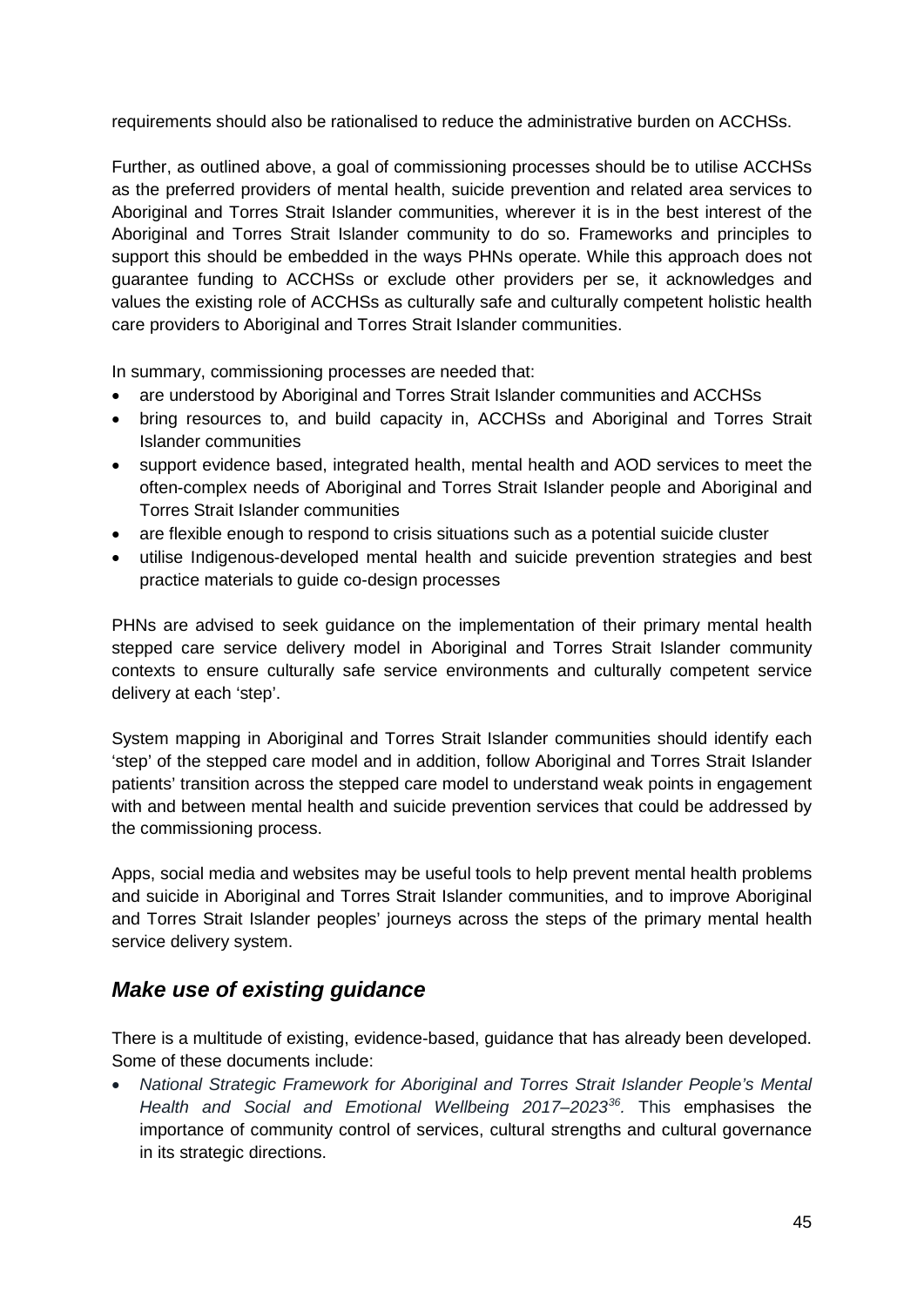- <sup>77</sup> *National Aboriginal and Torres Strait Islander Suicide Prevention Strategy* (2013)<sup>[37](#page-54-1)</sup> includes among its guiding principles that *'projects should be grounded in community, owned by the community, based on community needs and accountable to the community*'; and that suicide prevention activity should be '*based on Aboriginal and Torres Strait Islander definitions of health incorporating spirituality, culture and healing'*.
- Aboriginal and Torres Strait Islander Suicide Prevention Evaluation Project's *Solutions That Work* report (2017).[38](#page-54-2) This identifies community control, working in a cultural framework, involvement of Elders, cultural elements, culturally appropriate treatment and the cultural competence of staff as success factors in Aboriginal and Torres Strait Islander suicide prevention. Recommendation 1 is that all future Aboriginal and Torres Strait Islander suicide prevention activity should '*utilise and/or build upon' these success factors*'. Recommendation 2 is that '*All Indigenous suicide prevention activity should include community-specific and community-led upstream programs focused on healing and strengthening social and emotional wellbeing, cultural renewal, and improving the social determinants of health that can otherwise contribute to suicidal behaviours, with an emphasis on trauma informed care*.
- *Gayaa Dhuwi (Proud Spirit) Declaration* of the National Aboriginal and Torres Strait Islander Leadership in Mental Health (2016).<sup>[39](#page-54-3)</sup> By Action 12.3 of the Fifth Plan.<sup>[40](#page-54-4)</sup> Australian governments, PHNs and LHN's are required to recognise and promote Aboriginal and Torres Strait Islander leadership including by supporting *Gayaa Dhuwi (Proud Spirit) Declaration* implementation.

Other sources of guidance include:

- Related to the above, NATSILMH have produced a *Co-designing Health in Culture Gayaa Dhuwi (Proud Spirit) Declaration Implementation Guide[41](#page-54-5)* (2018) to assist PHNs and LHNs with this task.
- NATSILMH have also produced a *Health in Culture Policy Concordance* (2018)<sup>[42](#page-54-6)</sup> developed to assist bodies navigate the Aboriginal and Torres Strait Islander social and emotional wellbeing, mental health and suicide prevention policy space, including the six Indigenous-specific strategic documents referenced in the 5th Plan, in a 'one stop shop' reference guide. The Concordance sets out clearly what is required of PHNs and LHNs in a contemporary policy context.
- Black Dog Institute produced a *PHN Guide to Evidence-Based Commissioning for a Systems Approach to Suicide Prevention*, [43](#page-54-7) which included detailed advice on setting up multiagency groups to develop regional suicide prevention plans, the importance of funding local coordinator roles to facilitate collaboration, and guidance on engaging with Aboriginal health organisations including through local Aboriginal health councils.

The forthcoming *Implementing Integrated Suicide Prevention in Aboriginal and Torres Strait Islander Communities - A Guide for Primary Health Networks[44](#page-54-8)* and the *Cultural Governance Framework for Suicide Prevention in Aboriginal and Torres Strait Islander Communities* (CGF)[45](#page-54-9) (working title) currently being developed jointly by Centre for Best Practice in Aboriginal and Torres Strait Islander Suicide Prevention and the Black Dog Institute.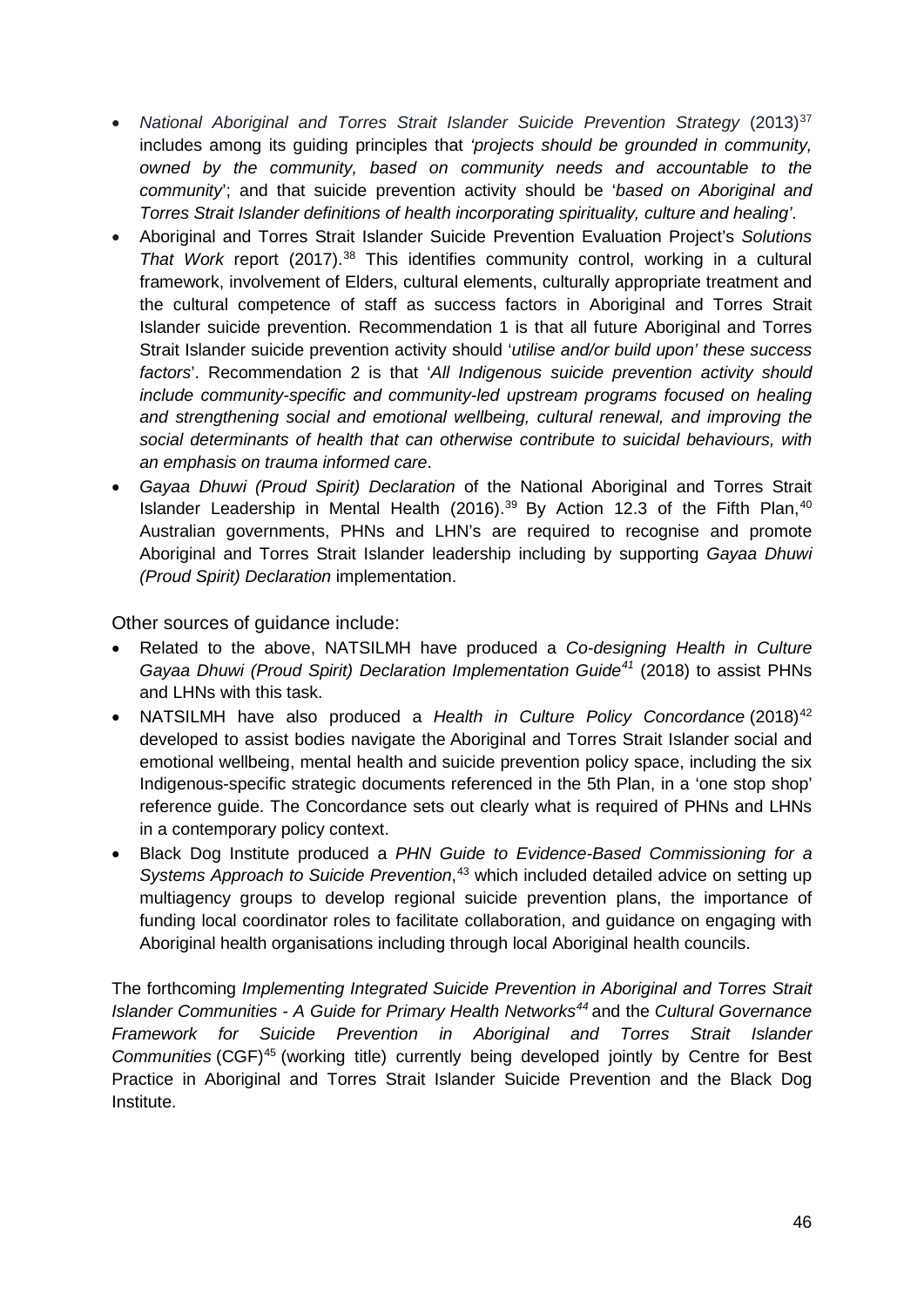# <span id="page-46-0"></span>**Glossary**

For the purposes of the *Five Year Horizon for PHNs*, the key terms below have the following meanings.

**Aboriginal Community Controlled Health Services (ACCHS)**: A primary health care service initiated and operated by the local Aboriginal community to deliver holistic, comprehensive and culturally appropriate health service to the community that controls it, through a locally elected Board of Management.

**Australian Commission on Safety and Quality in Health Care (ACSQHC)**: The agency that leads and coordinates national improvements in safety and quality in health care across Australia.

**Carer:** A person who cares for or otherwise supports a person living with mental illness. A carer has a close relationship with the person living with mental illness and may be a family member, friend, neighbour or member of a broader community.

**Clinical governance:** The framework through which organisations are accountable for continuously improving the quality of their services and safeguarding high standards of care by creating an environment in which excellence in clinical care will flourish.

**Co-commissioning:** Commissioning that involves two or more agencies working together, using each other's knowledge and expertise, to prioritise which services should be provided for which people, using public resources and the resources of communities.

**Collaborative commissioning:** Working collaboratively with partners across the system to commission services; leveraging the value of the knowledge, skills and expertise of people who use services, carers, front-line staff, providers and commissioners but not necessarily by pooling budgets or resources

**Community supports:** Non-clinical services in the community that assist people living with mental illness to live meaningful and contributing lives and support them in their recovery. These may include services that relate to daily living skills, self-care and self-management, physical health, social connectedness, housing, education and employment.

**Community Managed Organisation (CMO):** A not-for-profit, non-government organisation governed by a Board of Management. CMOs range from single-focus, locally based organisations to large national and international organisations working across a range of areas.

**Community managed sector:** The community managed sector is predominantly made up of not-for-profit organisations providing community-based support services that help keep people well in the community. They provide prevention, early intervention and rehabilitation programs and psychosocial services that support recovery from mental illness. Some also provide treatment-related and counselling services.

**Co-morbidity:** The presence of one or more diseases or disorders in a person, in addition to a primary disease or disorder.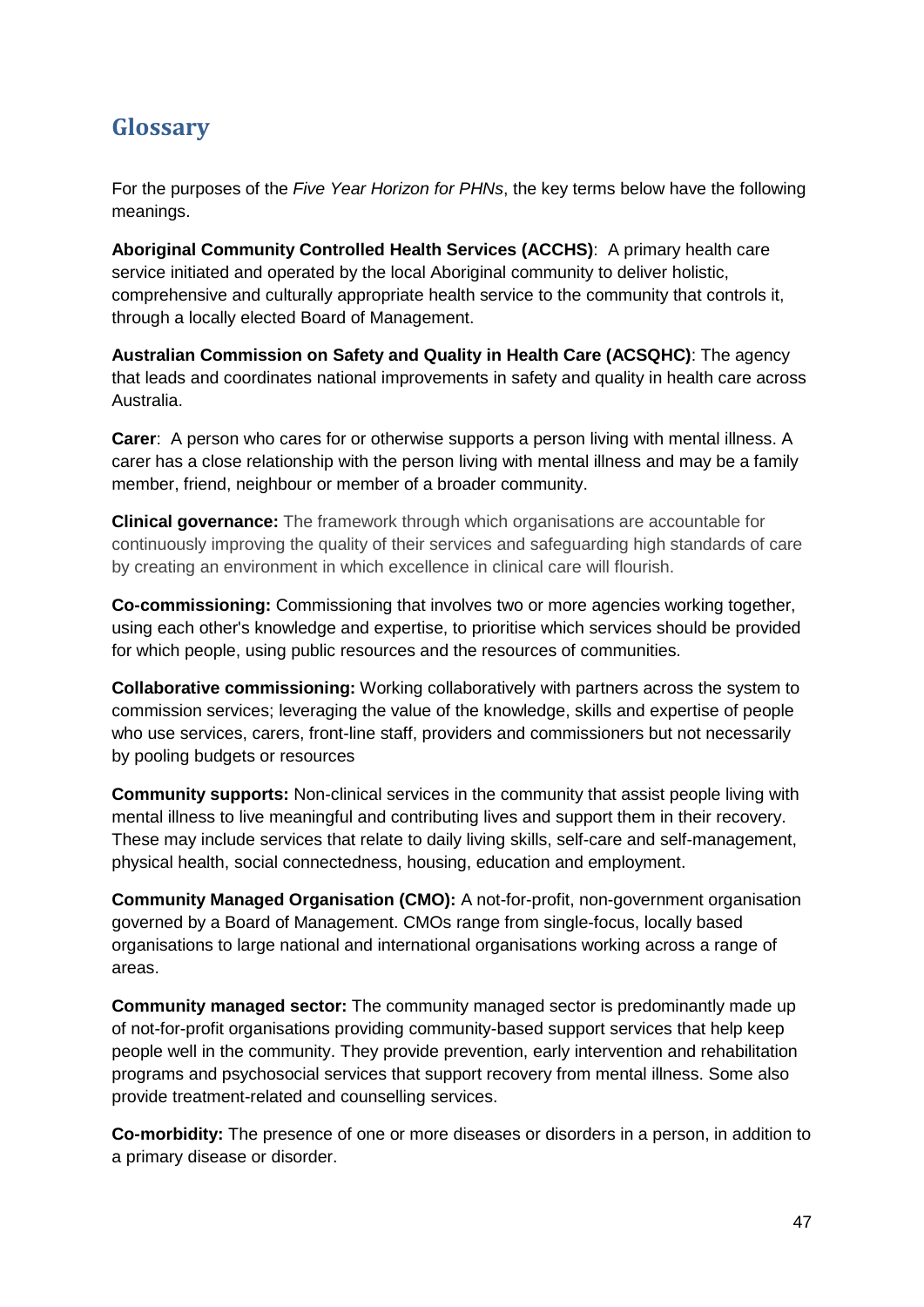**Conjoint commissioning:** Commissioning by two or more agencies where budgets and resources are pooled

**Consumer:** A person living with mental illness who uses, has used or may use a mental health service.

**Contributing life:** The National Mental Health Commission outlines that a contributing life is one where people living with mental illness can expect the same rights, opportunities and health as the wider community. It is a life enriched with close connections to family and friends, supported by good health, wellbeing and health care. It means having a safe, stable and secure home and having something to do each day that provides meaning and purpose, whether this is a job, supporting others or volunteering.

**Digital mental health: T**he delivery of services targeting common mental health problems through phone, online and mobile interactive websites, apps, sensor based monitoring devices and computers. The term also extends to crisis lines and online crisis support services.

**Discrimination (mental illness):** Unfair treatment of a person or group of people on the basis of a particular characteristic. Discrimination happens when people act on stigmatising views about people living with mental illness.

**Early intervention**: The early identification of risk factors and provision of timely treatment, care or support for people experiencing early signs and symptoms of mental illness. It aims to prevent the incidence, severity and impact of mental illness.

**Gayaa Dhuwi (Proud Spirit) Declaration:** A declaration on Aboriginal and Torres Strait Islander leadership across all parts of the Australian mental health system to achieve the highest attainable standard of mental health and suicide prevention outcomes for Aboriginal and Torres Strait Islander peoples.

**Governments**: Commonwealth, state and territory governments.

**Lived experience (mental illness):** People with lived experience are people who identify either as someone who is living with (or has lived with) mental illness or someone who is caring for or otherwise supporting (or has cared for or otherwise supported) a person who is living with (or has lived with) mental illness. People with lived experience are sometimes referred to as consumers and carers.

**Lived experience (suicide):** People who think about suicide, people who have attempted suicide, people who care for someone with suicidal behaviour, people who are bereaved by suicide, and people who are impacted by suicide in some other way, such as a workplace incident.

**Local Hospital Networks (LHNs)**: Entities established by state and territory governments to manage single or small groups of public hospital services, including managing budgets and being directly responsible for performance. Most, but not all, LHNs are responsible for managing public hospital services in a defined geographical area. At the discretion of states and territories, LHNs may also manage other health services such as community-based health services. LHNs may have different names in some jurisdictions. For example, they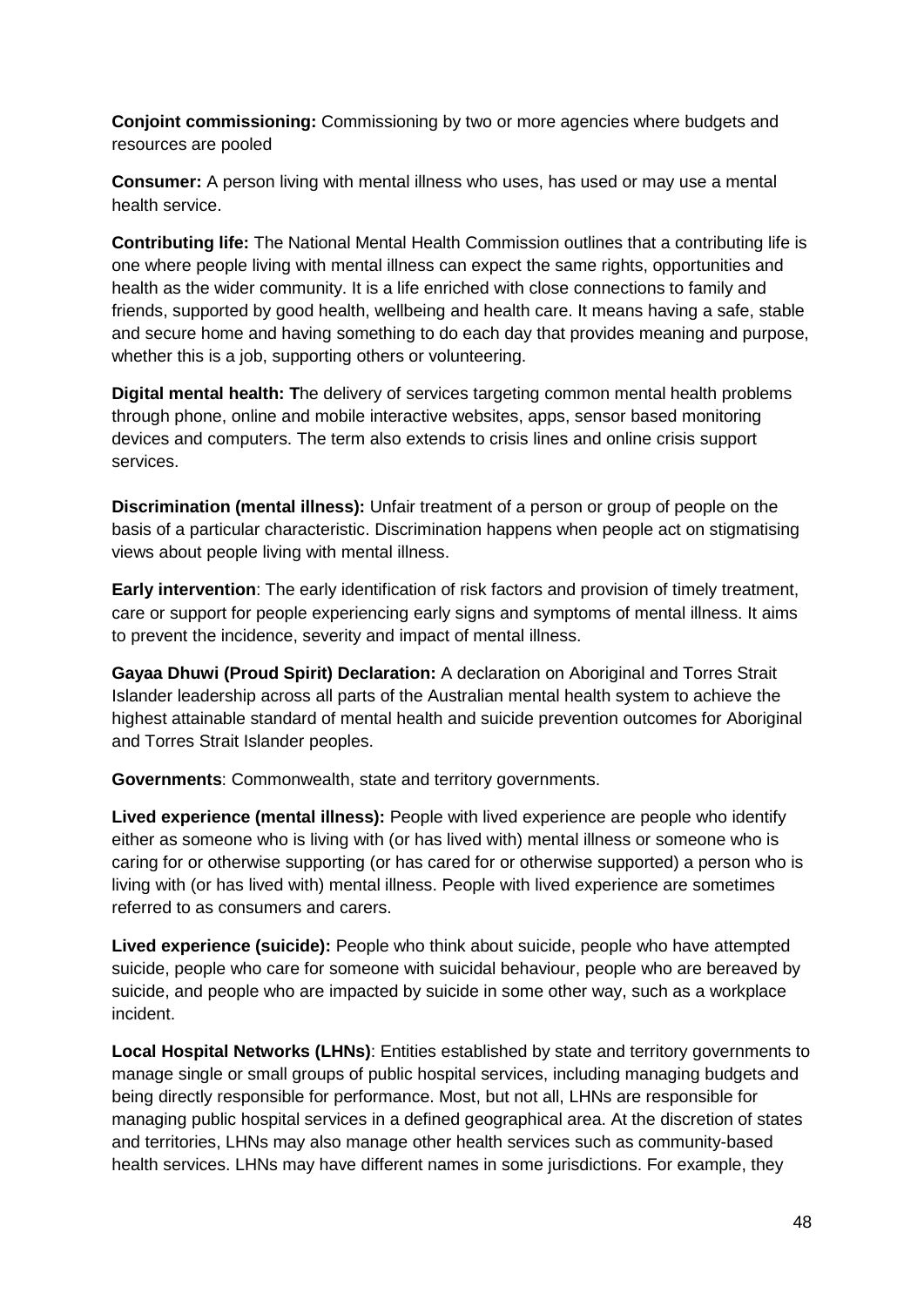are referred to as Local Health Districts in New South Wales, Health and Hospital Services in Queensland, Local Health Services in South Australia, and the Tasmanian Health Service in Tasmania.

**Mental health**: The World Health Organization defines mental health as a state of wellbeing in which every person realises their own potential, can cope with the normal stresses of life, can work productively and fruitfully and is able to make a contribution to their community.

**Mental health service system**: Comprises all services that have a primary function of providing treatment, care or support to people living with mental illness and/or their carers.

**Mental illness**: A clinically diagnosable disorder that significantly interferes with a person's cognitive, emotional or social abilities. Examples include anxiety disorders, depression, bipolar disorder, eating disorders, and schizophrenia.

**National Disability Insurance Scheme (NDIS)**: Provides eligible participants with permanent and significant disability with the reasonable and necessary supports they need to enjoy an ordinary life. The NDIS also connects people with disability and their carers, including people who are not NDIS participants and their carers, to supports in their community.

**National Safety and Quality Health Service (NSQHS) Standards**: Standards that aim to protect the public from harm and improve the quality of health service provision. They provide a quality assurance mechanism that tests whether relevant systems are in place to ensure expected standards of safety and quality are met.

**National Standards for Mental Health Services (NSMHS)**: Standards that assist in the development and implementation of appropriate practices and guide continuous quality improvement across the broad range of mental health services.

**Indicator**: A quantitative measure that is used to assess the extent to which a given objective has been achieved.

**Peer worker:** Workers who have a lived experience of mental illness and who provide valuable contributions by sharing their experience of mental illness and recovery with others. Peer workers are employed across a range of service settings and perform a variety of roles, including providing individual support, delivering education programs, providing support for housing and employment, coaching and running groups and activities.

**Person-centred Treatment**: Care and support that places the person at the centre of their own care and considers the needs of the person's carers.

**Prevention (mental illness)**: Action taken to prevent the development of mental illness, including action to promote mental health and wellbeing and action to reduce the risk factors for mental illness.

**Prevention (suicide)**: Action taken to reduce the incidence of suicide.

**Primary Health Networks (PHNs):** Entities contracted by the Commonwealth to increase the efficiency and effectiveness of medical services for patients, particularly those at risk of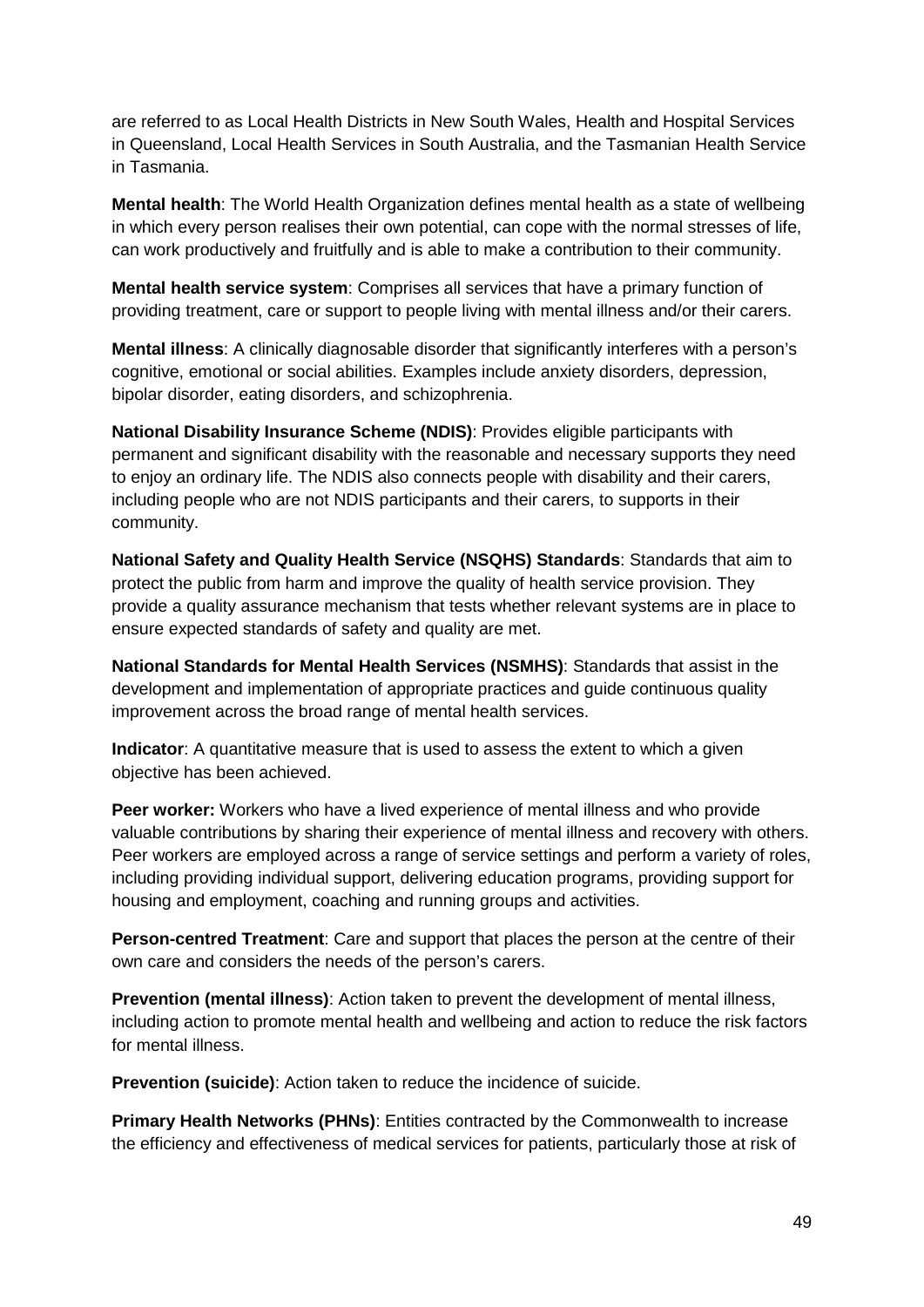poor health outcomes, and improving coordination of care to ensure patients receive the right care in the right place at the right time.

**Primary care:** Generally the first point of contact for people living with mental health problems or mental illness and their carers. Primary care providers include general practitioners, nurses, allied health professionals, pharmacists and Aboriginal and Torres Strait Islander health workers.

**Productivity**: The efficiency with which inputs (such as labour) are converted into outputs (such as goods and services). Growth in productivity can lead to improvements in living standards.

**Promotion (mental illness):** Action taken to promote mental health and wellbeing.

**Psychosocial disability**: The disability experience of people with impairments and participation restrictions related to mental illness. These impairments and restrictions can include reduced ability to function, think clearly, experience full physical health and manage the social and emotional aspects of their lives.

**Quality:** The best possible health outcomes given the available circumstances and resources, consistent with patient centred care.

**Recovery:** The National Framework for Recovery-Oriented Mental Health Services: Guide for Practitioners and Providers outlines that there is no single description or definition of recovery, because recovery is different for everyone. It notes that central to all recovery paradigms are hope, self-determination, self-management, empowerment and advocacy. Also key is a person's right to full inclusion and to a meaningful life of their own choosing, free of stigma and discrimination. Some characteristics of recovery commonly cited are that it is a unique and personal journey; a normal human process; an ongoing experience and not the same as an end point or cure; a journey rarely taken alone; and nonlinear, with it being frequently interspersed with both achievement and setbacks. It defines personal recovery as being able to create and live a meaningful and contributing life in a community of choice, with or without the presence of mental illness.

**Regional level**: The level between the macro level of governments and micro level of service delivery. The regional level is where practical, targeted and locally appropriate action can be taken and strong community collaborations and partnerships can be formed. A region is not necessarily confined to the boundaries of a specific Primary Health Network or Local Hospital Network.

**Safety:** Reducing the risk of unnecessary harm to an acceptable minimum level.An acceptable minimum level refers to the level of risk that is generally acceptable given the lvel of current knowledge, available resources and the context in which care is delivered weighted against the risk of having or not having treatment.

**Secondary care**: Care provided by medical specialists. Secondary care providers can include psychiatrists and psychologists.

**Severe mental illness**: Characterised by a severe level of clinical symptoms and often some degree of disruption to social, personal, family and occupational functioning. Severe mental illness is often described as comprising three subcategories: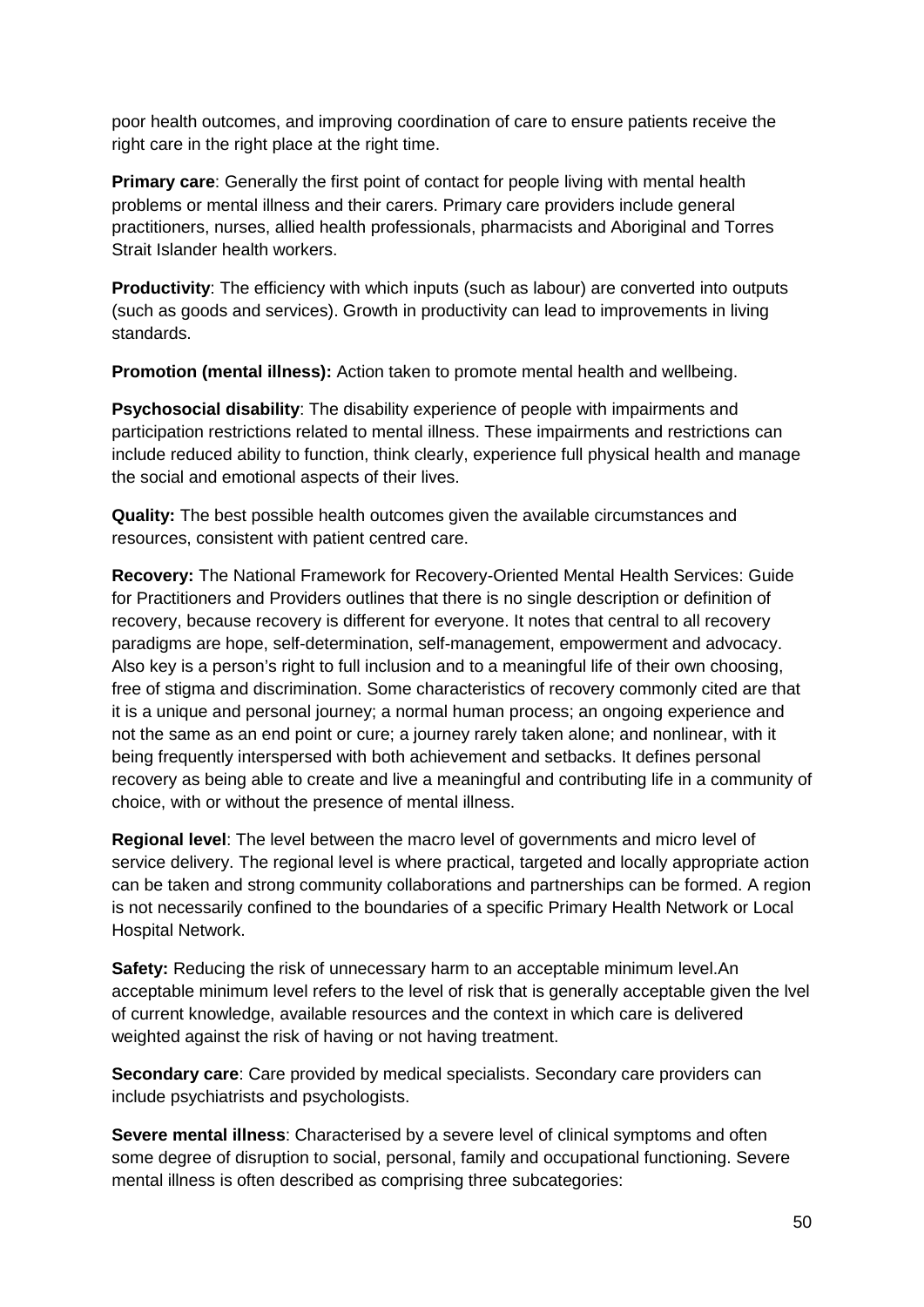- Severe and episodic mental illness—refers to people who have discrete episodes of illness interspersed with periods of minimal symptoms and disability or even remission. This group comprises about two-thirds of all adults who have a severe mental illness.
- Severe and persistent mental illness—refers to people with a severe mental illness where symptoms and/or associated disability continue at moderate to high levels without remission over long periods (years rather than months). This group represents about one-third of all adults who have a severe mental illness.
- Severe and persistent illness with complex multi-agency needs—refers to people with severe and persistent illness whose symptoms are the most severe and who are the most disabled. The most intensive clinical care (assertive clinical treatment in the community often supplemented by hospitalisation), along with regular non-clinical support from multiple agencies, is required to assist the person in managing their day-to-day roles in life (for example, personal and housing support). This group is relatively small (approx. 0.4 per cent of adult population, or 60 000 people) and is the group targeted for Tier 3 packages under the NDIS.

**Severe and complex mental illness**: Refers to mental illness that is not directly aligned to any one of the above subcategories of severe mental illness. Rather, it is broader and may include episodic or chronic (persistent) conditions that are not confined to specific diagnostic categories. While incorporating severely disabled people (that is, people with persistent illness with complex multi-agency needs), it also includes people who have complexities that are not disability related— for example, people who have a severe mental illness comorbid with a chronic physical illness; people who may have no functional impairment arising from their mental illness but whose illness is adversely impacted on by complex social factors; people with multiple recurrent acute episodes that require frequent hospital care; people who present a high suicide risk; or people who have a need for coordinated assistance across a range of health and disability support agencies.

**Social and emotional wellbeing**: Refers to the Aboriginal and Torres Strait Islander view of health. This view is holistic and includes mental health and other factors such as the social, spiritual and cultural wellbeing of people and the broader community.

**Social inclusion**: The opportunity for people to participate in society through employment and access to services; connect with family, friends, personal interests and the local community; deal with personal crises; and have their voices heard.

**Specialised mental health services**: Include services provided by psychiatric hospitals, psychiatric units or wards in hospitals, community mental health care services and residential mental health services.

**Stepped care:** An evidence-based, staged system comprising a hierarchy of interventions, from the least to the most intensive, matched to a person's needs. Within a stepped care approach, a person is supported to transition up to higher-intensity services or transition down to lower-intensity services as their needs change.

**Stigma**: A negative opinion or judgment that excludes, rejects, shames or devalues a person or group of people on the basis of a particular characteristic. Stigma may include self-stigma,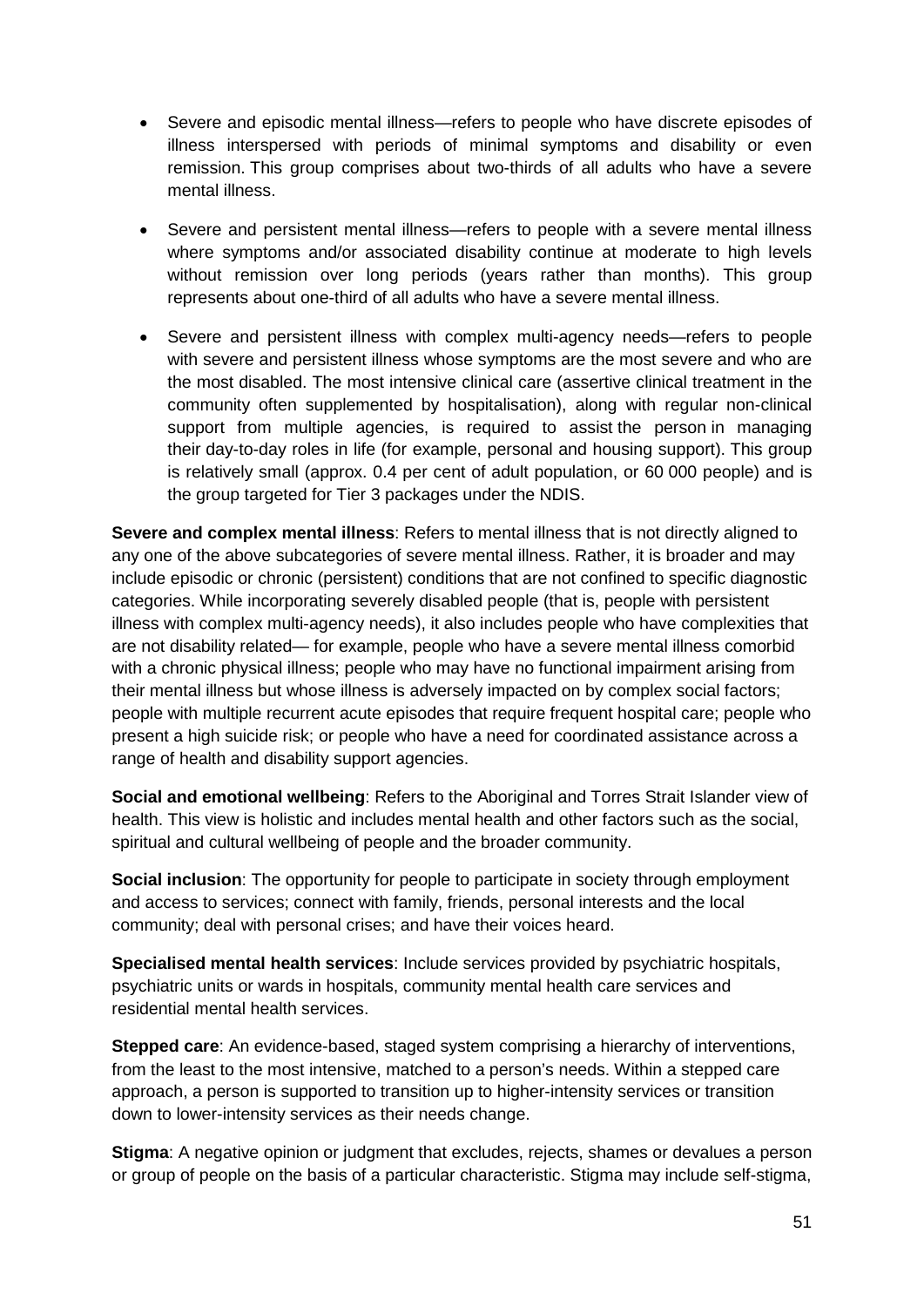social stigma and structural stigma. Stigma against people living with mental illness involves perceptions or representations of them as violent, unpredictable, dangerous, prone to criminality, incompetent, undeserving or weak in character.

**Suicidal behaviours**: A range of behaviours that include thinking about suicide (ideation), planning a suicide, attempting suicide and taking one's own life.

**Trauma informed care and practice**: An organisational and practice approach to delivering health and human services directed by a thorough understanding of the neurological, biological, psychological and social effects of trauma and its prevalence in society. It is a strengths-based framework that emphasises physical, psychological and emotional safety for consumers, their families and carers, and service providers.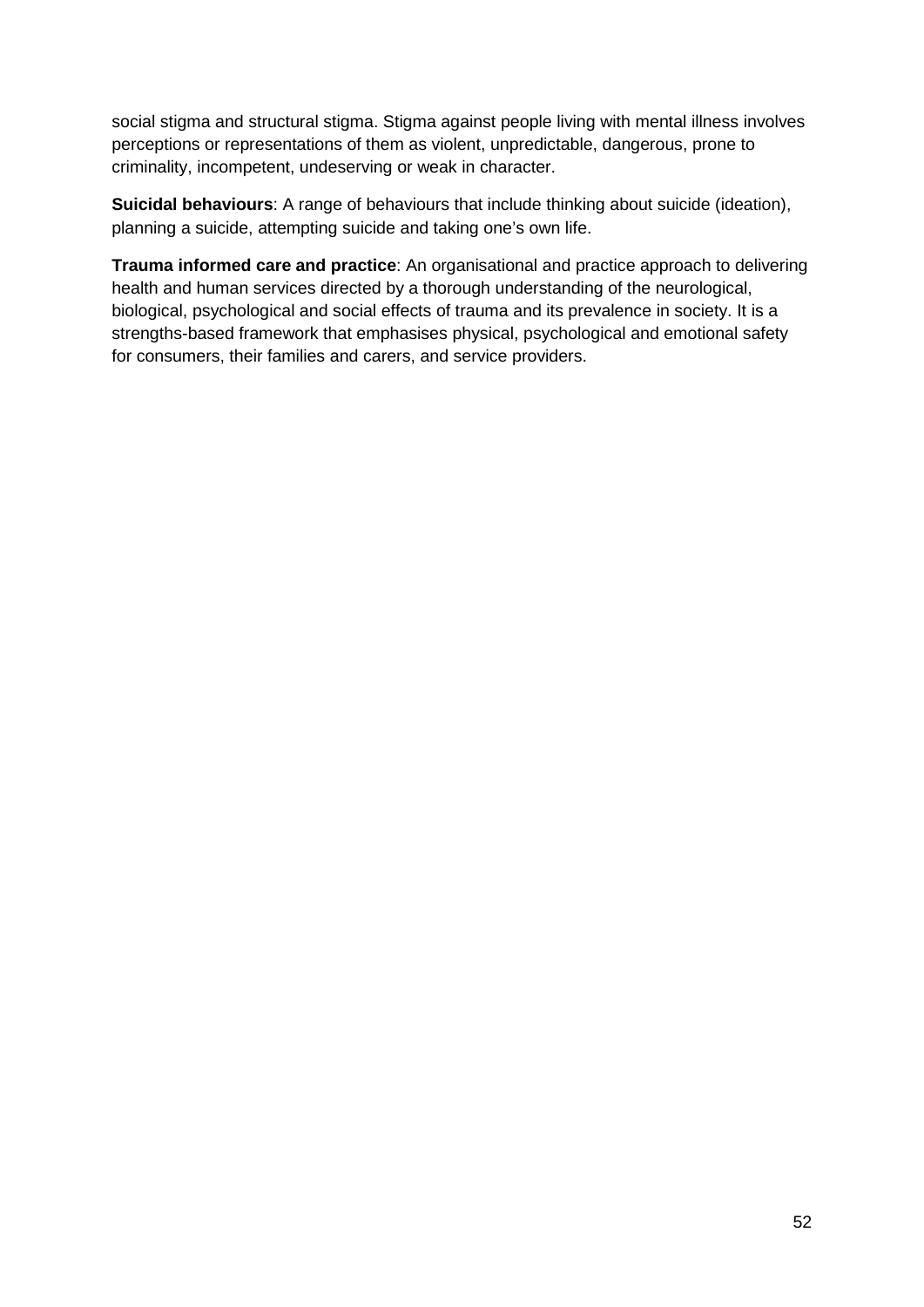## <span id="page-52-0"></span>**References**

-

<span id="page-52-1"></span>1 National Mental Health Commission (2014), *Contributing lives, thriving communities: Report of the national review of mental health programmes and services*. Sydney

<span id="page-52-2"></span><sup>2</sup> National Mental Health Commission (2014), *Contributing lives, thriving communities: Report of the national review of mental health programmes and services*. Sydney

<span id="page-52-3"></span><sup>3</sup> Commonwealth of Australia (2015), *Australian Government Response to Contributing* 

*Lives, Thriving Communities – Review of Mental Health Programmes and Services.*  Canberra

<span id="page-52-4"></span><sup>4</sup> COAG Health Council (2017), *Fifth National Mental Health and Suicide Prevention Plan*. Canberra

<span id="page-52-5"></span><sup>5</sup> Productivity Commission (2017), *Introducing Competition and Informed User Choice into Human Services: Reforms to Human Services, Report No. 85*. Canberra

<span id="page-52-6"></span><sup>6</sup> National Mental Health Commission (2016), *National consensus statement on physical health and mental illness*. Canberra.

<span id="page-52-7"></span><sup>7</sup> Costello, L. et al (2013). Mental Health and Homelessness. Retrieved from: https://nswmentalhealthcommission.com.au/sites/default/files/publicationdocuments/Final%2 0Report%20-%20AHURI%20-%20Mental%20Health%20and%20Homelessness.pdf <sup>8</sup> Rooftop Social (2015), *Commissioning for Better Mental Health Outcomes. Canberra* 

<span id="page-52-9"></span><span id="page-52-8"></span><sup>9</sup> Department of Health (2016) *PHN Primary Mental Health Care Flexible Funding Pool Implementation Guidance – Stepped Care. Retrieved from:* 

*h*[ttp://www.health.gov.au/internet/main/publishing.nsf/content/2126B045A8DA90FDCA257F](http://www.health.gov.au/internet/main/publishing.nsf/content/2126B045A8DA90FDCA257F6500018260/$File/1PHN%20Guidance%20-%20Stepped%20Care.PDF) [6500018260/\\$File/1PHN%20Guidance%20-%20Stepped%20Care.PDF](http://www.health.gov.au/internet/main/publishing.nsf/content/2126B045A8DA90FDCA257F6500018260/$File/1PHN%20Guidance%20-%20Stepped%20Care.PDF)

<span id="page-52-10"></span><sup>10</sup> Health Innovation Network. *What is person-centred care and why is it important?*  Retrieved from: http://

healthinnovationnetwork.com/system/ckeditor\_assets/attachments/41/what\_is\_personcentred\_care\_and\_why\_is\_it\_important.pdf

<span id="page-52-11"></span><sup>11</sup> Mental Health Compass. *Consumer and Carer Participation*. Retrieved from: <http://www.mentalhealthcompass.com.au/consumer-and-carer-participation>

<span id="page-52-12"></span><sup>12</sup> Department of Health (2006), Pathways of Recovery: Preventing Further Episodes of Mental Illness (Monograph). Retrieved from:

[http://health.gov.au/internet/publications/publishing.nsf/Content/mental-pubs-p-mono](http://health.gov.au/internet/publications/publishing.nsf/Content/mental-pubs-p-mono-toc%7Emental-pubs-p-mono-inc%7Emental-pubs-p-mono-inc-emp)[toc~mental-pubs-p-mono-inc~mental-pubs-p-mono-inc-emp](http://health.gov.au/internet/publications/publishing.nsf/Content/mental-pubs-p-mono-toc%7Emental-pubs-p-mono-inc%7Emental-pubs-p-mono-inc-emp)

<span id="page-52-13"></span><sup>13</sup> Mind Australia (2014) Establishing an effective peer workforce, A Literature review. Prepared fro the Frankston Mornington Peninsula Mental Health Alliance by the Mind Australia Research, Development and Advocacy Unit, Tori Bell, Graham Panther

<span id="page-52-14"></span><sup>14</sup> COAG Health Council (2017) *Fifth National Mental Health and Suicide Prevention Plan*. Canberra

<span id="page-52-15"></span><sup>15</sup> Community Services and Health Industry Skills Council (2015), *Certificate IV in Mental Health Peer Work CHC43515*. Retrieved from:

[https://training.gov.au/TrainingComponentFiles/CHC/CHC43515\\_R2.pdf](https://training.gov.au/TrainingComponentFiles/CHC/CHC43515_R2.pdf)

<span id="page-52-16"></span><sup>16</sup> National Mental Health Commission (2016), *National consensus statement on physical health and mental illness*. Canberra

<span id="page-52-17"></span><sup>17</sup> Commonwealth of Australia (2010), *National Standards for Mental Health Services.*  Canberra

<span id="page-52-18"></span><sup>18</sup> Australian Commission for Safety and Quality in Health Care (2012) *The National Safety and Quality Health Service Standards*. Sydney

<span id="page-52-19"></span><sup>19</sup> Australian Health Ministers' Advisory Council (2013), *National Framework for Recovery-Orientated Mental Health Services.* Canberra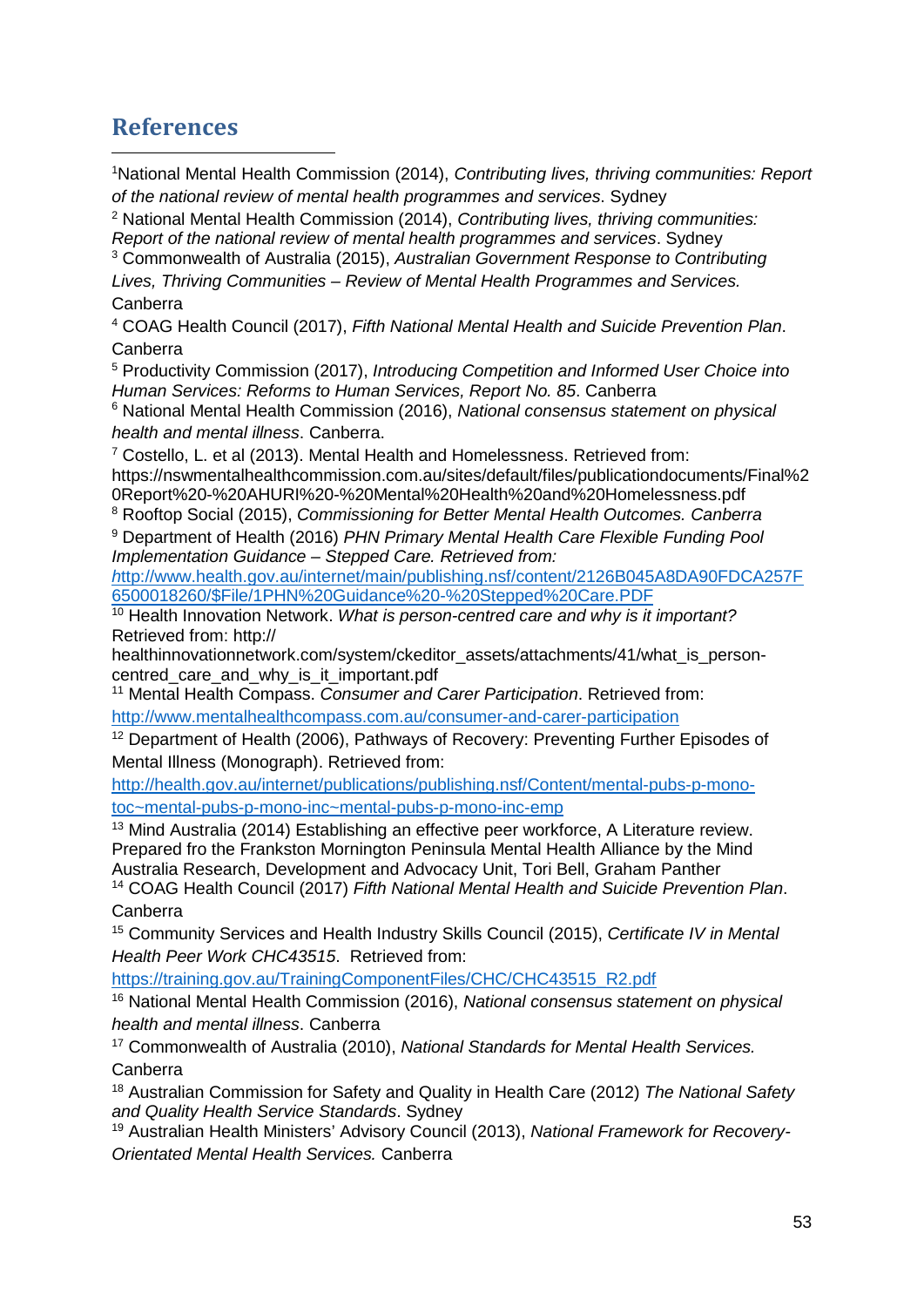<span id="page-53-0"></span> 20 National Aboriginal and Torres Strait Islander Leadership in Mental Health (2016), *Gayaa Dhuwi (Proud Spirit) Declaration*. Retrieved from:

[http://natsilmh.org.au/sites/default/files/gayaa\\_dhuwi\\_declaration\\_A4.pdf.](http://natsilmh.org.au/sites/default/files/gayaa_dhuwi_declaration_A4.pdf)

<span id="page-53-1"></span><sup>21</sup> Mental Health in Multicultural Australia (2014), *Framework for Mental Health in Multicultural Australia: Towards culturally inclusive service delivery.* Brisbane. Retrieved from:<http://framework.mhima.org.au/framework/index.htm>

<span id="page-53-2"></span> $22$  Gee G, Dudgeon P, Schultz C, Hart A, and Kelly K (2014), 'Social and Emotional Wellbeing and Mental Health: An Aboriginal Perspective'. Chapter 4, in Dudgeon P, Milroy M, and Walker R(eds.) (2014). *Working Together: Aboriginal and Torres Strait Islander Mental Health and Wellbeing Principles and Practice – Revised Edition.* Canberra: Australian Government.

<span id="page-53-3"></span><sup>23</sup> United Nations General Assembly (2007), *Declaration on the Rights of Indigenous Peoples*, GA Res 61/295, UN GAOR, 61st sess, UN Doc A/RES/47/1. Retrieved from: [http://www.un.org/esa/socdev/unpfii/documents/DRIPS\\_en.pdf](http://www.un.org/esa/socdev/unpfii/documents/DRIPS_en.pdf)

<span id="page-53-4"></span><sup>24</sup> Atkinson J (2002), *Trauma trails, recreating songlines: the transgenerational effects of trauma in Indigenous Australia*. Melbourne: Spinifex Press

<span id="page-53-5"></span><sup>25</sup> Biddle, N. (2013). *CAEPR Indigenous Population Project 2011 Census Papers*, Centre for Aboriginal Economic Policy Research, Australian National University, Income, Paper 11, CAEPR: Canberra.

<span id="page-53-6"></span><sup>26</sup> United Nations General Assembly (2007), *Declaration on the Rights of Indigenous Peoples*, GA Res 61/295, UN GAOR, 61st sess, UN Doc A/RES/47/1.Retrieved from: [http://www.un.org/esa/socdev/unpfii/documents/DRIPS\\_en.pdf](http://www.un.org/esa/socdev/unpfii/documents/DRIPS_en.pdf)

<span id="page-53-7"></span> $27$  Centre for Best Practice in Aboriginal and Torres Strait Islander Suicide Prevention and the Black Dog Institute (In development, *Implementing Integrated Suicide Prevention in Aboriginal and Torres Strait Islander Communities - A Guide for Primary Health Networks* <sup>28</sup> National Congress for Australia's First Peoples (2016), *Redfern Statement*. Retrieved from:<https://antar.org.au/campaigns/redfern-statement>

<span id="page-53-9"></span><span id="page-53-8"></span><sup>29</sup> Panaretto K, Wenitong M, Button S, and Ring I, "Aboriginal community controlled health services: leading the way in primary care' (2014) *Medical Journal of Australia*, 200 (11) 649; Thompson SC, Haynes E, Shahid S, Woods JA, Katzenellengogen, Teng T-H, Davidson PM and Boxall A, 'Effectiveness of primary health care for Aboriginal Australians'. Unpublished literature review commissioned by the Australian Government Department of Health, 2013 as cited in Mackey P, Boxall A, Partel K (2014), 'The relative effectiveness of Aboriginal Community Controlled Health Services compared with mainstream health services', *Deeble Institute Evidence Brief*, No. 12

<span id="page-53-10"></span><sup>30</sup> COAG Health Council (2017), *Fifth National Mental Health and Suicide Prevention Plan*. Canberra

<span id="page-53-11"></span><sup>31</sup> Australian Health Ministers Advisory Council National Aboriginal and Torres Strait islander Health Standing Committee (2016), *Cultural Respect Framework for Aboriginal and Torres Strait Islander Health 2016–2026.* Adelaide

<span id="page-53-12"></span><sup>32</sup> Centre for Best Practice in Aboriginal and Torres Strait Islander Suicide Prevention and the Black Dog Institute (In development), *Implementing Integrated Suicide Prevention in Aboriginal and Torres Strait Islander Communities - A Guide for Primary Health Networks* <sup>33</sup> COAG Health Council (2017), *Fifth National Mental Health and Suicide Prevention Plan*. Canberra

<span id="page-53-14"></span><span id="page-53-13"></span><sup>34</sup> COAG Health Council (2017), *Fifth National Mental Health and Suicide Prevention Plan*. Canberra

<span id="page-53-15"></span><sup>35</sup> COAG Health Council (2017), *Fifth National Mental Health and Suicide Prevention Plan*. Canberra